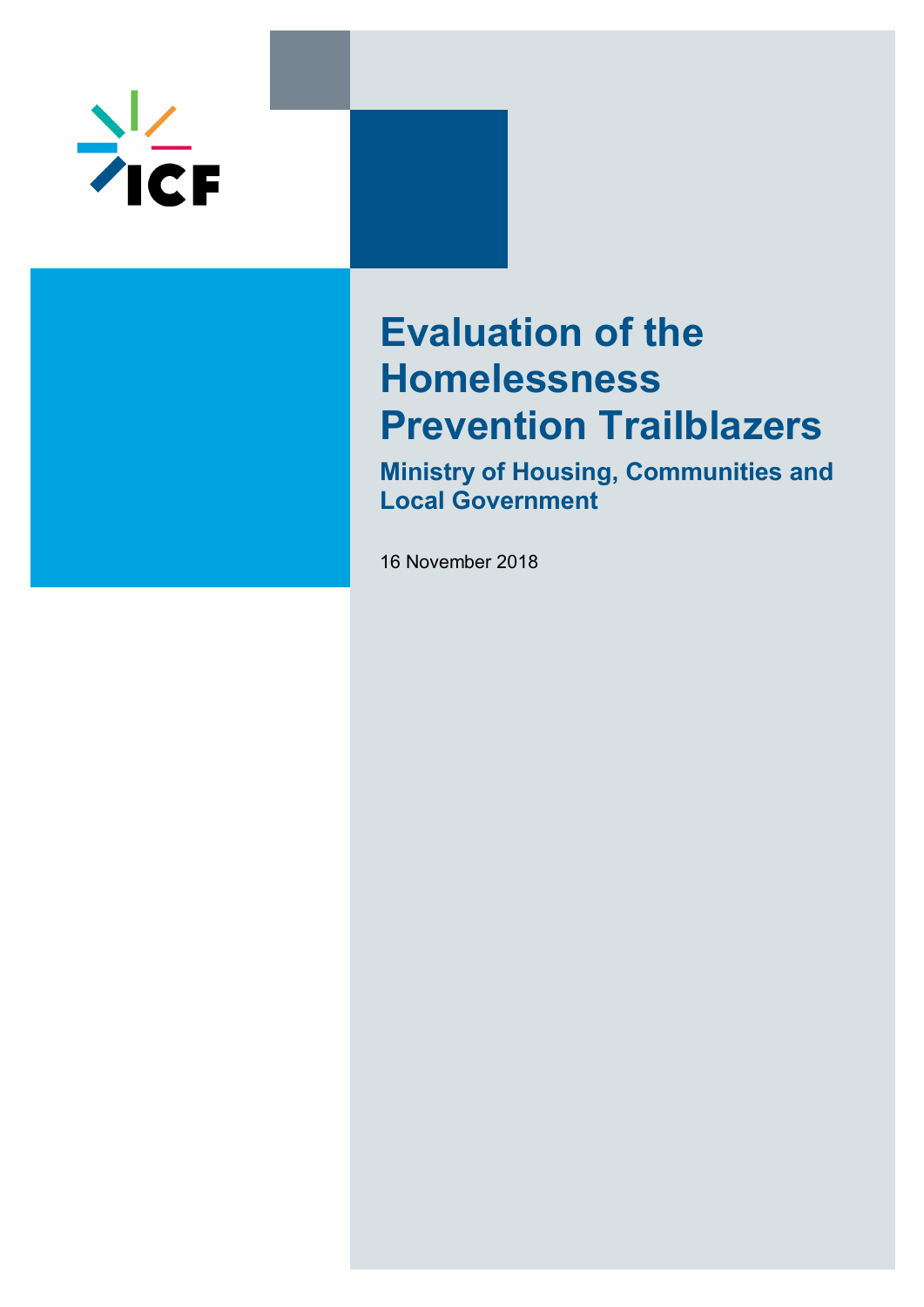## **ICF makes big things possible**

ICF is a global consulting and technology services provider with more than 5,000 professionals focused on making big things possible for our clients. We are policy specialists, social scientists, business analysts, technologists, researchers, digital strategists and creatives. Since 1969 government and commercial clients have worked with ICF to overcome their toughest challenges on issues that matter profoundly to their success. Our five core service areas are described below. Engage with us at icf.com.



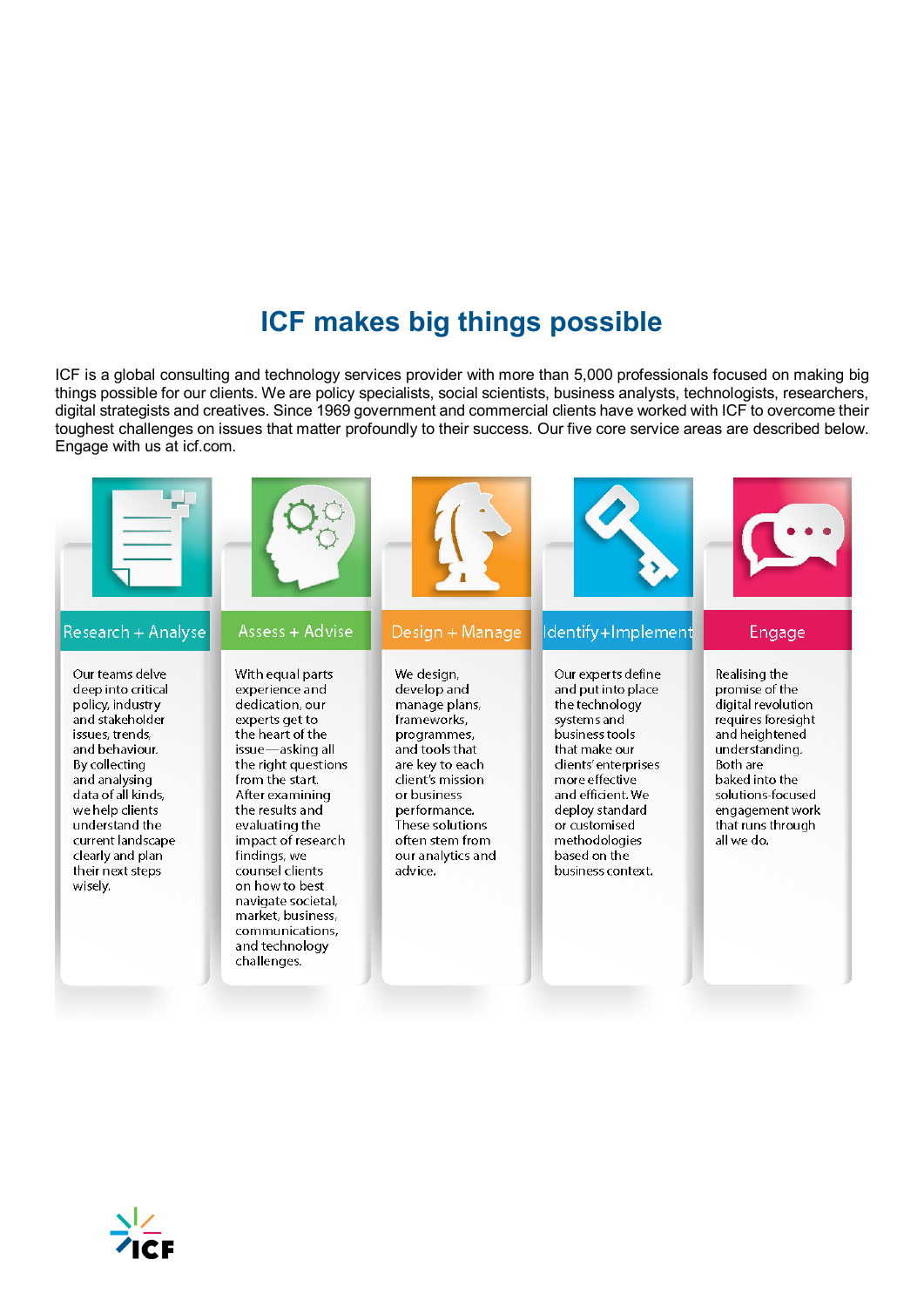# **Evaluation of the Homelessness Prevention Trailblazers**

**Ministry of Housing, Communities and Local Government**

A report submitted by ICF Consulting Services Limited in association with Bryson Purdon Social Research Date: 16 November 2018 Job Number 30301303

ICF Consulting Services Limited Watling House 33 Cannon Street London EC4M 5SB

T +44 (0)20 3096 4800 F +44 (0)20 3368 6960 www.icf.com

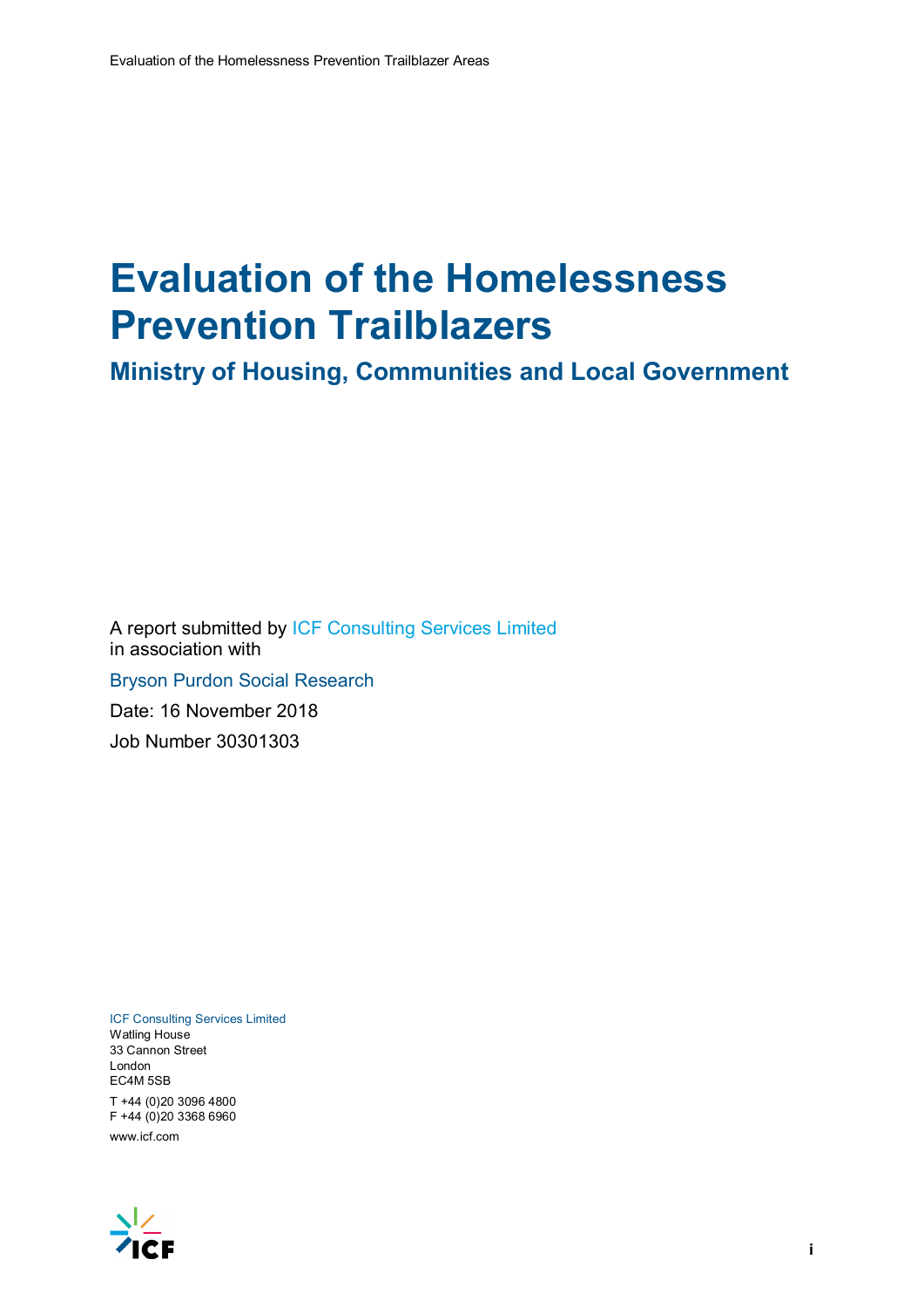## **Document Control**

| <b>Document Title</b> | Evaluation of the Homelessness Prevention Trailblazers   |
|-----------------------|----------------------------------------------------------|
| Job No.               | 30301303                                                 |
| <b>Prepared by</b>    | Tim Knight, Susan Purdon, Richard Lloyd, Caroline Bryson |
| <b>Checked by</b>     | <b>Richard Lloyd</b>                                     |
| <b>Date</b>           | 16 November 2018                                         |

This report is the copyright of the Ministry of Housing, Communities and Local Government and has been prepared by ICF Consulting Services Ltd under contract to the Ministry of Housing, Communities and Local Government. The contents of this report may not be reproduced in whole or in part, nor passed to any other organisation or person without the specific prior written permission of the Ministry of Housing, Communities and Local Government.

ICF has used reasonable skill and care in checking the accuracy and completeness of information supplied by the client or third parties in the course of this project under which the report was produced. ICF is however unable to warrant either the accuracy or completeness of such information supplied by the client or third parties, nor that it is fit for any purpose. ICF does not accept responsibility for any legal, commercial or other consequences that may arise directly or indirectly as a result of the use by ICF of inaccurate or incomplete information supplied by the client or third parties in the course of this project or its inclusion in this project or its inclusion in this report.

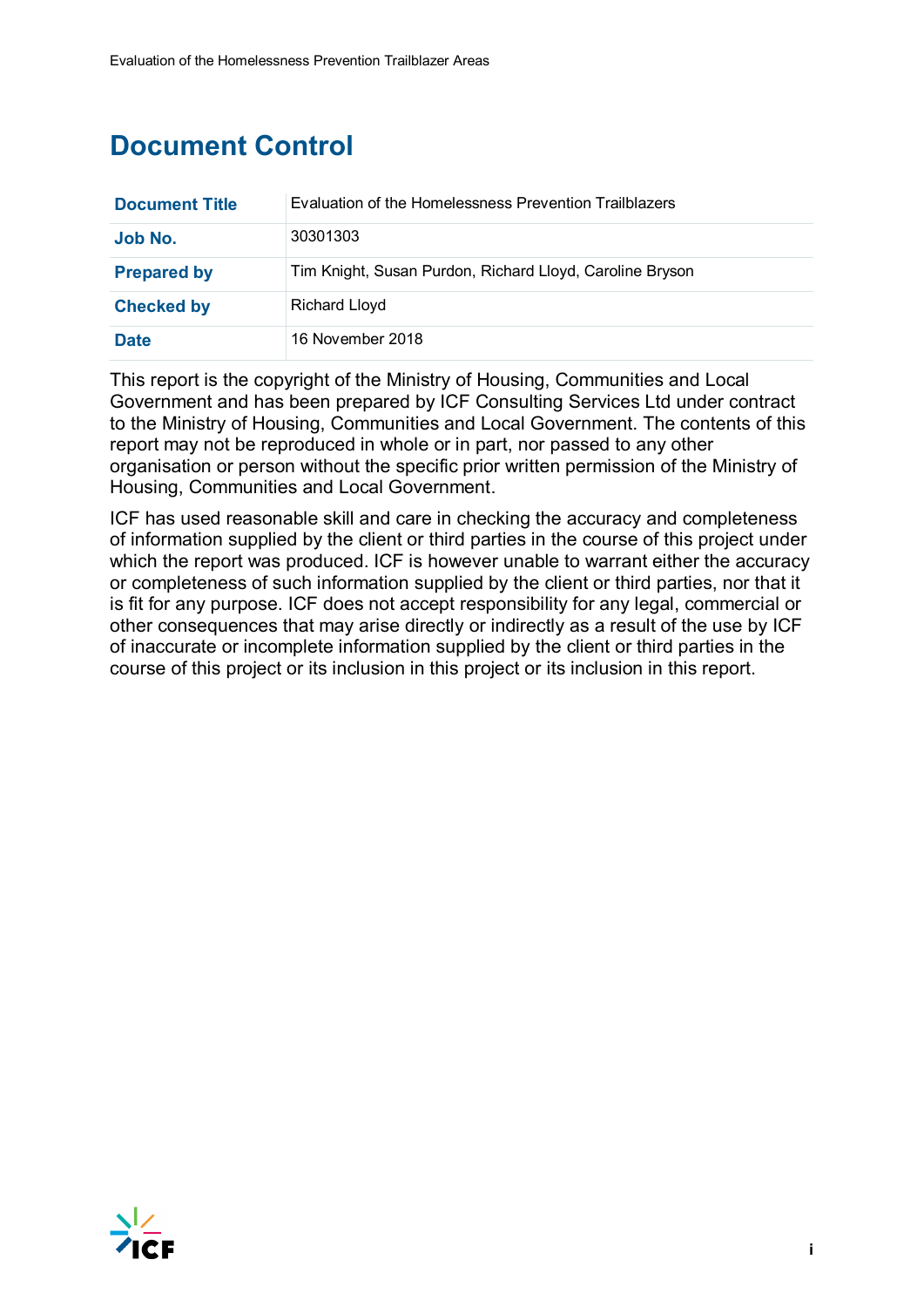## **Contents**

| 1                 |                                                                           |  |
|-------------------|---------------------------------------------------------------------------|--|
| 1.1<br>1.2<br>1.3 |                                                                           |  |
| $\overline{2}$    | Preventing Homelessness - Evidence from the REA  11                       |  |
| 2.1<br>2.2<br>2.3 | Findings from the REA - effective practice by intervention type  12       |  |
| 3                 |                                                                           |  |
| 3.1<br>3.2        |                                                                           |  |
| 4                 |                                                                           |  |
| 4.1<br>4.2        | Success factors and challenges for effective delivery 32                  |  |
| 5                 | Impact of Trailblazer Activities: Analysis of Statutory homelessness and  |  |
| 5.1<br>5.2        |                                                                           |  |
| 6                 |                                                                           |  |
| 6.1<br>6.2<br>6.3 |                                                                           |  |
|                   |                                                                           |  |
|                   | Annex 1 Summary table of effective practice in homelessness prevention 63 |  |

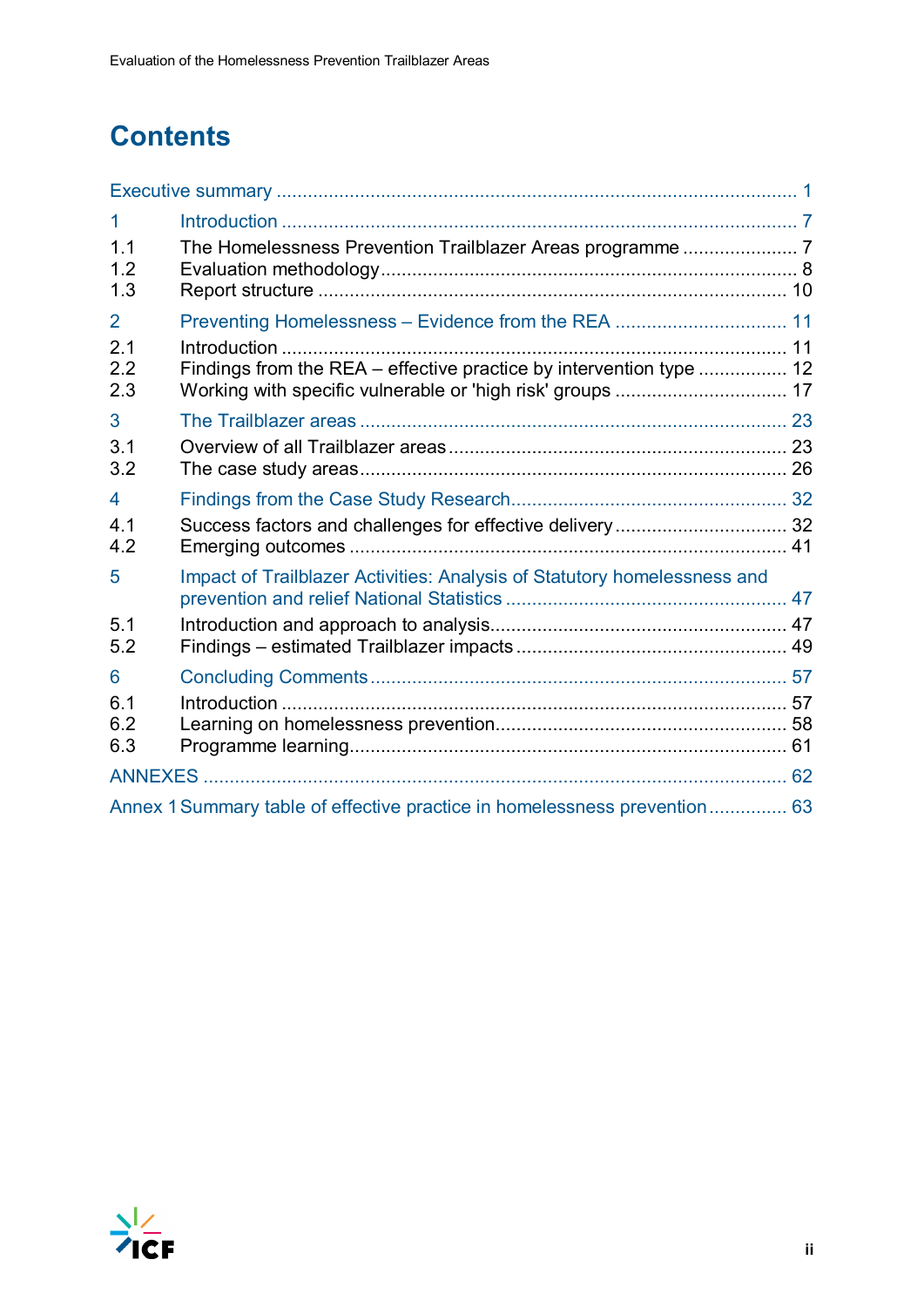## <span id="page-5-0"></span>**Executive summary**

ICF, with Bryson Purdon Social Research, were commissioned to undertake the evaluation of the Homelessness Prevention Trailblazer Areas by the (then) Department for Communities and Local Government. This is the final report of the evaluation, and provides findings from a programme of desk research and qualitative case study research with Trailblazer areas.

## **The Homelessness Prevention Trailblazer Areas programme**

The £20m Homelessness Prevention Trailblazer Areas programme was created to help local authorities and their partners develop and implement innovative approaches to homelessness prevention. It provided funding to two early adopter areas since autumn 2016 and a further 28 areas since January 2017 for a period of two years.

The programme was launched prior to the introduction of new legislation to put prevention at the heart of how all local authorities tackle homelessness. The Homelessness Reduction Act received Royal Assent in April 2017 and came into force in April 2018. It increases local authorities' duty of prevention to those who are threatened with homelessness from 28 to 56 days, introduces a duty to assess all eligible cases and agree a plan of action, and requires other public bodies to notify local authorities of users they think are at risk of homelessness.

## **The evaluation**

The objectives of the evaluation were to provide a robust evidence base on what works and good practice on how to design and deliver homelessness prevention activities. This was intended to provide learning to inform the ongoing delivery of the Trailblazer programme and how all local authorities respond to the Homelessness Reduction Act.

The findings in this report are based on:

- **A rapid evidence assessment (REA) of pre-existing approaches to homelessness prevention** - in terms of their design, effectiveness and success factors. The review focused on literature produced from 2007 in the UK and internationally. 68 sources were reviewed in detail, out of an initial long-list of 229 identified sources.
- **A review of the funding applications submitted by all Trailblazer areas** to map their broad characteristics, dimensions and planned homelessness prevention activities.
- **Qualitative case study research with a sample of six of the Trailblazer areas** - to collect detailed evidence on success factors and challenges for effective delivery, and early outcomes. The case study areas were: Brighton and Hove; Bristol; Peterborough and Cambridgeshire; Luton; Newcastle; and Southwark. ICF researchers visited each area to interview people involved in the management and delivery of local Trailblazer activities, wider delivery partners and stakeholders, and residents who had come into contact with Trailblazer activities. Over 70 individuals were interviewed in total.

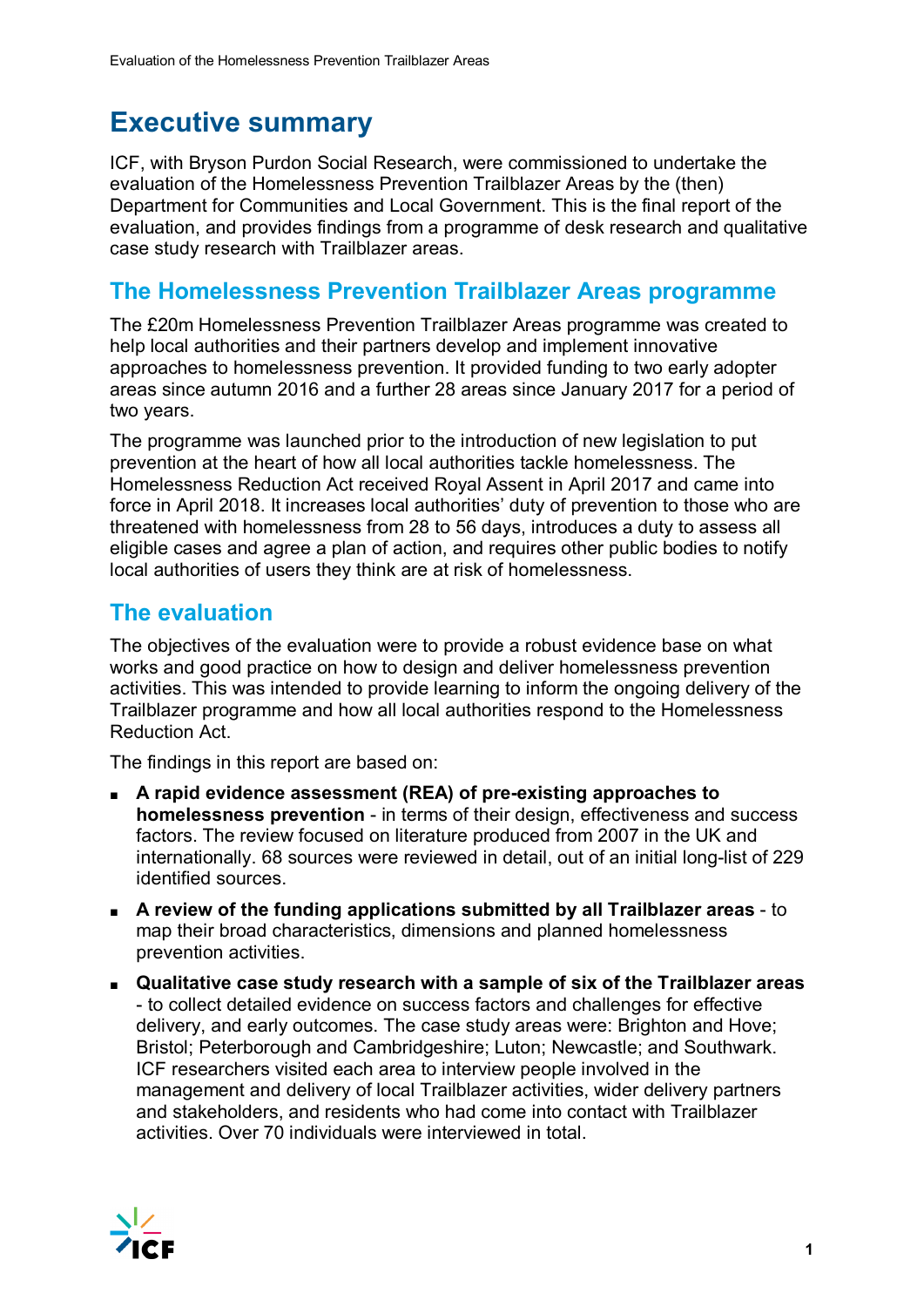■ **An impact assessment** - the impact assessment was initially intended to be based on case-level tracking data for households presenting to Housing Options in the Trailblazer and a set of comparison areas. However, as the collection of case-level data was new to the local authorities, considerable variation in the number of cases returned and outcomes recorded meant that the data could not be used in the assessment. This also meant that plans to undertake a cost benefit could not be taken forward.

Instead estimates of the impact of Trailblazer activities were produced using statutory homelessness and prevention and relief national (P1E) statistics for the 2017/18 year, using a comparison group of local authorities to establish the counterfactual. The analysis considered the impact of the Trailblazers on the number of homelessness acceptances, decisions, use of temporary accommodation and cases of prevention and relie[f1.](#page-6-0) A distinction is made between impacts on Trailblazer areas that concentrated on those at risk of homelessness within 56 days (to help prevent homelessness earlier than previously), and those focussing on more 'upstream' prevention activities (where impacts were less likely to be detectable in the short term).

## **Findings**

## **Preventing homelessness – evidence from the REA**

The REA found a relative paucity of robust quantitative evidence on the outcomes of existing homelessness prevention approaches, but considerably more qualitative evidence and insights from previous reviews of policy and practice.

In combination the available evidence suggests the following critical success factors for the design of effective approaches to prevent homelessness:

- The provision of advice and assistance to people at risk of homelessness as an early intervention strategy.
- Packages of advice and information to address the multiple risk factor associated with homelessness, covering things such as finance, tenancy management, independent living, education, employment, and other areas.
- Flexible support and housing options based on good case-management. This may include offering supported and temporary stable accommodation when appropriate as a transitional option.
- Specialist tailored support for vulnerable groups (e.g. young people, people with mental health difficulties, offenders, care leavers, and people experiencing domestic abuse).
- Linkages to a well-coordinated network of broader support.
- Measures to build relationships with landlords in regard to their understanding of the risks to homelessness, opening access to the private rented sector, deposit schemes, and negotiating protocols for arrears and evictions.

 $1$  See

<span id="page-6-0"></span>[https://assets.publishing.service.gov.uk/government/uploads/system/uploads/attachment\\_data/file/721285/Statuto](https://assets.publishing.service.gov.uk/government/uploads/system/uploads/attachment_data/file/721285/Statutory_Homelessness_and_Prevention_and_Relief_Statistical_Release_Jan_to_Mar_2018_-_REVISED.pdf) [ry\\_Homelessness\\_and\\_Prevention\\_and\\_Relief\\_Statistical\\_Release\\_Jan\\_to\\_Mar\\_2018\\_-\\_REVISED.pdf](https://assets.publishing.service.gov.uk/government/uploads/system/uploads/attachment_data/file/721285/Statutory_Homelessness_and_Prevention_and_Relief_Statistical_Release_Jan_to_Mar_2018_-_REVISED.pdf)

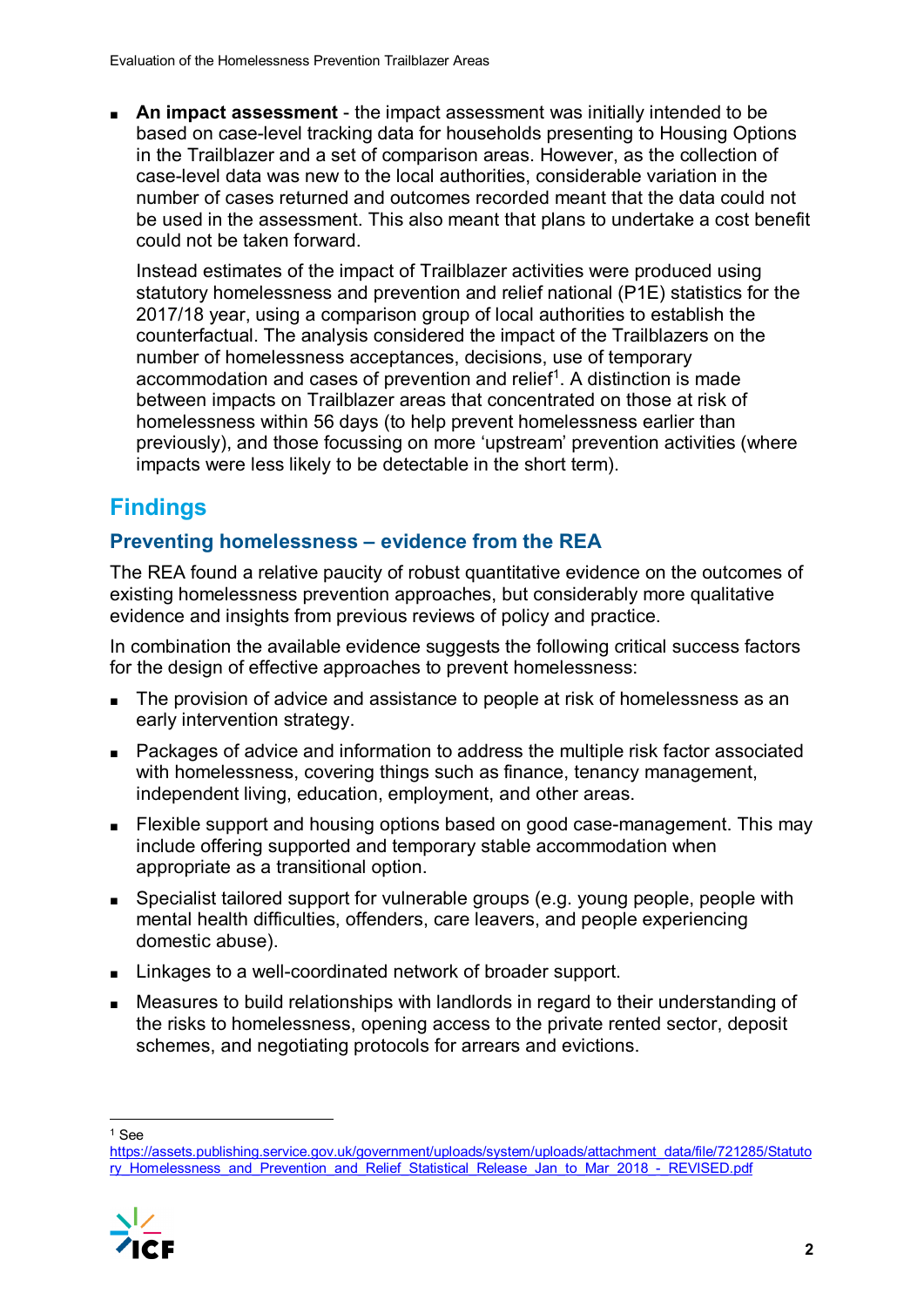## **The Trailblazer areas**

Overview of the Trailblazer areas:

- The lead local authorities in the 30 areas being supported through the Trailblazer programme include London borough councils, unitary authorities, city councils, county councils, and district councils.
- A half of the lead local authorities also bid to the programme in partnership with one or more other local authorities, meaning in total over 100 local authorities have engaged.
- In addition, every Trailblazer area included plans to collaborate with other public and third sector partners in their bid.
- Trailblazer funding ranged from just under £100,000 to £1.7m, although in most areas was between £500,000 and £1.5m.
- Every Trailblazer area planned to introduce interventions to identify at-risk groups / upstream early prevention and to provide advice and information. Beyond this there was considerable variety, with areas proposing a range of different approaches.
- Evidence from the case study areas further highlights this diversity with, for example, contrasting approaches being adopted to identify at-risk residents, different models for the provision of case-worker support, and interventions targeted at a specific risk factor or group versus interventions with a more universal homelessness prevention focus.

#### **Findings from the case study research**

Success factors and challenges for effective delivery of homelessness prevention activities:

- There was a shared view that effective preventative work requires a more flexible, helping mindset than that of a conventional Housing Officer. Getting staff in place with such a mindset was an initial reported challenge but all areas had found ways to achieve this and cited it a key success factor.
- Trailblazer staff had typically been located close to, but not necessarily within, mainstream housing teams in the case study areas. This was thought to be effective in making provision more approachable to residents while still ensuring that linkages between preventative work and other housing services could be maintained.
- Case study areas said they had found a ready audience amongst third sector organisations and other housing services for collaborating on homelessness prevention. Progress had been more uneven in engaging wider audiences (e.g. private landlords and health providers) but where new links had been successfully established these were seen as significant.
- The identification of residents at risk of homelessness by front line staff and more data-based approaches had both been employed in the case study areas, and interviewees typically saw ongoing roles for both.
- Going out to engage with residents in their own homes was reported to be more effective in establishing contact than the alternatives of relying on self-referrals or

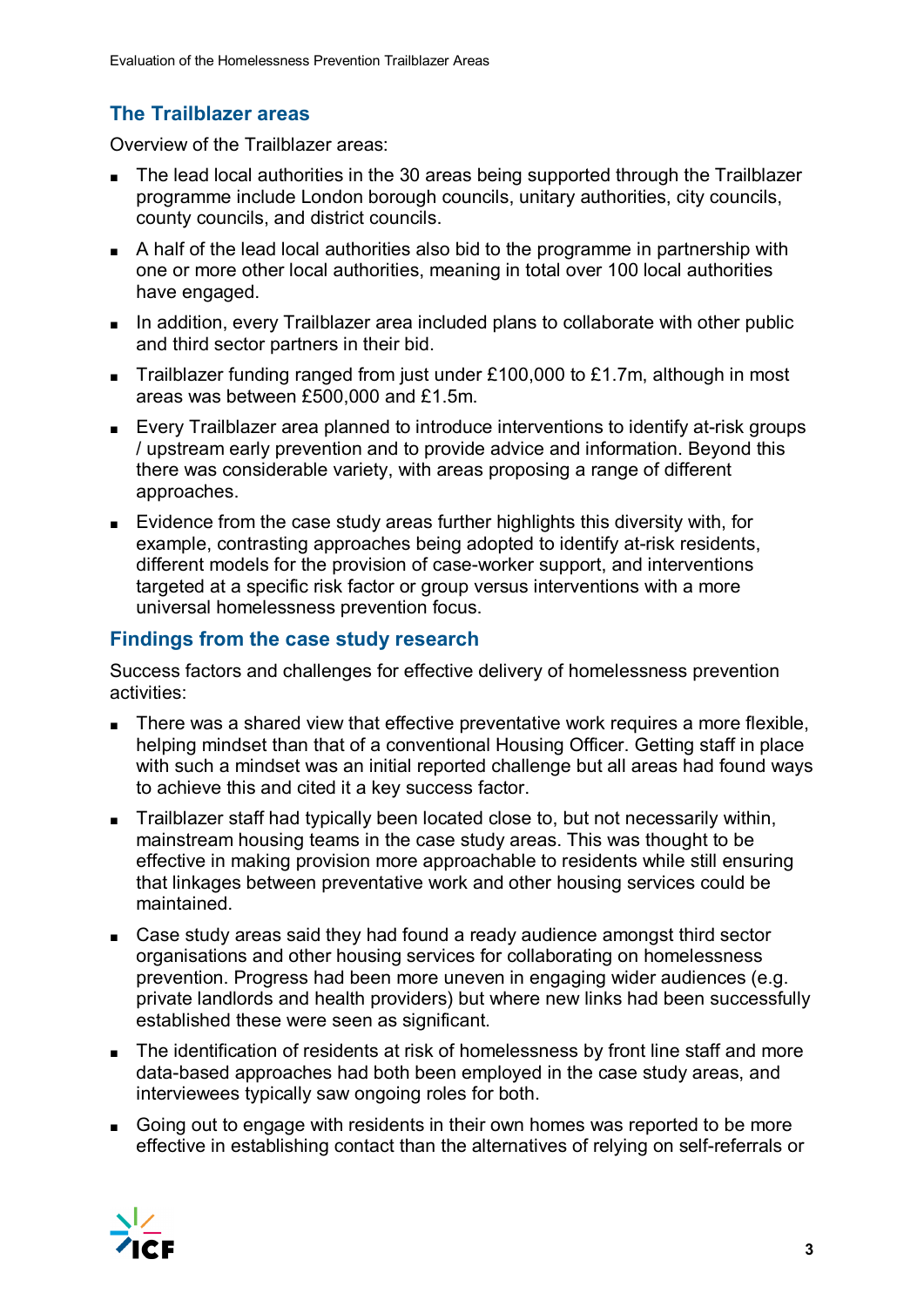initial contact by letter and phone. There were also perceived benefits associated with conducting ongoing casework with residents in their own home.

- Participating in the programme had reinforced the belief of interviewees in the efficacy of intervening early to prevent homelessness. Equally staff in some areas reported difficulties in finding time to perform preventative work due to pressures to take on cases where a crisis point had already been reached.
- Collecting evidence on the local causes of homelessness and the effectiveness of local preventative approaches was considered a success factor. Evidence was being used to inform the design of local preventative activities, garner internal support for investment in prevention, and build consensus with local partners.

Emerging outcomes of Trailblazer activities in the case study areas:

- Residents who had come into contact with local Trailblazer activities described ways in which this had removed or reduced the risks to them becoming homeless, through: better enabling them to meet housing costs; mediating landlord and family member disputes to prevent eviction; securing new accommodation where existing housing was at risk; and support with drug and alcohol issues where these were impacting on their housing situation.
- Examples were also given in case studies of ways in which local Trailblazer activities were - at least starting to - promote homelessness prevention more widely in their areas. This was through: shifting attitudes amongst mainstream staff towards a more preventative and joined-up outlook; creating new delivery models that other housing teams were starting to adopt; and making new links between housing and non-housing providers that provide the foundation for future collaboration.

#### **Findings from the impact assessment**

The impact assessment suggests that there has been a Trailblazer effect on the number of acceptances and on the number of cases of homelessness prevention and relief in 2017/18. There is also some evidence of impact on the number of decisions, but as yet no strong evidence of impact on the numbers of households in temporary accommodation.

The effects identified applied to the Trailblazer local authorities that worked with 'within 56 day' cases, with the effects being greater in the second and subsequent quarters of 2017/18 (and only in Q4 for impacts on prevention and relief). In the 'within 56 day' areas:

- The rate of acceptances in the Trailblazer areas averaged 2.76 per 1,000 households compared to 3.16 in the comparison areas, a difference of 13 per cent;
- The rate of decisions in the Trailblazer areas averaged 5.31 per 1,000 households compared to 5.48 in the comparison areas, a difference of three per cent;
- The rate of households in temporary accommodation in the Trailblazer areas averaged 5.98 per 1,000 households, compared to 6.22 in the comparison areas, a difference of four per cent; and
- The rate of cases of prevention and relief in the Trailblazer areas averaged 7.83 per 1,000 households compared to 7.03 in the comparison areas, a difference of 11 percent.

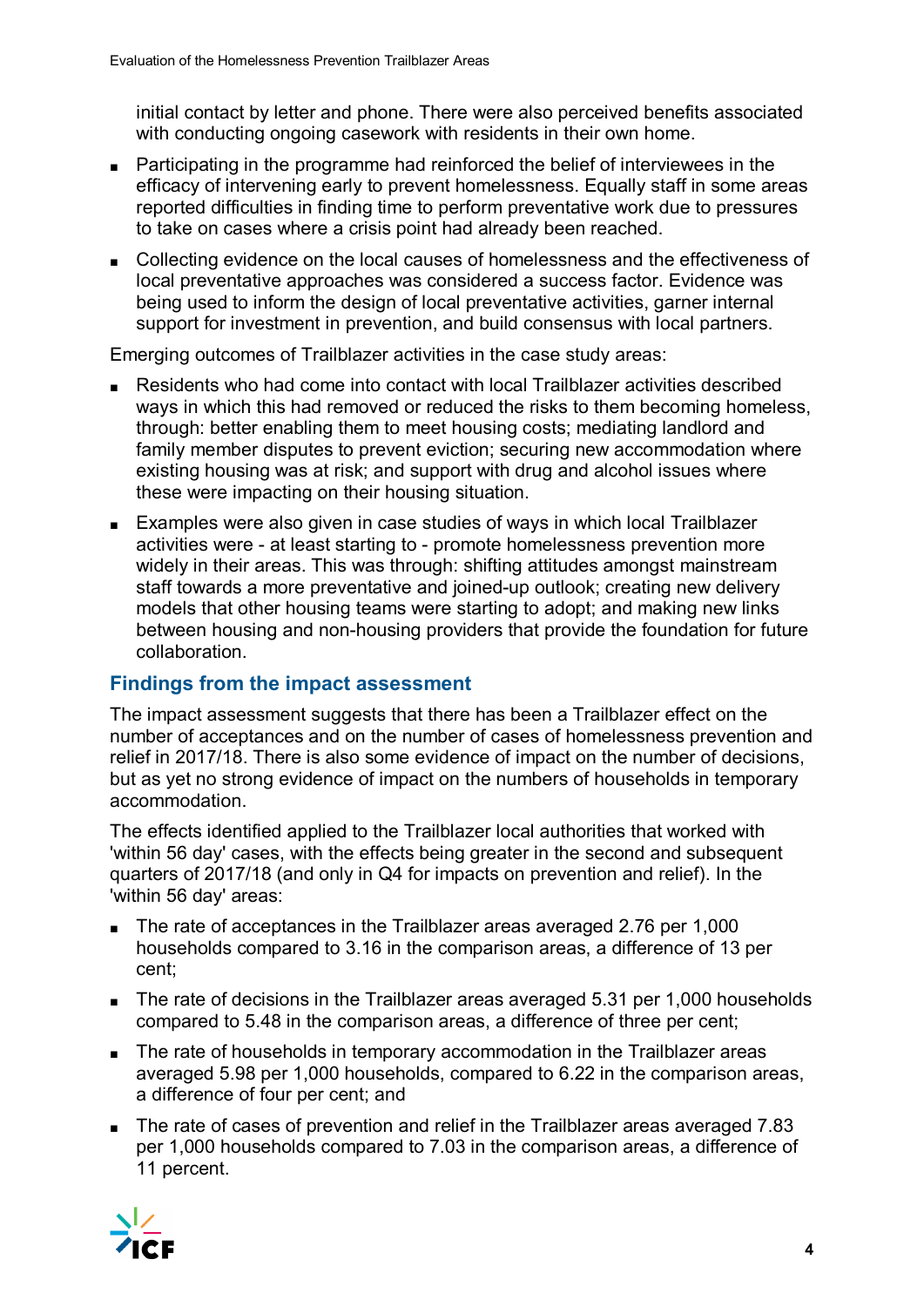In the more 'upstream' Trailblazer areas there was no detectable impact on the statutory homelessness and prevention and relief national statistics as yet, and as would be expected given the focus and nature of their activities.

## **Concluding comments**

Taken together the findings from the evaluation demonstrate the Trailblazer programme has effectively helped local authorities and their partners to develop and implement innovative approaches to homelessness prevention. The design of these approaches reflects good practice from pre-existing approaches (as highlighted in the REA) and in several instances goes beyond it. While the Trailblazers were mid-way through implementing their provision, the case studies identified examples of outcomes secured for individuals engaging with them. More broadly, the impact assessment also showed a Trailblazer effect amongst the 'within 56 day' areas on the numbers of acceptances and cases of prevention and relief, and to a lesser degree on the number of decisions and those in temporary accommodation.

In the six case study areas there were new approaches that had been introduced – and viewed as being effective – but which did not feature widely in the evidence-base on homelessness prevention before the Trailblazer programme.

An example of this is an intervention in one Trailblazer area to identify residents potentially at risk of homelessness but not in contact with local housing services. 134 Jobcentre Plus work coaches received training from two leading homelessness charities in how to identify at risk cases, resulting in over 250 residents being referred to homelessness prevention support in six months. At the time of the research there was reported interest from other Jobcentre Plus districts and DWP in replicating the model in other areas.

The case study research findings also help to illustrate the challenges, as well as the success factors, for the effective delivery of homelessness prevention. The key learning on the effective delivery of homelessness prevention activities is:

- Recruiting individuals with non-housing backgrounds, retraining existing housing staff, and devolving elements of frontline delivery to third sector partners are all options for how local authorities can staff prevention roles.
- A degree of separation between mainstream housing and homelessness prevention teams may be desirable, but not at the expense of ongoing dialogue between the two.
- There is value in local authorities exploring the use of different models of colocation as part of their response to the Homelessness Reduction Act.
- Engaging organisations that are not used to collaborating with local authority housing services about homelessness prevention may take time, resources, and dedicated personnel but be worth this investment.
- Effective identification of at-risk residents by frontline staff have been underpinned by upfront engagement work with the organisations concerned, face-to-face training, and processes to ensure referrals can be made with residents' informed consent.
- Local data sharing agreements with other organisations should be sought early if local authorities intend to introduce data-based approaches to identify those at

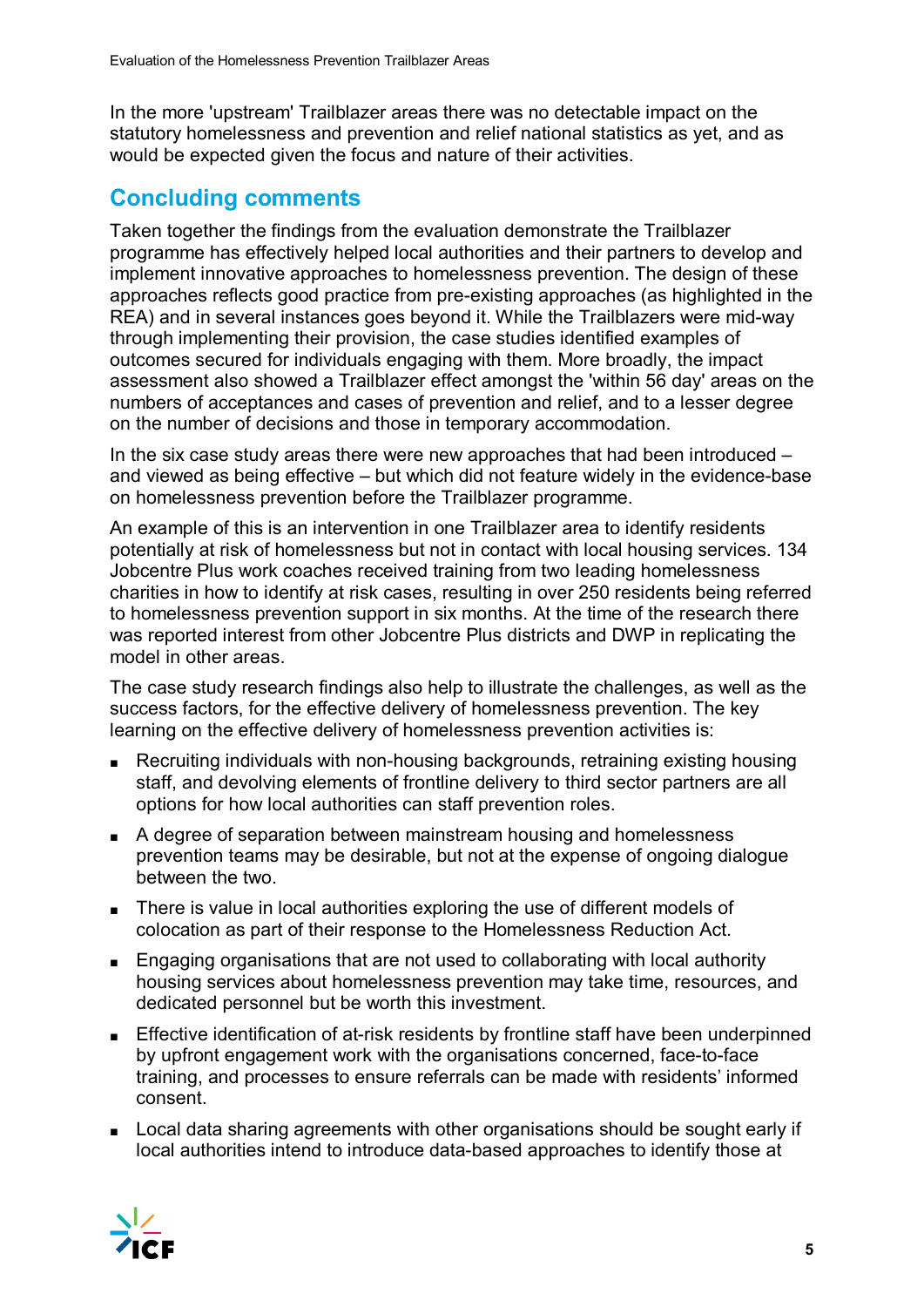risk.

- Local authorities should include provision for some element of outreach work as part of their response to the Act.
- Local authorities should carefully consider how resources are allocated to early preventative work, and how their deployment is monitored and protected.
- Justifying expenditure on research may not be easy but the benefits reported in the case study areas provide a strong case for trying to do this. In order to fully realise these benefits, evidence should be actively used and shared with local partners.
- There may be additional value in MHCLG facilitating further opportunities for the Trailblazer areas to share learning from their experience with each other, and to further share examples of the practical resources, intervention designs and lessons learnt with other local authorities.

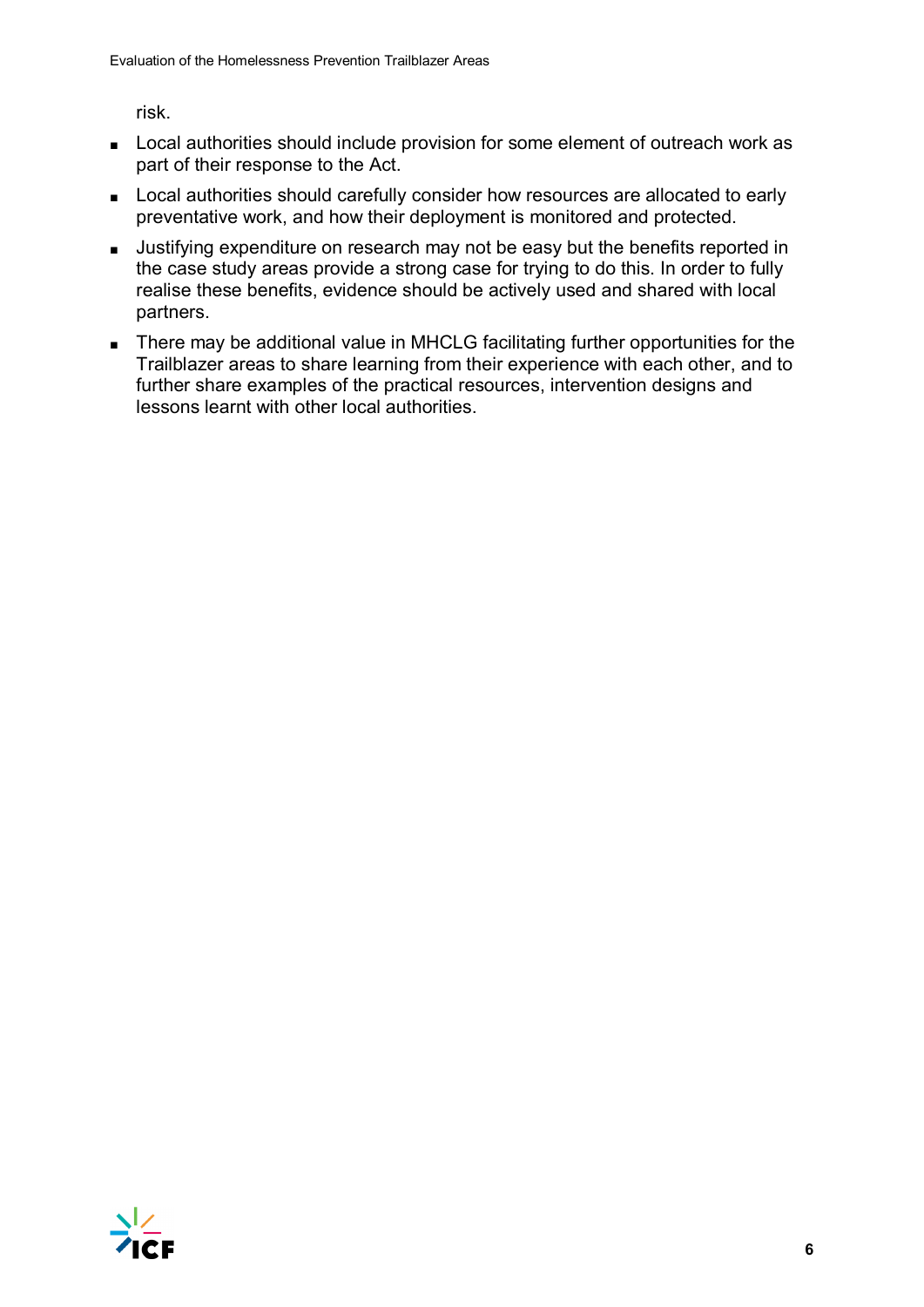## <span id="page-11-0"></span>**1 Introduction**

ICF, with Bryson Purdon Social Research, were commissioned in January 2017 to undertake the evaluation of the Homelessness Prevention Trailblazer Areas on behalf of the (then) Department for Communities and Local Government. This is the final report of the evaluation, and focuses on a programme of desk research (including a rapid evidence assessment of homelessness prevention activities), qualitative case study fieldwork in six Trailblazer areas, and the production of estimates on the emerging Trailblazer impact using statutory homelessness and prevention and relief national statistics.

## <span id="page-11-1"></span>**1.1 The Homelessness Prevention Trailblazer Areas programme**

The Homelessness Prevention Trailblazer Areas programme was launched in December 2016, with a budget of £20 million to establish a network of local authority areas across England to work with individuals and families to prevent them becoming homeless as early as possible. The funding was intended to support the enhancement of preventative services and, with appropriate local partners, develop innovative approaches to preventing homelessness. The Trailblazer Areas programme is part of a wider £40 million programme of investment to tackle homelessness and rough sleeping, which also included a £10 million rough sleeping fund and a commitment of £10 million to pay for outcomes achieved by Social Impact Bonds for the most entrenched rough sleepers.

The Trailblazer Areas were intended to reform responses to homelessness and to:

- Increase the number of successful early preventions carried out by authorities;
- Help a wider cohort of people (both those owed the homelessness statutory duty and otherwise) at an earlier stage; and
- Contribute to the wider objective of reducing statutory homelessness and the use of temporary accommodation.

As well as changing practice locally, the Trailblazer Areas were also intended to provide an evidence base and pilot the principles of:

- Earlier intervention by Local Authorities to prevent homelessness intervening at 56 days before homelessness rather than the previous statutory requirement of 28 days;
- Stopping gatekeeping of services to both families and single homeless people to provide advice and support to all, not just those owed a legal duty, including those with complex needs;
- Increasing the number of effective preventions, stemming the flow into the statutory system and relieving pressure on other services;
- Improving outcomes for homeless households by helping more of them

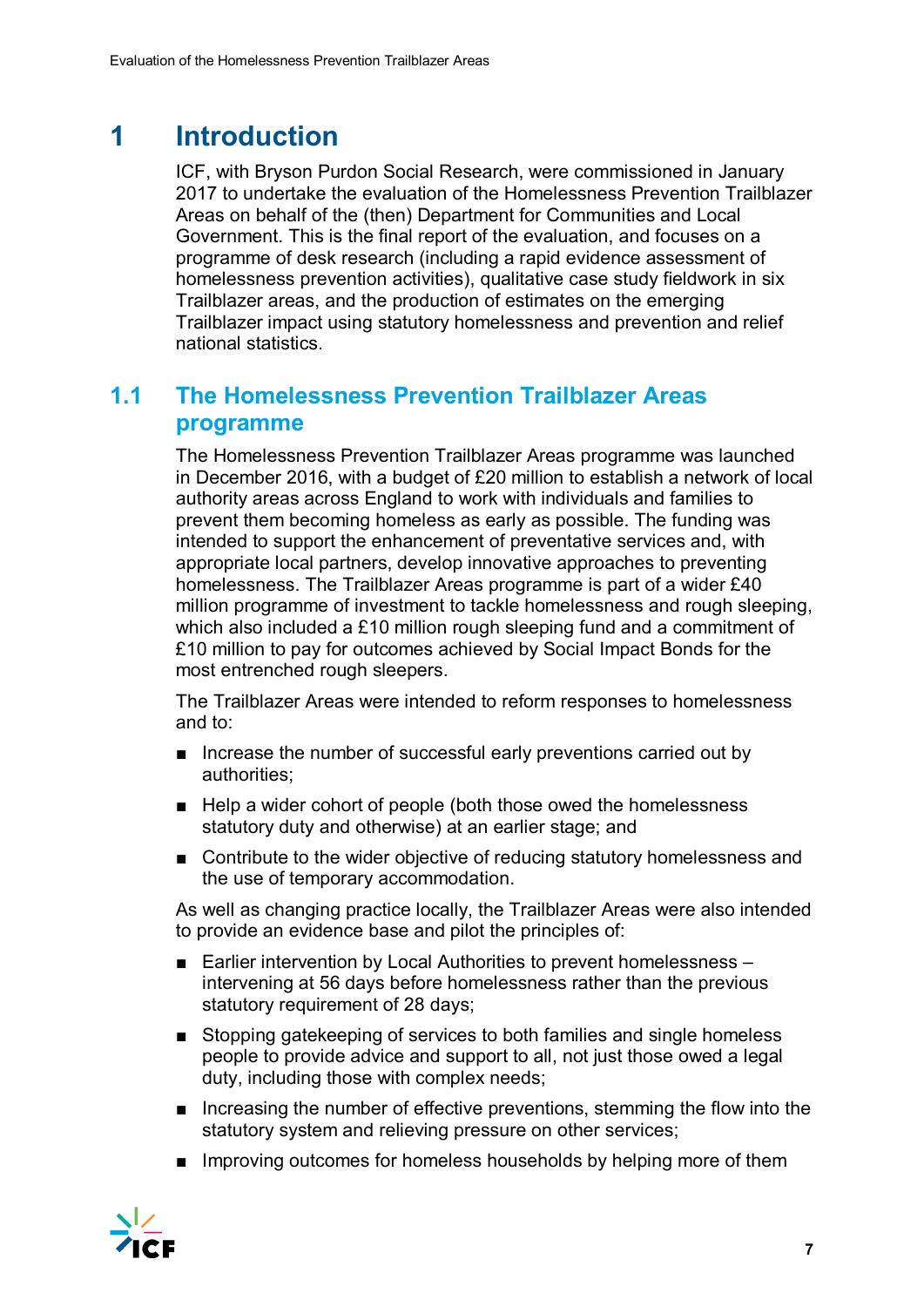avoid a homelessness crisis;

- Testing new, innovative approaches to deliver prevention, with Local Authorities seeing homelessness as a priority in their areas; and
- Increasing collaborative working with other agencies and services to prevent and reduce homelessness, identifying and addressing a household's needs earlier so tenancies can be sustained.

## **1.1.1 The Homelessness Prevention Trailblazers**

The Trailblazer Areas programme comprised 30 areas, including two 'early adopters' (Newcastle and Southwark) who received funding in autumn 2016. In October 2016 a competitive bidding prospectus was launched inviting local authorities, alone or with partners, to bid for Trailblazer Area funding. The bidding process required applicants to set out:

- The scale and nature of homelessness in their areas and the impacts they intend to achieve;
- $\blacksquare$  How they will deliver value for money including expected savings resulting;
- The approaches they intend to follow, and any innovative/evidence-based elements;
- How they will deliver preventative provision through partnership working;
- Timetables for delivery and longer-term plans for sustainability; and
- How they will use data to target their intended services.

Following the submission and appraisal of the bids, 28 awards were made, each receiving funding for up to two years to work with all eligible (whether in priority needs or otherwise) households across their areas to prevent them becoming homeless as early as possible.

More detail on each of the Trailblazer areas is provided in Chapter 3, with their key characteristics and interventions listed in their bids being summarised in Table 3.1.

## <span id="page-12-0"></span>**1.2 Evaluation methodology**

The approach to the evaluation of the Trailblazer Areas included three main components:

- The production of a Rapid Evidence Assessment:
- A programme of case study research in six case study areas; and
- The production of estimates of the impact of Trailblazer activities.

Each component was underpinned by the comprehensive review of the bids submitted by each area, which set out their proposed activities, and demand for them locally, in detail.

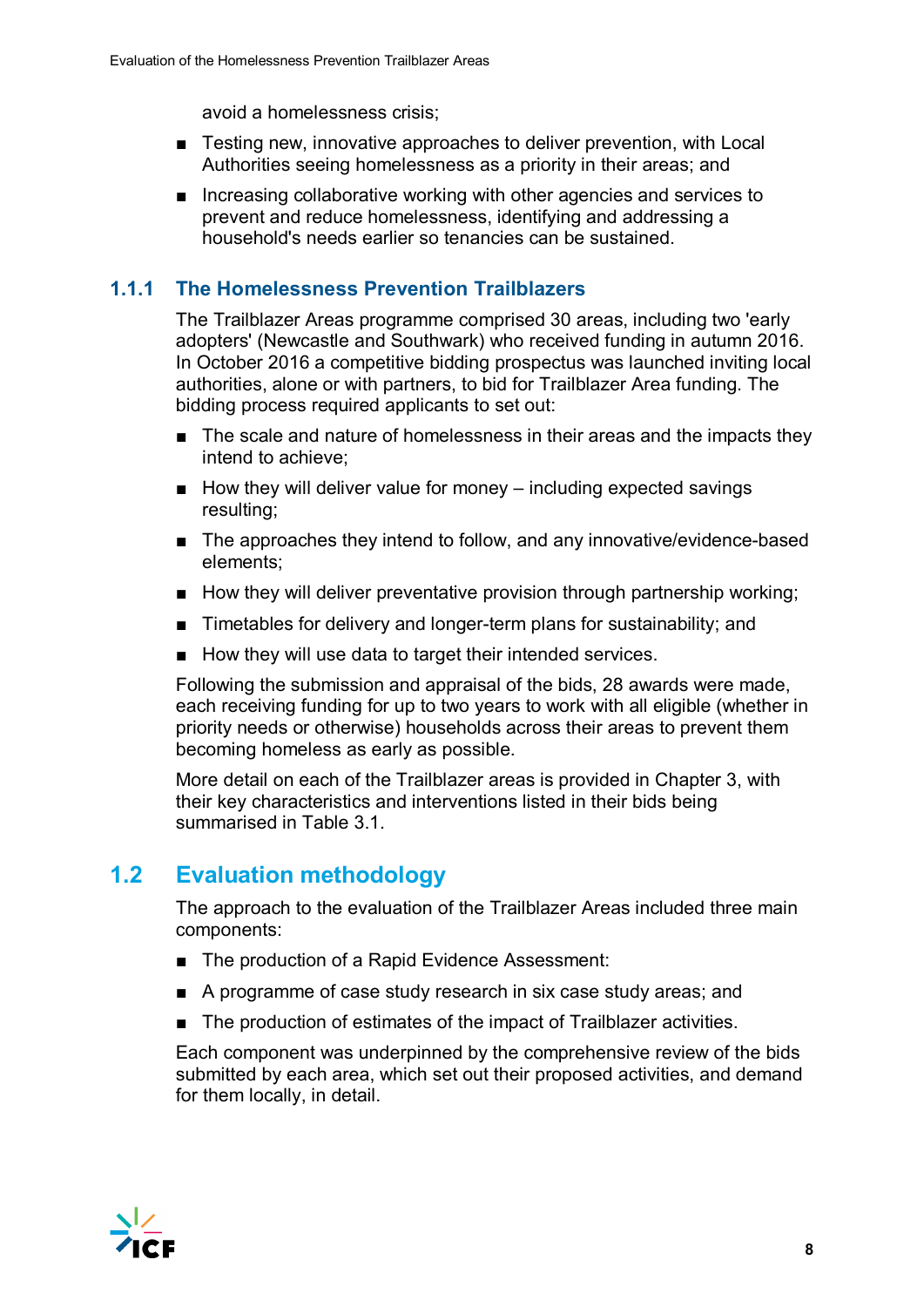## **1.2.1 The Rapid Evidence Assessment**

The Rapid Evidence Assessment (REA) aimed to identify 'what works' in preventing homelessness based on the review of existing evidence reported nationally and internationally. The REA comprised the review of over 200 information sources, and the detailed review of 68, produced from 2007 onwards to identify effective practice in preventing homelessness. Chapter 2 summarises the findings of the REA by intervention type and target group.

## **1.2.2 The qualitative case study research**

The case study research intended to provide qualitative evidence, based on the stage of implementation reached at the time of fieldwork, on:

- The activities being implemented in six Trailblazer areas including delivery models and responsibilities between organisations involved;
- Effectiveness, barriers and challenges including early key success factors and good/promising practice, and challenges negotiated;
- Emerging outcomes, including residents' experiences of the support received, and its benefits and impacts; and
- Key learning for the Trailblazer programme and effective preventative approaches more widely.

The case study research was conducted in the following Trailblazer areas, including both 'early adopter' areas, between March and May 2018:

- Brighton and Hove (Lead local authority: Brighton and Hove City Council; Trailblazer funding: £2 million).
- Bristol (Lead local authority: Bristol City Council; Trailblazer funding: £925,000).
- Peterborough and Cambridgeshire (Lead local authority: Fenland District Council; Other local authority partners: Cambridge City Council, East Cambridgeshire District Council, Huntingdonshire District Council, South Cambridgeshire District Council, Peterborough City Council; Trailblazer funding: £736,400).
- Luton (Lead local authority: Luton Borough Council; Trailblazer funding: £1,580,616).
- Early adopter: Newcastle (Lead local authority: Newcastle City Council; Trailblazer funding: £936,223).
- Early adopter: Southwark (Lead local authority: Southwark Borough Council; Trailblazer funding: £1,345,000)

The case study areas were selected to represent the range of local characteristics and types of homelessness prevention activities introduced across the Trailblazer areas. Five areas were primarily delivered by a single lead local authority, while Peterborough and Cambridgeshire provided an example of a Trailblazer with multiple local authority partners serving an entire county. The case study areas included those whose Trailblazer activities focused on preventative activity with households at risk of

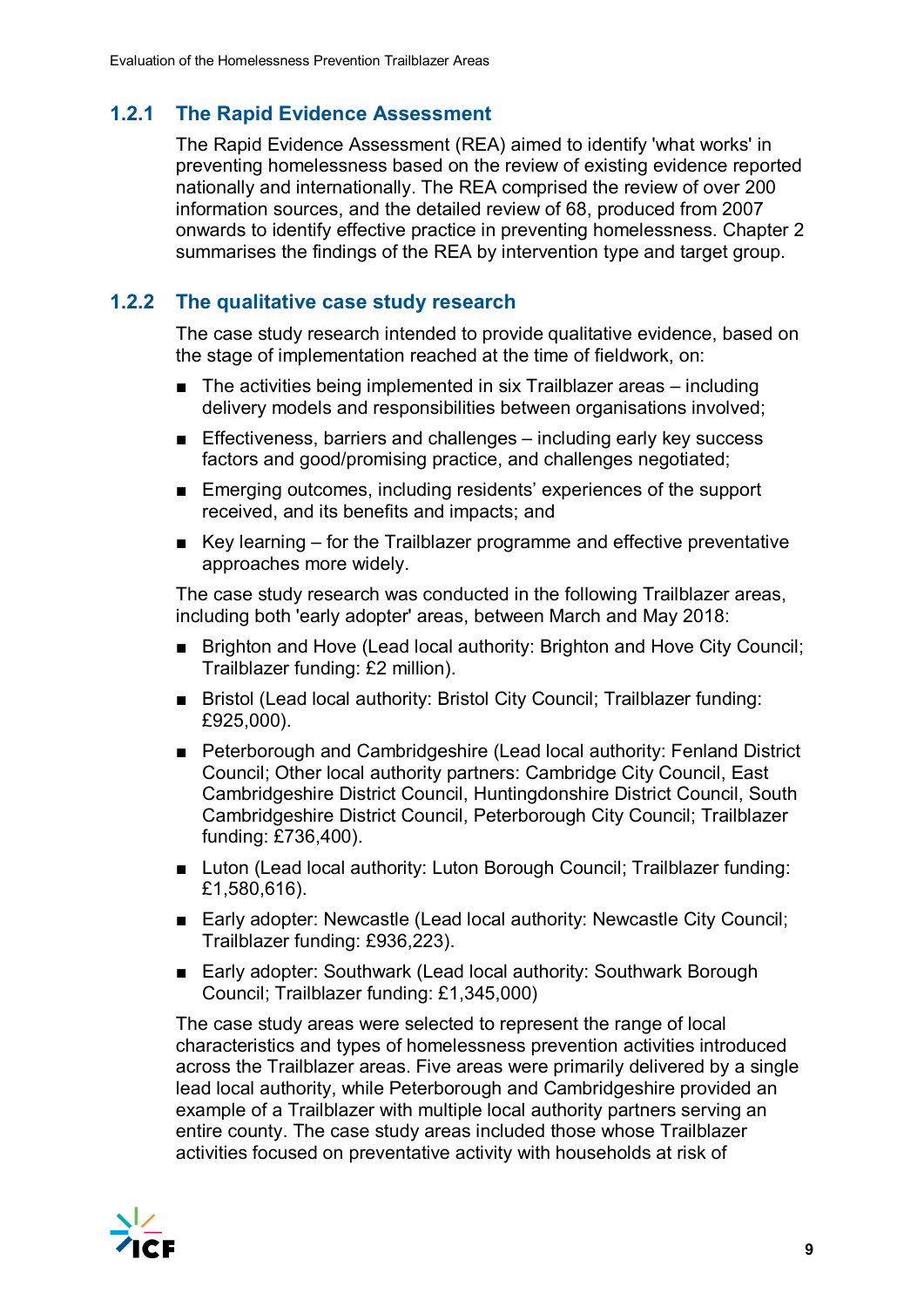homelessness within 56 days, and others where the preventative focus was further upstream.

ICF researchers visited each case study area and interviewed over 50 key people involved in Trailblazer management and delivery, and wider delivery partners and stakeholders, to reflect the nature of activities and partner engagement on the ground. In each area individuals or households receiving Trailblazer services were also interviewed: one in Luton; two in Brighton, Cambridge and Newcastle; and three in Bristol and Southwark (13 in total). Documents and materials generated by lead local authorities and delivery partners were also reviewed and have been drawn upon in this report.

#### **1.2.3 Impact assessment**

The initial study methodology included an assessment of the impact of the Trailblazer activities, using data from a new case-level data system designed to replace the previous statutory homelessness and prevention and relief returns. However, the data provided did not prove to be sufficiently complete or consistent across the participating local authorities to give an unbiased estimate of impact.

Instead, data from 2017/18 statutory homelessness and prevention and relief returns was used to prepare the impact estimates, with a comparison group of non-Trailblazer local authority areas being established to provide the counterfactual. The analysis considered the impact of Trailblazer activities on: homelessness acceptances (i.e. households accepted by local authorities as owed a main homelessness duty by priority need category), decisions (i.e. decisions taken by local authorities under the Housing Act 1996 on applications from eligible households), the use of temporary accommodation and cases of prevention and relief in 2017/18, based on the analysis of statutory homelessness and prevention and relief national statistics for Trailblazer and comparison local authority areas.

## <span id="page-14-0"></span>**1.3 Report structure**

The reminder of this report is structured as follows:

- Chapter 2 summarises the findings of the Rapid Evidence Review on good practice in preventing homelessness, setting out effective practice by intervention type;
- Chapter 3 introduces the Trailblazer areas, providing an overview of all 30 and a more detail introduction to the six case study areas;
- Chapter  $4 \text{sets}$  out the findings from the case study research;
- Chapter 5 provides the findings from the impact assessment; and
- Chapter  $6$  provides concluding comments and key learning from the study.

The report also features an annex, which summarises the effective practice in homelessness prevention identified in the REA.

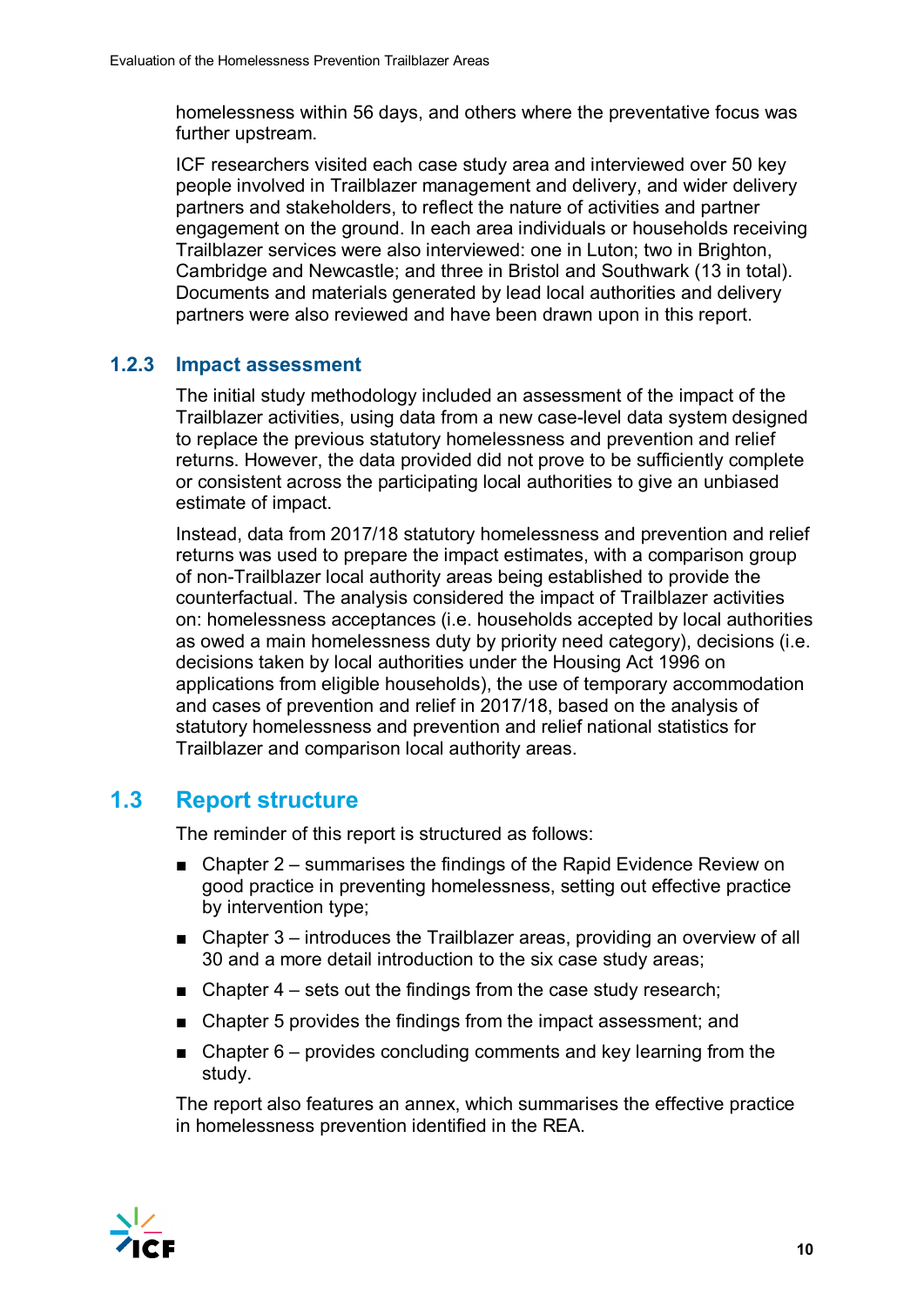## <span id="page-15-0"></span>**2 Preventing Homelessness – Evidence from the REA**

## <span id="page-15-1"></span>**2.1 Introduction**

At the start of the study a Rapid Evidence Assessment (REA) was produced to explore the nature and effectiveness associated with different types of homelessness prevention activity, and the key features of activities which are critical to their success. This chapter provides a summary of its key findings in terms of interventions found to be effective and findings for working with specific 'at risk' target groups. Annex I also provides a summary of the effective practice points identified.

The review focussed on literature produced from 2007 on and, given the comparative paucity of sources providing evidence of housing outcomes related to homelessness prevention, included evidence from policy and practice based on robust and well-evidenced insights into the effectiveness of prevention activities.

Sources of evidence were acquired from a combination of journal databases (EBSCO etc), Google searches and materials from research institutions, homelessness service providers and government. From an initial long-list of 229 sources, 161 were discounted (e.g. not including evidence of outcomes, interventions insufficiently specified, or being of poor quality) and 68 reviewed in detail. These comprised 17 primary research studies with relevant outcome evidence and 51 reviews of policy and practice – with the primary research being assessed using the Maryland Scale of Scientific Methods for quantitative studies and the EPPI-Centre's Weight of Evidence framework for qualitative studies. While the policy and practice reviews were not suitable for assessment using either of these methods, each was only included based on a consideration of their overall rigour, credibility, the extent to which they were evidence-based, and (as far as could be established) the robustness of the evidence they based their findings on.

The final sources were initially organised into four broad themes, with considerable cross-over between them, namely:

- 1. Accessing and sustaining accommodation;
- 2. Engaging and working with vulnerable and high-risk groups;
- 3. Young people and families; and
- 4. Health and wellbeing.

While the REA focussed on homelessness prevention, the distinction between this and activities to address homelessness once it had occurred was not always clear cut in the literature or in practice. Consequently the findings from the REA also set out the key learning on effective practice by intervention type, and by target group, to allow lessons to more clearly transfer to practical activities on the ground.

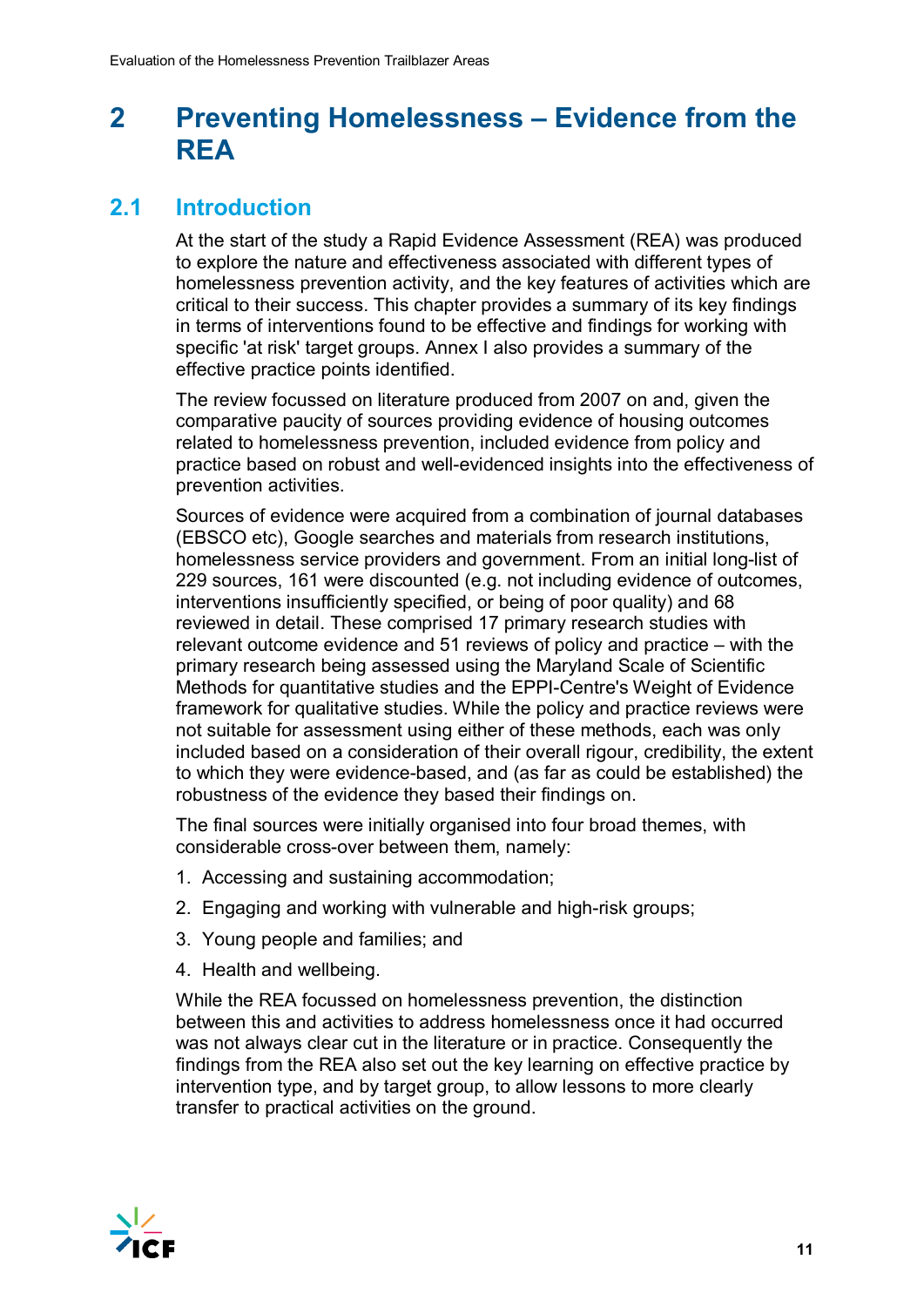## <span id="page-16-0"></span>**2.2 Findings from the REA – effective practice by intervention type**

The REA identified a number of 'effective practice' points for specific interventions, many of which mapped closely to the activities undertaken across the Trailblazer Areas programme.

#### **2.2.1 Advice and assistance to help retain existing accommodation**

The provision of advice and assistance to help residents retain their existing accommodation is a key part of homelessness prevention services. Evidence suggests that this provision should include the following elements:

- **Early and holistic intervention** to provide residents with help to address (one or multiple) risk factors associated with homelessness *before* a crisis point has been reached.
- **Targeting identified 'high risk' or 'high priority' groups** to provide specific help for groups who may not be aware of, or whose needs might not be addressed through, 'generalist' approaches to advice delivery, e.g. ethnic minority households or victims of domestic violence. More information on the working with specific 'at risk' target groups is provided at section 2.3.
- **Outreach services** to increase the accessibility to homelessness services, for example by co-locating housing advice with benefits and employment services, providing rural area services, and holding advice sessions in facilities used by 'high risk' groups.
- **Effective and appropriate referral procedures** so that other local authority services and third sector organisations can also assist in ensuring residents who need it receive early advice and assistance.
- **Landlord liaison** to develop constructive relationships that can help to prevent evictions, for example by prompting landlords to take greater account of housing benefit problems before moving to an eviction decision.

There is reasonably robust evidence on the effectiveness of early advice and assistance in helping residents retain existing accommodation. Evaluations of different forms of early advice and assistance (most notably holistic advice and assistance, debt advice and legal advice/representation**)** have reported lower rates of eviction and decreases in arrears amongst residents who receive it. There is more limited evidence on the outcomes of targeted provision, outreach services, referral procedures and landlord liaison.

Key points for practice identified in the REA included the importance of: **providing holistic advice and assistance as an early intervention strategy**; **considering how best engage with groups with specific needs and/or a low level of service awareness** (e.g. BME groups) and the **logistical and practical obstacles to accessing services**, taking specific measures to ensure advice and assistance reaches the whole community; and **engaging with private landlords to develop constructive relationships**. **Promoting advice and assistance as part of an organised** 

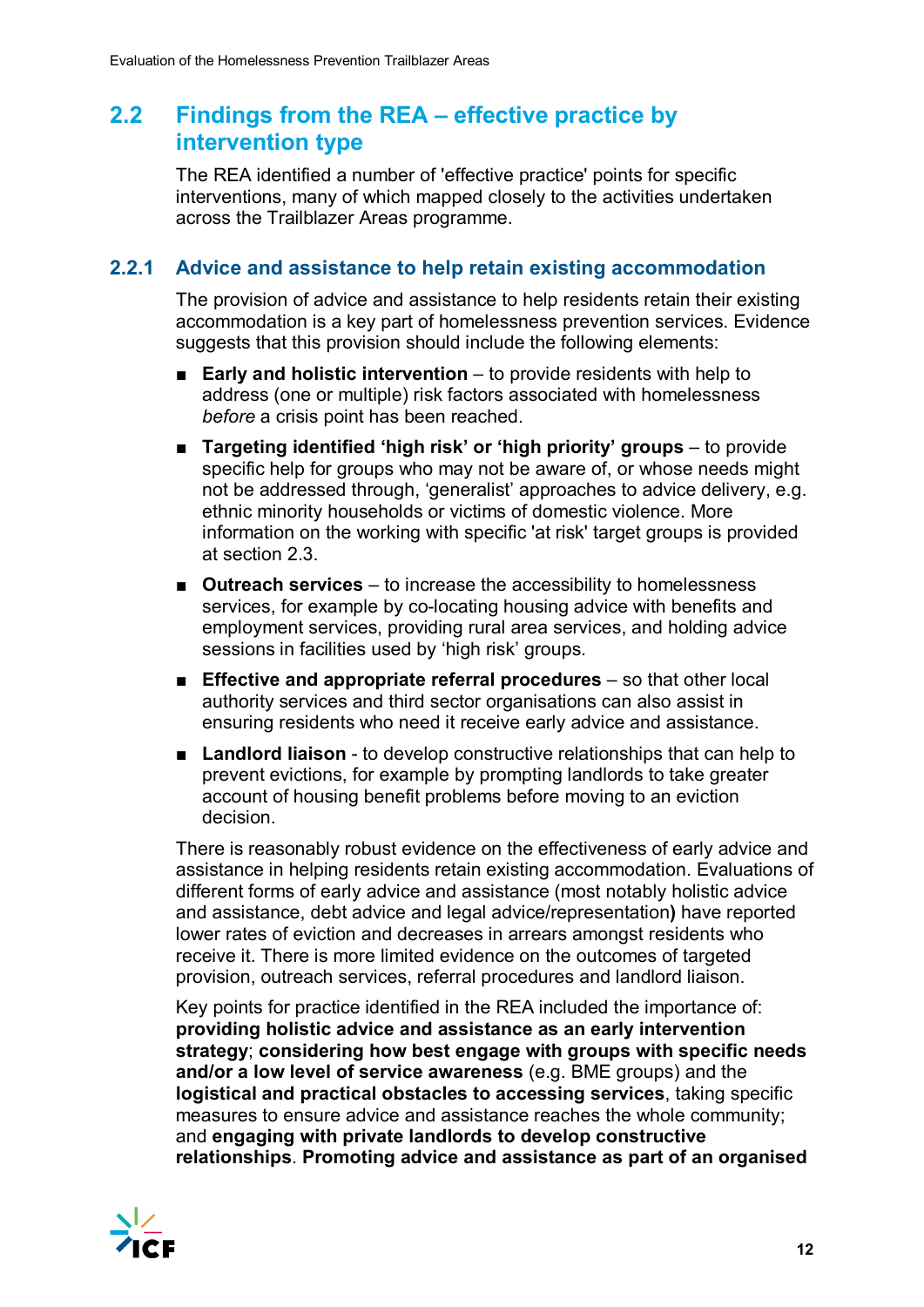**network of agencies** is also important, and authorities should consider enlisting voluntary agencies to deliver independent services. Finally, in terms of specific activities, research evidence suggested that **debt advice and legal advice/representation** could be particularly effective in preventing homelessness.

### **2.2.2 Tenancy sustainment services**

Tenancy sustainment services offer more active help to prevent homelessness, beyond just advice and information. They are intended for individuals and households who are in housing but at risk of losing this, for example through eviction. A case worker undertakes tasks jointly with the resident and/or on their behalf to address the issues that put them at risk of becoming homeless. Support may include:

- **Liaising with landlords.**
- Signposting and assisting with debt-counselling and budgeting **skills.**
- Liaising with mortgage companies, banks, Housing Benefit teams in **local authorities and DWP/Jobcentre Plus.**
- **Facilitating dispute resolution and mediation.**
- **Completing benefit forms.**
- Liaising with social services.

There is evidence from a small number of studies in the UK, Australia and the US that intensive tenancy sustainment services that combine these different types of support can be very effective in preventing residents from becoming homeless, including residents with high levels of need.

Effective models of support are typically based on **ongoing case management delivered by specialist workers**, sometimes in the voluntary sector. Support should be designed to **meet a range of different needs** and be **client-focused** and **flexible**. This may require close liaison between key agencies and commitment to building in support from other agencies. Tenancy sustainment services may be most appropriately targeted those **at risk of repeat homelessness** but also **households with complex needs at risk of first-time homelessness**.

## **2.2.3 Support for rent and mortgage arrears**

The tenancy sustainment services (discussed above) may include liaison with landlords and lenders, and help with budgeting skills, in cases where clients are in arrears. There are also other specific forms of support for rent and mortgage arrears:

■ **Financial assistance** - All local authorities can currently provide Discretionary Housing Payments (DHP) to give further financial assistance to housing benefit and universal credit claimants to cover all or part of a shortfall in rent. There have also been additional discretionary payment schemes introduced locally in parts of the UK and in other

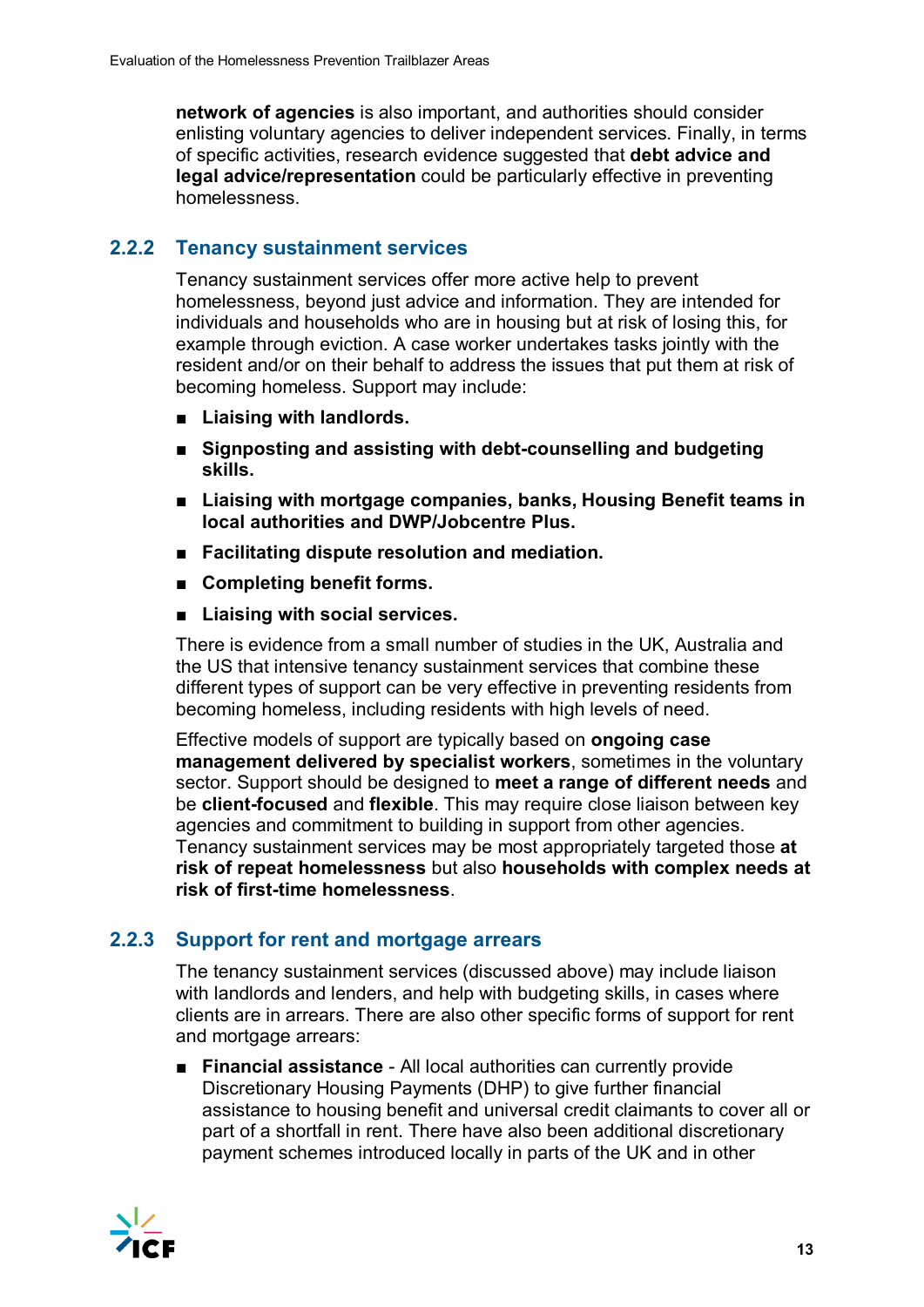countries to help clients repay arrears, with differing eligibility criteria and levels of assistance.

- **Landlord and lender protocols** In at least one part of the UK protocols have been introduced which require local social landlords to meet with the relevant support agencies to help people in arrears remain in their own home. There is also an existing national Pre-action Protocol for Possession Claims based on arrears, which stresses the role of lenders in 'effective, ongoing liaison' with Housing Benefit departments to prevent repossession where it can be avoided.
- **Support for households to exit a mortgage** Assisted Voluntary Sale (AVS) schemes provide clients in arrears with lender assistance in selling their property and planning alternative accommodation. Mortgage Rescue Schemes (MRS) give struggling homeowners the opportunity to sell their house to the council, a housing association or the lender, but remain in the property and pay rent to the new owner.

There is limited evaluative evidence on the individual effectiveness of these different measures. Nevertheless the available evidence indicates that financial assistance increases the likelihood of clients in arrears maintaining their tenancy over the short-medium term, and that landlord protocols can be effective as part of wider landlord engagement and liaison.

Lessons for policy and practice from the evidence are that **discretionary housing payments should be included** in support for tenants in arrears. This may be best delivered as part of a broader package including **landlord protocols** and other tenancy sustainment support. **Lender protocols, voluntary assisted sale and mortgage rescue schemes** can also play a potential role as part of support for homeowners in arrears.

## **2.2.4 Accessing the private rented sector**

Support for residents to access an affordable and sustainable home in the PRS can help to prevent homelessness, particularly in areas with a limited social housing stock. Equally it may be a more challenging option in areas with high PRS rents.

PRS access schemes include:

- **Rent deposit schemes** to help to secure access to the PRS where the cost of a deposit would otherwise be prohibitive to the resident. The payment usually constitutes a bond for eventual repayment by the resident.
- **Introductory services** to link tenants to available PRS properties. This has the advantage of the landlords not needing to market their property. Introductory services can also offer residents advice, recommendations on specific landlords, and practical help to secure the tenancy.
- **Social letting and leasing arrangements** to minimise the perceived risks to landlords of renting to residents. Social letting agencies take on responsibility for finding tenants and managing properties on behalf of PRS landlords in exchange for a proportion of the rent. Properties can also be leased from landlords and let to residents for an agreed period of

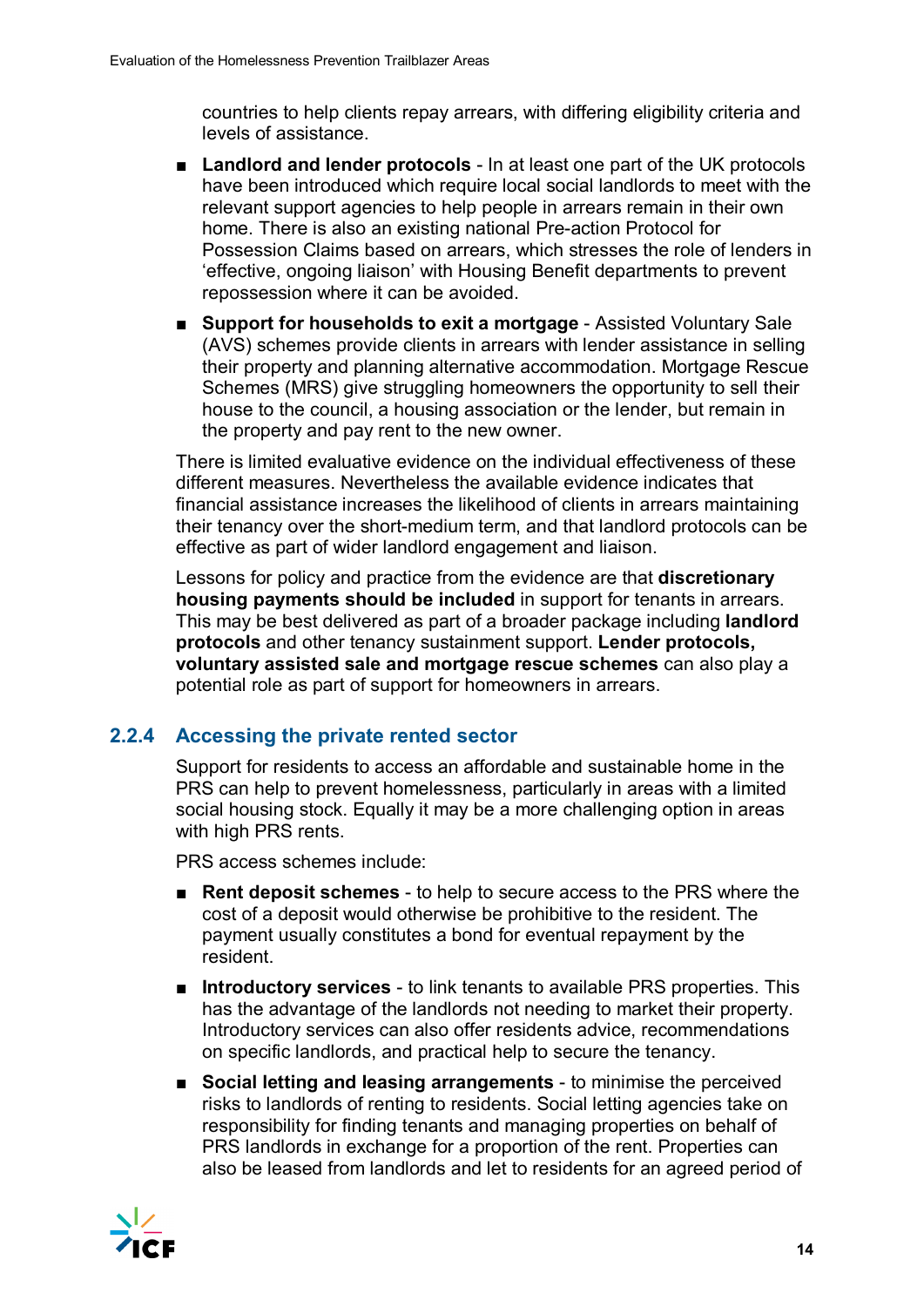time, in return for guaranteed payment of rent to landlord by the organisation leasing the property.

There is strong evidence that rent deposit schemes can increase access to PRS for residents at risk of homelessness and, in so doing, provide financial savings. Evidence from schemes in the UK show their costs are typically offset by larger saving made from avoiding the need to house residents in temporary accommodation. There is more limited evidence on the outcomes of introductory services and social letting and leasing arrangements but some lessons from policy and practice on their design.

This suggests that in areas where PRS rental levels are not prohibitively high, **rent deposit schemes are a cost effective means of increasing access to PRS**. They can also have the benefit of building **a more open and accessible local PRS market**. All PRS access schemes, including introductory services and social letting and leasing arrangements, depend upon **building good relationships with landlords and the tenancies being sustained**. Residents should be assessed before putting them forward for a tenancy and, if necessary, pre-tenancy training provided. Where landlords derive a market or financial benefit from a scheme, this should be used to secure **longer-term contracts and higher property standards for tenants**.

## **2.2.5 Working with young people and families**

Preventative activities for young people and families can be split into two main intervention types: **family mediation and youth outreach**. Effective interventions of both types are based on early advice and support to all parties involved in disputes, and increased knowledge of options available for young people, such as temporary accommodation to provide a respite, and education and training programmes to reengage young people within the community and family.

#### **2.2.5.1 Family mediation**

Relationship breakdown has been shown to be the largest cause of youth homelessness, and family mediation can be an effective preventative strategy. Mediation can be defined as 'a process for resolving disagreements in which an impartial third party (the mediator) helps people in dispute to find a mutually acceptable resolution'.

Family mediation can provide a means of helping young people to remain at or return home, move out of home in a safe and planned way, and/or regain positive and meaningful contact with their families. It may be beneficial in improving family relationships even if the young person is not able to remain or return to the family home, which can be important in reducing future risks of homelessness.

Few examples of robust evaluations of family mediation services were identified in the REA, with a lack of monitoring on medium and long-term outcomes of family reconciliations as a result of family mediation services. However, in the examples identified, mediation for 16 and 17 year olds at risk of having to, or leaving, the family home, was found to reduce the number of

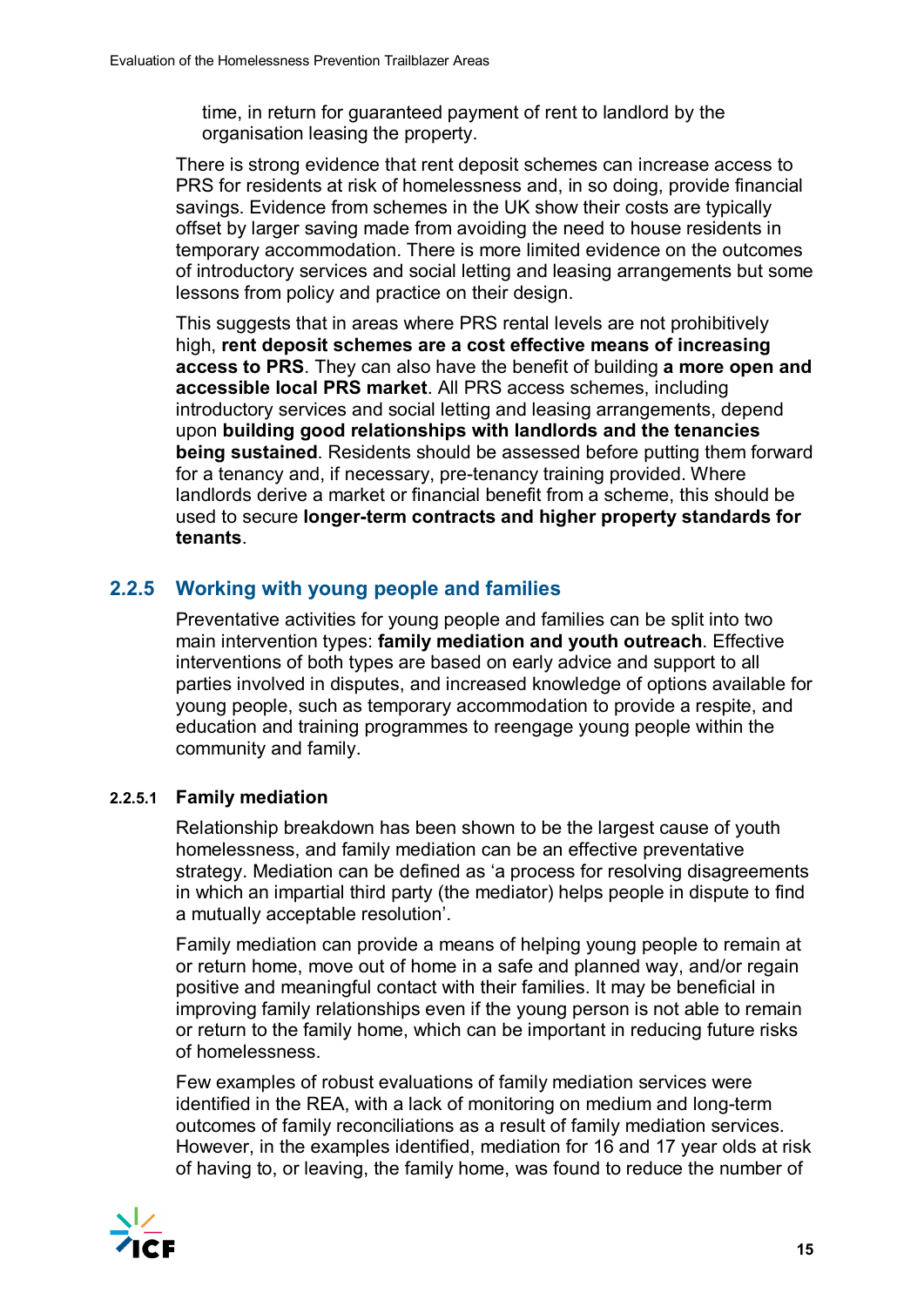homelessness applications. Intensive support to families over a long period of time and referrals to other services may be a further effective means of family mediation, and evaluation evidence also suggested the potential for wider beneficial outcomes such as improved family behaviour, reduced police involvement, maintenance of tenancies, and breaks in the cycle of evictions.

In summary, family mediation can be an effective intervention for preventing youth homelessness, with key elements including: **offering holistic support through working with other services within the community**, to ensure early referrals and ongoing support; **offering a safe, confidential and impartial environment** for both parties involved; not using family mediation **if a return home would put the young person at risk** (or as an alternative to temporary accommodation); and that family mediation can provide **a useful means of building positive relationships between families** to prevent risks of homelessness in the future.

#### **2.2.5.2 Youth outreach**

Youth outreach support to prevent homelessness can take several forms:

- **Early advice and education** to increase general awareness and knowledge amongst young people of responsibilities around housing, the causes of homelessness, and strategies to address these.
- **Training** to provide skills, for example in financial literacy, to young people identified as being at risk of homelessness.
- As above, **family mediation and respite accommodation** specifically for young people who may be a risk of becoming homeless, or already homeless, due to a family dispute.

There is little evidence on the outcomes of early advice and education but more on training, family mediation and respite accommodation. Evaluations of youth outreach training introduced in parts of the UK have reported reduced homelessness outcomes in young people who were identified as at a high homelessness risk. Similar outcomes have also been reported for local UK schemes that have combined family mediation and respite accommodation for young people.

Wider evidence from policy and practice indicates that **early advice and information can effectively be delivered in schools and youth centres**. Appropriately designed training can play a positive role not just in giving young people new skills but also in **increasing their social networks, engaging / re-engaging them within the community and their families**. **Peer mentoring** may be an effective alternative or addition to conventional training for young people most at risk.

## **2.2.6 Supporting discharge from health and social care settings**

Individuals being discharged from health and social care settings, and particularly from psychiatric settings, may be at most risk of being unable to meet their housing needs. There are multiple factors affecting the quality and effectiveness of discharge planning, including systemic issues such as pressure on health services, prejudice and the lack of available and

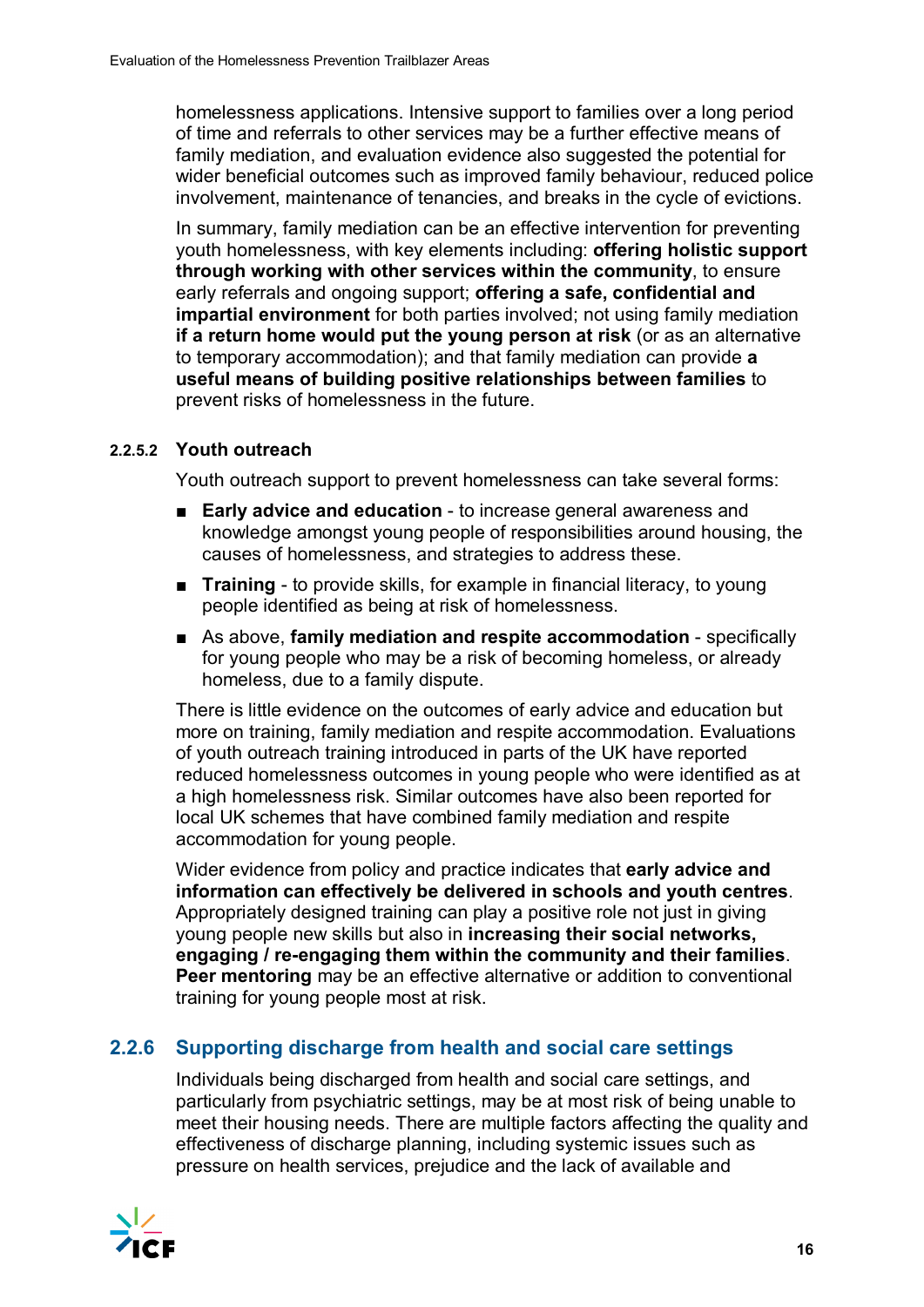affordable housing upon discharge. There is strong practice evidence that **effective discharge planning can prevent homelessness**, and avoid patients being considered 'fit for discharge' without their housing wider support needs being considered. Homelessness agencies felt that more should be done to involve them in post-discharge care or follow-up.

The research evidence provided examples of different forms of effective discharge planning from cases examples across the world. These included highlighting:

- In Canada, the benefit of linking housing support and income support within a hospital setting - with a 'community housing advocate' providing assistance and advocacy in finding and securing affordable housing, and placing staff in acute and tertiary psychiatric wards to help ensure benefits and other support measures were in place pre-discharge and afterwards.
- In the UK, the Healthy Futures scheme (Derventio Housing Trust) provided a similar service, providing a bridge between hospital and home for people with multiple and complex needs, and working with homeless people in hospital to broker housing and related support and prevent delayed and unsafe discharges.

Other evidence suggests the importance of the continuity of care during the period of transition out of treatment facilities, and passing responsibility to mainstream community support that will remain in place after the intervention ends.

In summary, effective models for supporting discharge from health and social care settings should include: **implementing discharge planning systems that take account of the risk of homelessness**, particularly in psychiatric hospital settings; **involving partnerships of housing bodies, benefit agencies and voluntary organisations** to managed discharge, to link housing support and income support within a hospital setting; providing **intensive support to patients leaving units** to help them identify, access and pay for accommodation; and **ensuring continuity of care during the transition period**, including passing responsibility to existing community support, and considering the development of independent living skills and other practical and emotional support.

## <span id="page-21-0"></span>**2.3 Working with specific vulnerable or 'high risk' groups**

Alongside the evidence on specific interventions to prevent homelessness, the REA also provided key learning for working with vulnerable and high-risk groups in relation to homelessness, which included: **people with mental health conditions**; **care leavers**; **individuals experiencing domestic abuse**; **offenders and prison leavers**; and **ex-service personnel**. However, evidence on preventative activities for these groups is limited, and was taken mainly from reviews of policy and practice with some case studies and programme/project evaluations.

The common underlying theme for all these groups is that **accommodation support should also be accompanied by holistic support and services** (such as financial and tenancy training; access to education and

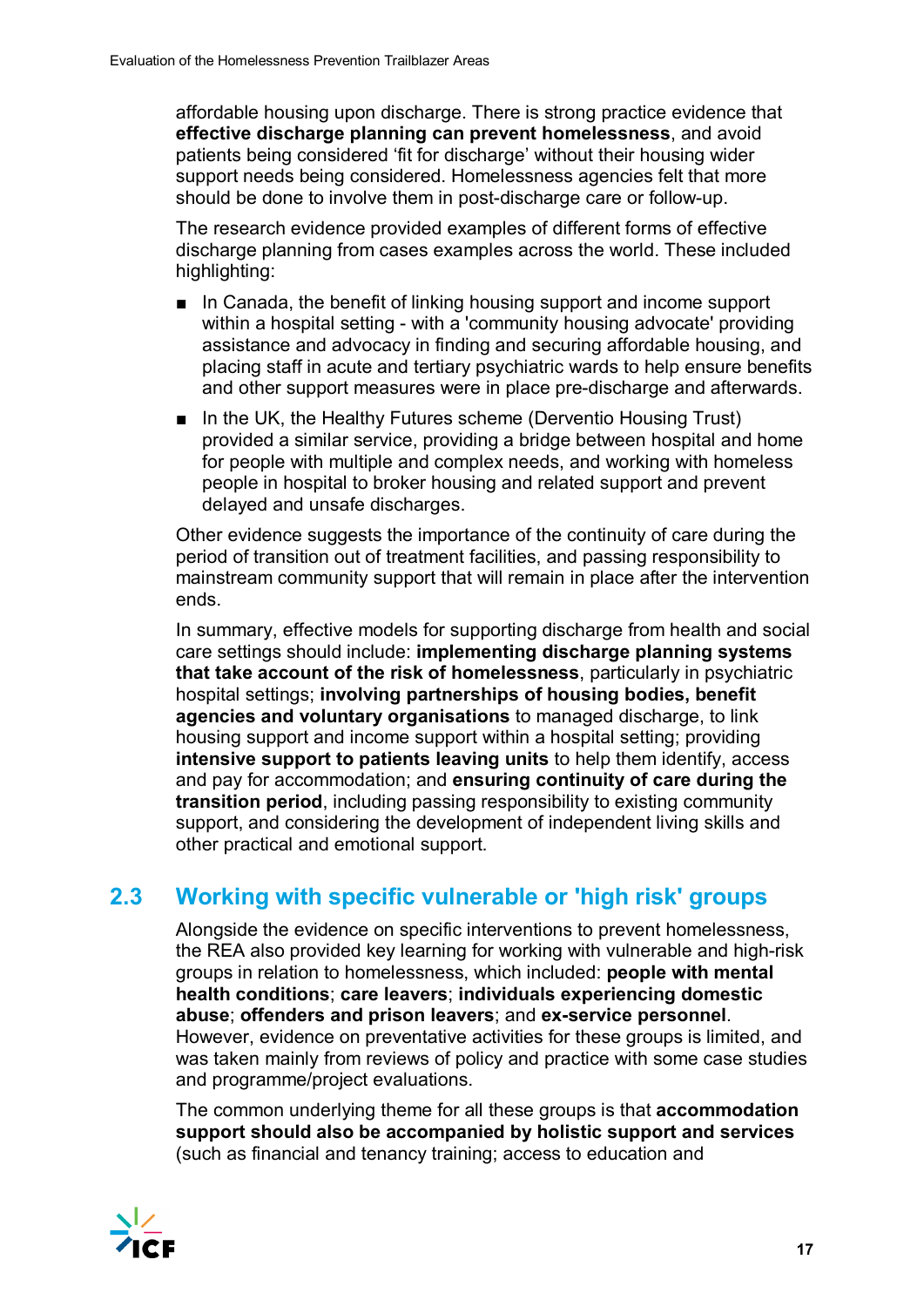employment; life skills; access to social networks; and mental and physical health support), as these factors are important in helping individuals maintain tenancies and independent living once in stable accommodation.

## **2.3.1 People with mental health conditions**

People with mental health conditions are consistently over-represented among the homeless population, and psychiatric illness is recognised as a common risk factor for homelessness.

Evidence from practice suggests that supporting people with mental health conditions involves similar measures to those described previously, but can also include:

- Working with landlords to raise awareness and understanding of **mental health problems** and the impact on a tenancy.
- **Negotiating more suitable accommodation with housing providers.**
- Connecting people with appropriate care and support services.
- **Support with the development of life skills.**

Practice suggested that service models could focus on two main principles: **ensuring housing stability**, and **supporting a household's connection to community-based resources**. This would place the responsibility for housing stabilisation within community-based systems rather than in a separate homeless services system, and support for the individual would rely upon a combination of community-based housing services and mainstream mental health services. It could involve, for example, offering tailored, one-toone support to help individuals engage with social activities in a community setting; support for benefits, housing and finance issues; and more lighttouch support such as signposting and referring.

The research evidence suggested that the acquisition of life skills, such as care of living space, self-care, money management, nutrition management and/or safe community participation, may help decrease the impact of traumatic symptoms on an individual, and help with housing transitions.

In summary, lessons for working with individuals with metal health conditions showed the importance of: **working with landlords to raise awareness and understanding of mental health problems**, and negotiate more suitable accommodation with housing providers; **providing specialist welfare advice while patients are in psychiatric hospital**; ensuring housing stability for people with mental health conditions is **seen as the responsibility of community housing services and local health and social care, rather than as the domain of separate homelessness services**; and **developing life skills for sustainable independent living** as part of support packages.

#### **2.3.2 Care Leavers**

The transition from care to independent living is associated with a heightened risk of becoming homeless. Practitioners agree that the success of care leavers in sustaining accommodation is affected by their experience of care

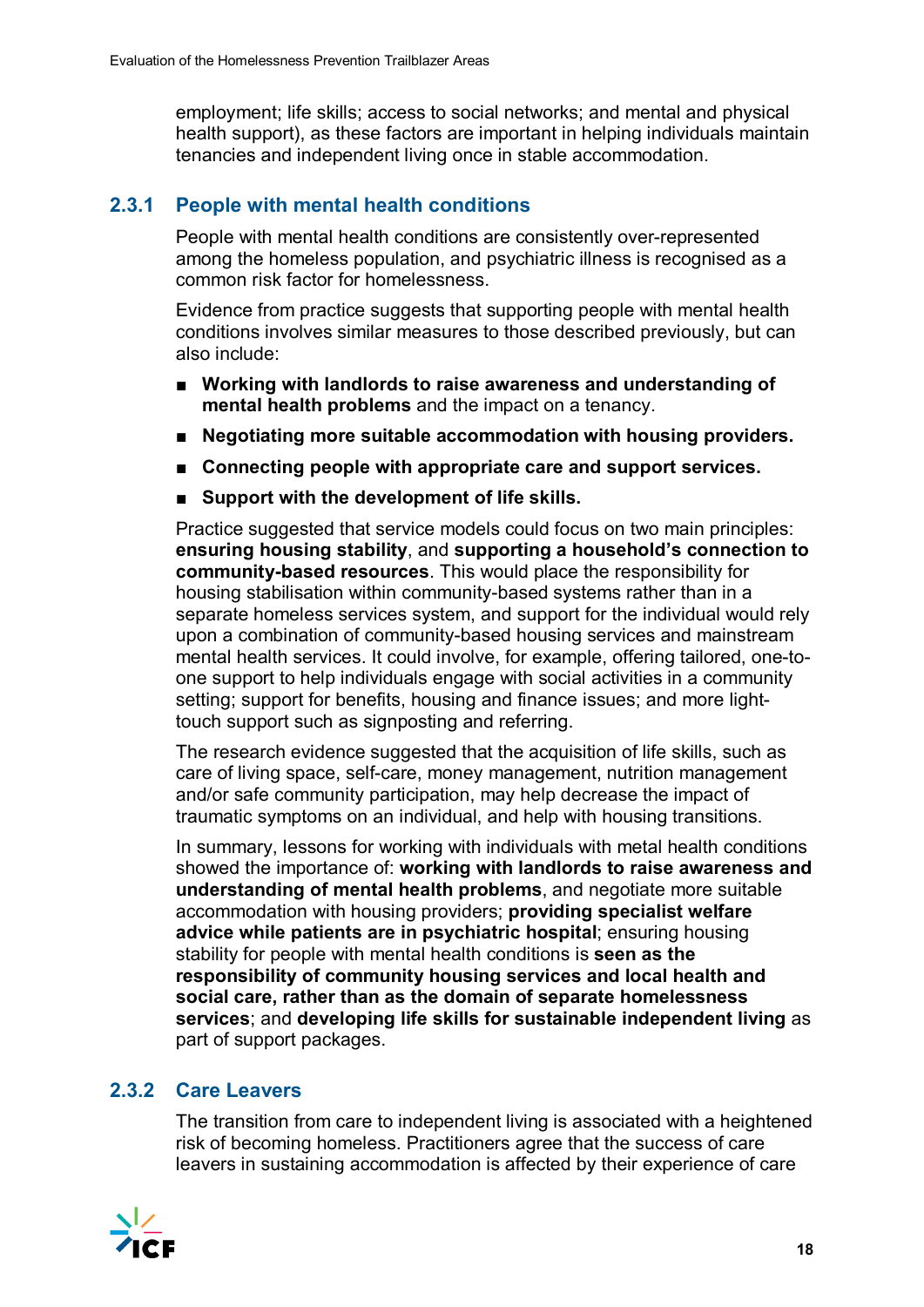up to the point of leaving. Placement instability and experience of group care have been associated with challenges for care leavers in maintaining accommodation.

Practice evidence suggests that the smooth transition from care to independent living is reliant on the following characteristics being in place:

- Few care placements, and experience of security and safety in care.
- **Involvement in a care planning process.**
- Leaving care at a later age.
- **Feeling prepared to leave care.**
- **Successful first post care placement.**

Other external factors, such as a **reliable and consistent personal community** and **high quality accommodation**, are also important. Being discharged into inappropriate accommodation such as a refuge or boarding house can lead to a 'volatile transition', although emergency and short stay accommodation can be important options for a young person before finding stable accommodation. Supported accommodation can also be a good way to gain experience in living independently.

Practitioners also agreed that **planned transitions** from care to independent accommodation offer a greater chance of stable housing and tenancy sustainment. **Consistent support from a trusted adult** is needed throughout this transition, and practitioners also noted that landlords may not be confident with having young tenants. Young people leaving care should be prepared for independence through expectation management, which could take place in any pre-tenancy and moving-on preparations.

Evidence from the research on effective interventions to support transition included examples of **holistic transitional accommodation programmes**, the use of dedicated workers to provide intensive personal support to help them through the process, and the importance of developing **independent living skills** to help ensure that tenancies are sustained.

Key lessons from the practice and research evidence suggested the importance of: **offering support immediately from the point of leaving care**, or even just before; ensuring **consistent and trusted relationships** between case workers and clients; **offering suitable temporary and/or transitional accommodation** so young people can be supported to learn to live independently; and **providing access to wider holistic support**, such as training on finances and tenancy management, education, employment, life skills, mental and physical health services, and engagement in social networks.

## **2.3.3 Individuals experiencing domestic abuse**

Individuals experiencing domestic abuse are considered to be at high risk of homelessness, with the volatile situations in which they live potentially leading to homelessness at any point. While most commonly women, men and children can also experience domestic abuse.

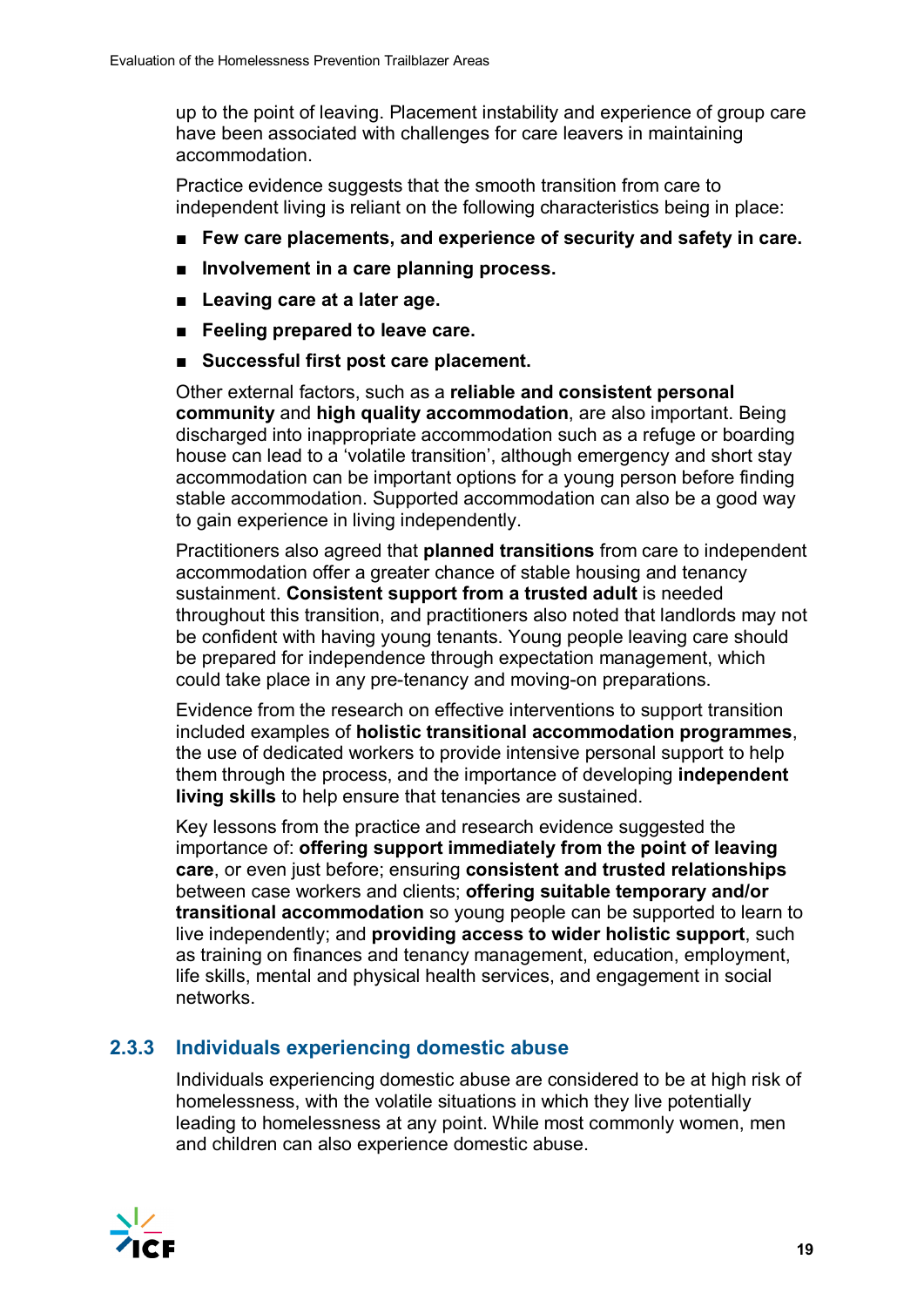Practitioners believe that services **designed specifically for individuals experiencing domestic abuse** are more effective than more 'generic' services. Services identified to help individuals stay in their home or find new accommodation included:

- **Refuges and other accommodation based support services** such as safety planning, welfare and benefits, support in finding and setting up a new home, health issues, counselling and social activities.
- **Floating support services** including safety planning, counselling, welfare advice, accessing and sustaining settled housing, finding work or training, and access to flexible funds.
- **Sanctuary schemes** such as fitting extra locks, fire safety equipment, alarms, and, external security lights within and around the home.
- **Access to settled housing** with advice and support from a range of services such as LHA teams, specialist domestic abuse centres, and national and local domestic abuse helplines. Temporary accommodation, such as refuges, may also be needed before resettlement.

Much of the evidence in this area focused on **sanctuary schemes**, with Shelter advocating that schemes should: only be provided when it is safe for the persons within the household; be offered alongside temporary accommodation so that persons involved have access to a safe space while making a decision; and be offered alongside other domestic abuse services, such as specialist agencies and the police. Sanctuary schemes were shown to have mainly been successful in preventing homelessness by offering safe alternatives for households and enabling people to remain at home, with most service users feeling safer with safety measures installed.

Other services offering support for individuals to stay in their own homes were also reported, with **floating services** being more common compared to specialist accommodation services such as refuges. Floating support services can provide an accessible form of support to households who cannot access specialist accommodation support, such as those with older male children.

The research evidence suggested that flexible funding programmes can successfully enable individuals to stay in their own home or move into temporary and/or new accommodation, with flexibility being important in order to address the often multiple and complex needs of each case. Sanctuary schemes seem to be effective in enabling individuals experiencing domestic abuse to stay in their home.

Lessons for policy and practice from the research suggested that: **flexibility in the choice of support is key**, both in terms of funding provided and options to stay or leave the home; **offering a safe space in the form of temporary accommodation** can be important while they are deciding what form of support to accept; and **specialised services, covering a range of support for individuals experiencing domestic abuse, are more effective than general accommodation services** not specifically targeting this group.

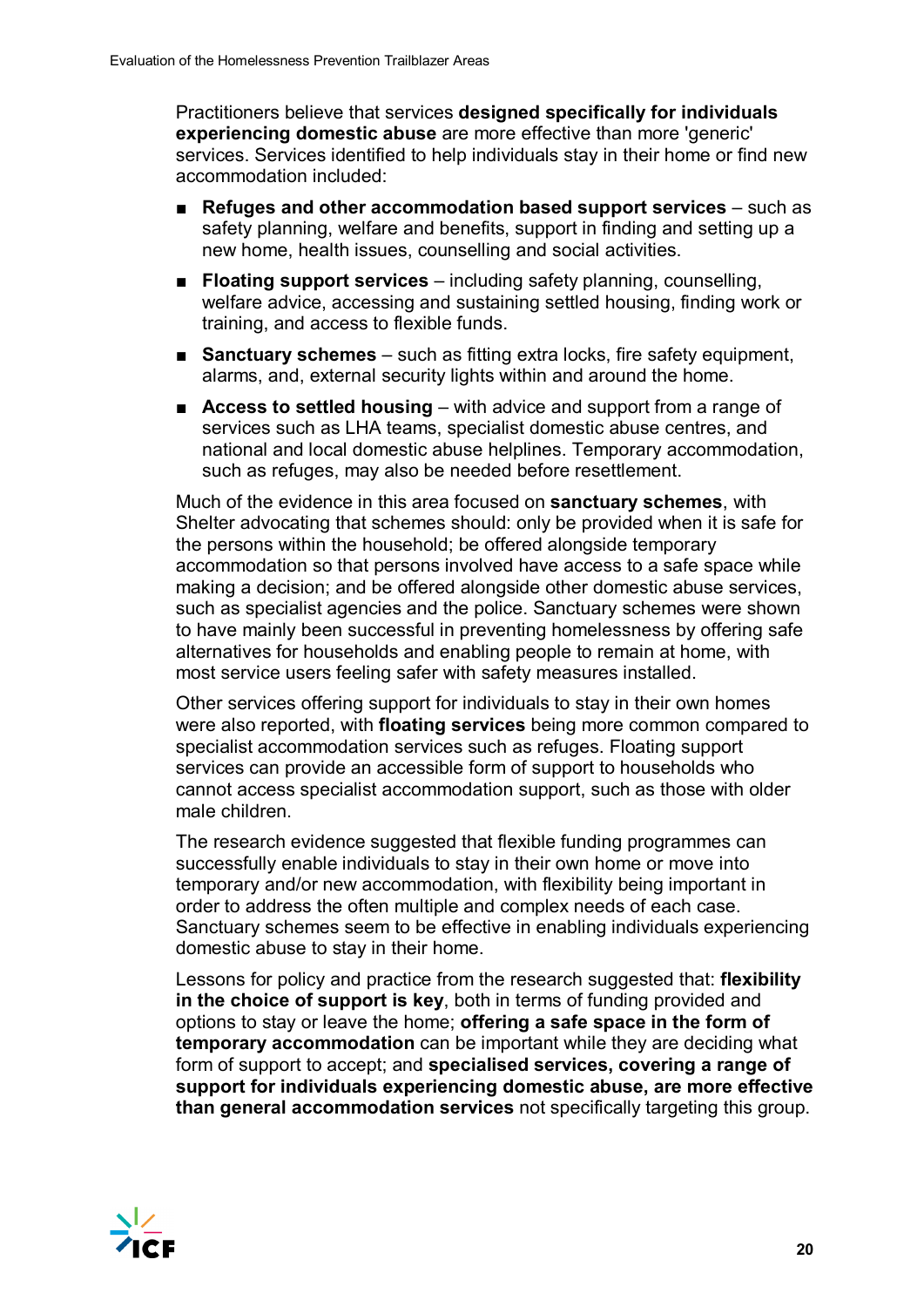## **2.3.4 Offenders and prison leavers**

Prisoners are at high risk of being homeless upon release if they do not have accommodation to move into directly, with stable accommodation post release being seen as reducing the chances of reoffending and acting as a platform for reintegration into society.

Practitioners widely believed that housing advice and support should be **offered at all stages of the custodial period** for offenders, and that prison based housing advice is as important as assistance after release. It is also important that **links are formed with services post release so support can continue**, such as linking ex-offenders with community-based support. Specialist prison resettlement, housing services, and joint working protocols are important in enabling prisoners to access stable accommodation on release.

**Holistic support** is also important for ensuring sustainable tenancies for exoffenders, rather than focusing solely on accommodation. Examples of protocols linking accommodation support with other forms of support on release were identified, and included providing housing support before custody, at sentencing, on entering prison, during prison, and on release.

**Peer-led housing advice and support** within and outside prison was another effective mechanism highlighted by practitioners, and was reported to be successful in terms of building individual capacity and increasing future employability, with peer workers having a better understanding of the issues faced by fellow prisoners and prisoners' preferring to discuss issues with peers rather than officials.

Other approaches identified to prevent homelessness for ex-offenders included **supporting the renewal of family relationships**, support in **accessing ID documentation**, **rent arrears advice**, and help with **rent deposits**. Barriers to effectiveness included a lack of willingness of housing authorities to re-house ex-offenders, difficulty having accommodation ready at the point of release, a lack of appropriate provision for women exoffenders, and a lack of appropriate supported accommodation.

The research evidence also suggests that support at all stages of the custodial period is key, and that once a client is in a positive resettlement they have a good chance of sustaining or improving their accommodation. Offering courses pre- and post-release can also provide ex-offenders with the skills and information to better sustain accommodation once released – with examples including modules on benefits, budgeting, health, general wellbeing, social and good neighbour skills, goal setting and problem solving.

In summary, lessons for policy and practice include: **offering housing advice and support at all stages of the custodial period**; the importance of **services working together to link the necessary support** throughout the custodial pathway and post-release; that **peer led training can be effective in engagement** with accommodation advice and support; and that **accommodation support must be given alongside** training in life and social skills, financial skills and tenancy sustainment.

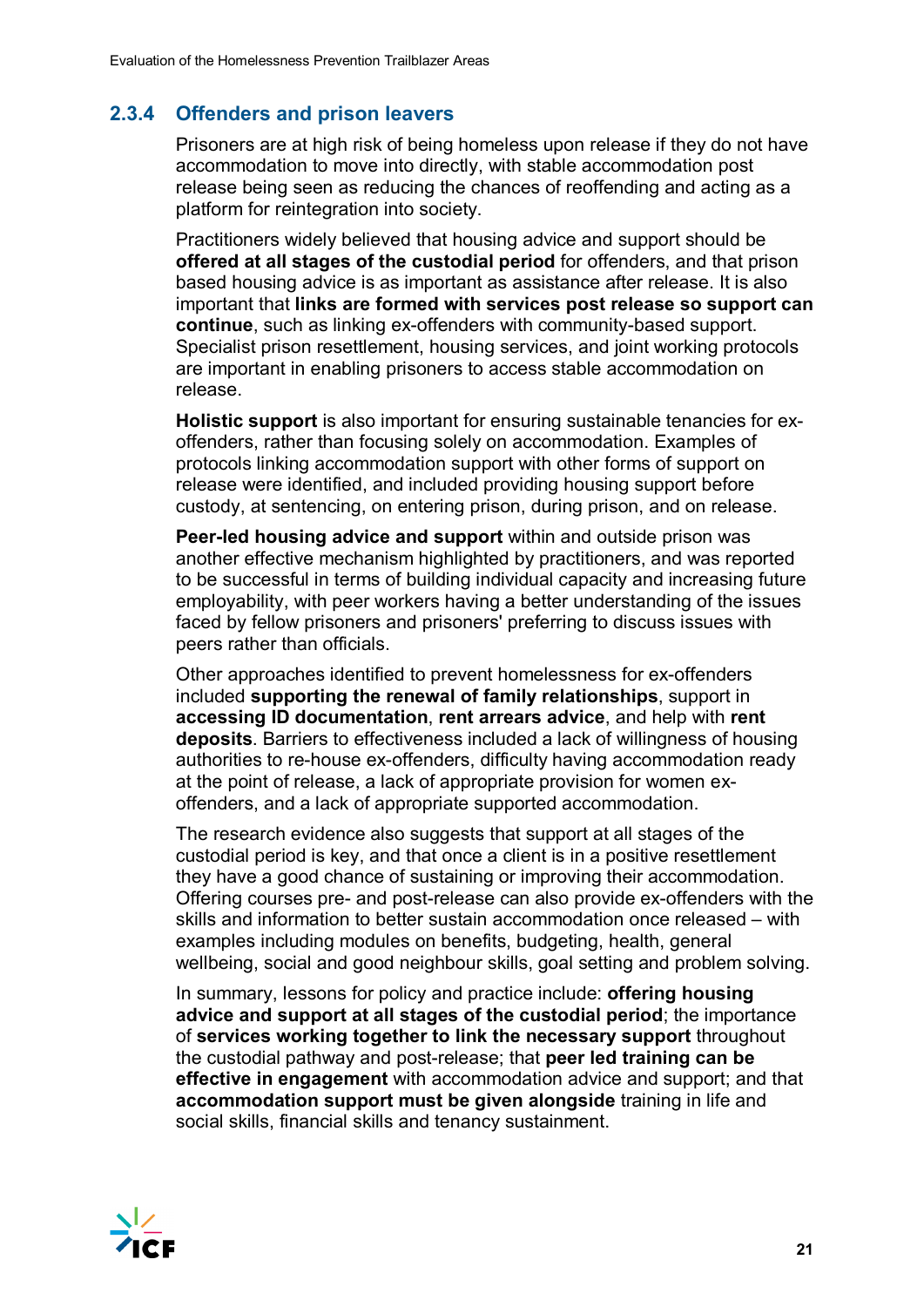## **2.3.5 Ex-service personnel**

Evidence on the effectiveness of homelessness prevention activities targeted at ex-service personnel was limited, with what was available suggesting that good practice included:

- **Recognising the need to break down the 'shame barrier'** preventing ex-service personnel from accessing help.
- **Making housing and financial briefings available** within resettlement programmes.
- Commanding officers and settlement staff **being trained in detecting risk factors for homelessness and social exclusion** – especially with early service leavers,
- **Offering transitional accommodation** for those moving from a hostel to independent tenancies, and having **sustainable tenancy services** in place to assist with money/debt management.
- **Monitoring ex-service personnel's wellbeing after discharge** to identify and tackle social isolation and boredom, reduce the risk of substance misuse, and provide counselling for mental health problems.

Overall, while more research is needed on effective ways of working with exservice personnel to prevent homelessness, **holistic support services around social isolation, and health and mental wellbeing**, should be provided alongside accommodation support to ensure tenancies are maintained long term.

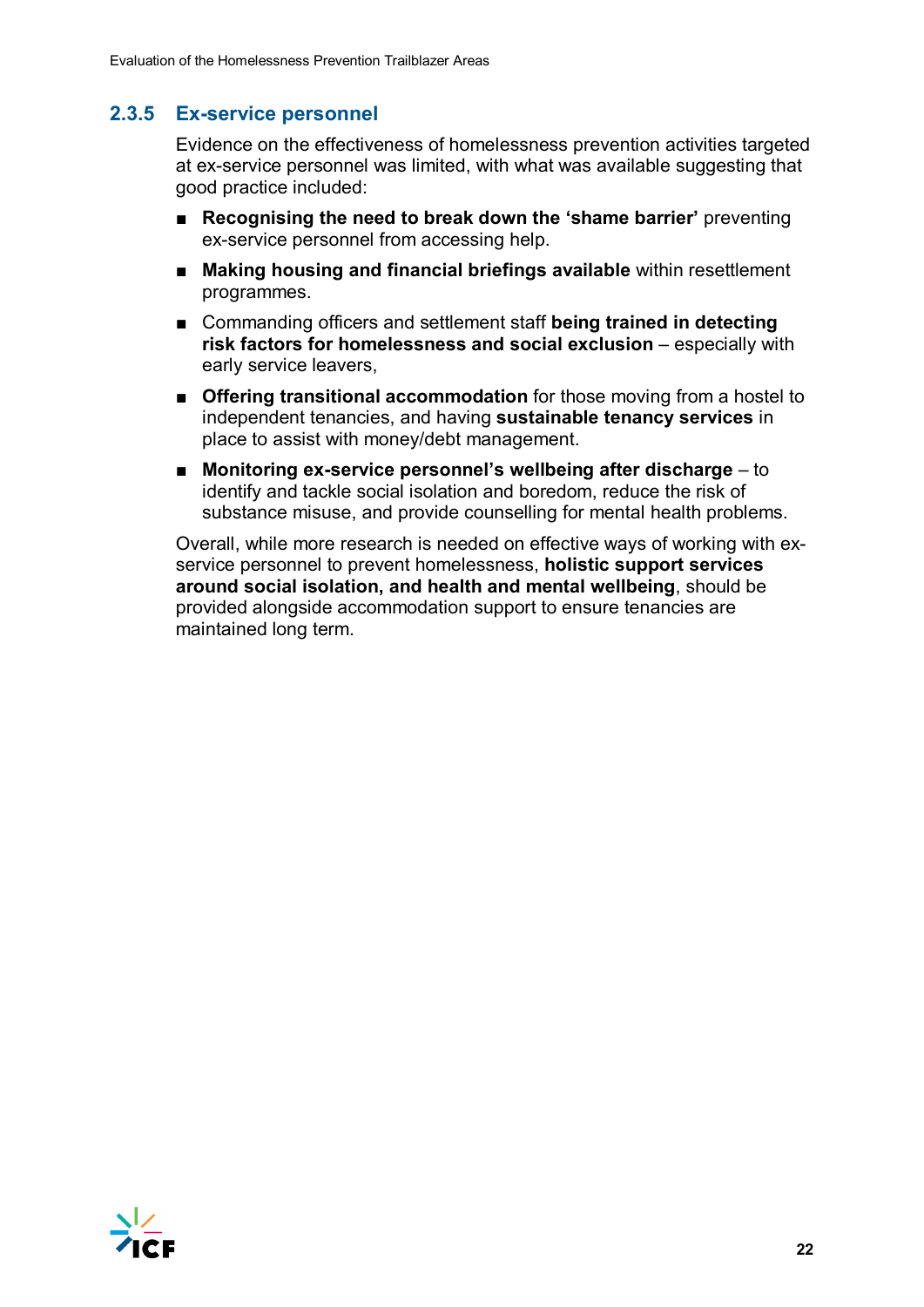## <span id="page-27-0"></span>**3 The Trailblazer areas**

This Chapter provides an overview of the main characteristics of the 30 Trailblazer areas, with more detailed information on the activities undertaken in the six case study areas.

## <span id="page-27-1"></span>**3.1 Overview of all Trailblazer areas**

Table 3.1 summarises the characteristics of the 30 Trailblazer areas, in terms of each area's lead local authority, the level of Trailblazer funding awarded, and the nature of the Trailblazer interventions proposed.

It should be noted that this is based on the plans that areas had at the outset of the programme, as described in their application for Trailblazer funding. It is possible that areas may have modified their plans after this point and have introduced a slightly different mix of interventions to those originally planned. Nonetheless the evidence from the six case study areas suggests few modifications had been made. Where plans had been changed this was generally in the form of delays to getting an intervention off the ground or modifications to the intended design, rather than to the overall focus of an intervention.

Table 3.1 shows that London borough councils, unitary authorities, city councils, county councils, non-London borough councils, and district councils had all successfully been the lead authority on applications for Trailblazer funding. Half (15) of the 30 lead authorities applied for Trailblazer funding in partnership with one or more other local authority. For example, Trailblazer activities are being delivered by partnerships of several London borough councils in the East London and Central and North London areas, while in other areas (e.g. Leicester and Leicestershire) a combination of city, county and district councils are in partnership together. Every Trailblazer area also included plans to collaborate with other public and third sector partners in their bids, including local and national charities, health providers, police and probation services, and Jobcentre Plus.

Trailblazer funding ranged from just under £100,000 to £2.5m, although in most areas was between £500,000 and £1.5m.

There are some clear patterns but also differences in the nature of Trailblazer interventions across the different areas. Every area has interventions to identify at-risk groups / upstream early prevention and interventions to provide advice and information. Coverage is more varied across other intervention types, likely reflecting pre-existing provision and local priorities for tackling homelessness prevention in the future.

The Trailblazers could however be divided into one of two groups - those whose activities focused on households at risk of homelessness within 56 days; and others where the preventative focus was further upstream.

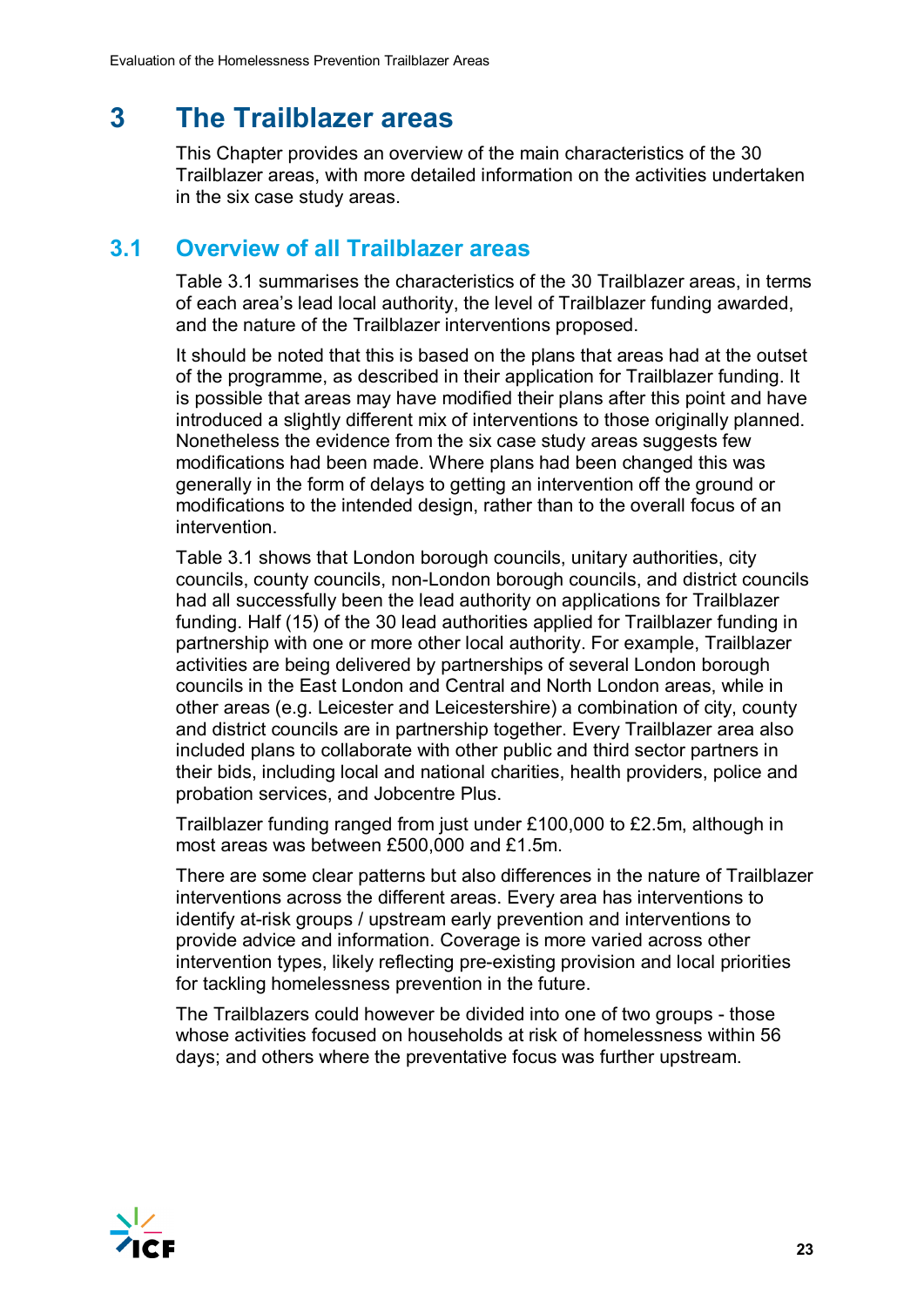#### Table 3.1 Characteristics of the Trailblazer areas

|                                           |                             |                               | Nature of Trailblazer interventions planned |                                     |                                                 |                                      |                        |                               |                                              |                                                                           |                                           |                                               |                                                                        |  |
|-------------------------------------------|-----------------------------|-------------------------------|---------------------------------------------|-------------------------------------|-------------------------------------------------|--------------------------------------|------------------------|-------------------------------|----------------------------------------------|---------------------------------------------------------------------------|-------------------------------------------|-----------------------------------------------|------------------------------------------------------------------------|--|
| <b>Trailblazer area</b>                   | <b>Lead local authority</b> | <b>Trailblazer</b><br>funding | 1. Advice and information                   | 2. Mediation to prevent<br>eviction | 3. Financial payment to<br>prevent homelessness | 4. Support with<br>underlying issues | Client training<br>ιó. | 6. Temporary<br>accommodation | 7. Securing / providing<br>PRS accommodation | Securing / providing<br>accommodation<br>8. Securing /  <br>social rented | refuge<br>abuse<br>9. Domestic<br>support | 10. Securing / providing<br>supported housing | upstream early<br>11. Identifying at-risk<br>groups / up<br>prevention |  |
| Birmingham                                | Birmingham CC               | £1,700,000                    | $\checkmark$                                | $\checkmark$                        | $\checkmark$                                    |                                      |                        |                               | ✓                                            |                                                                           |                                           |                                               | ✓                                                                      |  |
| Blackpool, Fylde and Wyre                 | <b>Blackpool UA</b>         | £607,000                      | $\checkmark$                                | $\checkmark$                        |                                                 |                                      | $\checkmark$           |                               | $\checkmark$                                 |                                                                           |                                           |                                               | $\checkmark$                                                           |  |
| <b>Brent</b>                              | <b>Brent LBC</b>            | £900,000                      | $\checkmark$                                | $\checkmark$                        |                                                 |                                      |                        |                               | $\checkmark$                                 | $\checkmark$                                                              |                                           |                                               | $\checkmark$                                                           |  |
| <b>Brighton and Hove</b>                  | Brighton and Hove CC        | £1,300,000                    | $\checkmark$                                | $\checkmark$                        |                                                 | ✓                                    | $\checkmark$           |                               | ✓                                            |                                                                           |                                           |                                               | $\checkmark$                                                           |  |
| <b>Bristol</b>                            | <b>Bristol CC</b>           | £925,000                      | $\sqrt{}$                                   |                                     |                                                 |                                      | $\checkmark$           | $\checkmark$                  | $\checkmark$                                 |                                                                           |                                           |                                               | $\sqrt{}$                                                              |  |
| Buckinghamshire                           | Aylesbury Vale DC           | £625,996                      | $\checkmark$                                | $\checkmark$                        | $\checkmark$                                    |                                      | $\checkmark$           |                               |                                              |                                                                           |                                           |                                               | $\sqrt{}$                                                              |  |
| Peterborough and<br>Cambridgeshire        | Fenland DC                  | £736,400                      | $\checkmark$                                | ✓                                   | ✓                                               |                                      |                        |                               | ✓                                            | ✓                                                                         |                                           |                                               | ✓                                                                      |  |
| North London Housing<br>Partnership       | <b>Islington LBC</b>        | £917,500                      | $\checkmark$                                | $\checkmark$                        | ✓                                               |                                      | ✓                      |                               | ✓                                            |                                                                           |                                           |                                               | $\checkmark$                                                           |  |
| Croydon                                   | Croydon LBC                 | £1,000,000                    | $\checkmark$                                |                                     |                                                 | $\checkmark$                         | $\checkmark$           |                               |                                              |                                                                           |                                           |                                               | $\checkmark$                                                           |  |
| Darlington                                | Darlington BC               | £255,705                      | $\checkmark$                                | $\checkmark$                        |                                                 |                                      |                        |                               | ✓                                            |                                                                           |                                           |                                               | $\checkmark$                                                           |  |
| East Lancashire                           | Lancashire CC               | £734,250                      | $\checkmark$                                | $\checkmark$                        |                                                 |                                      |                        | $\checkmark$                  |                                              |                                                                           |                                           |                                               | $\checkmark$                                                           |  |
| <b>East London Housing</b><br>Partnership | Barking and Dagenham LBC    | £442,846                      | $\checkmark$                                | $\sqrt{}$                           | ✓                                               | ✓                                    | ✓                      |                               |                                              |                                                                           |                                           |                                               | ✓                                                                      |  |
| Essex                                     | <b>Essex CC</b>             | £891,300                      | $\checkmark$                                | $\checkmark$                        | $\checkmark$                                    | ✓                                    | $\checkmark$           |                               | ✓                                            | $\checkmark$                                                              |                                           |                                               | $\checkmark$                                                           |  |
| Hammersmith and Fulham                    | Hammersmith and Fulham LBC  | £603,373                      | $\checkmark$                                |                                     |                                                 | ✓                                    | $\checkmark$           | $\checkmark$                  | ✓                                            |                                                                           |                                           |                                               | ✓                                                                      |  |
| <b>Hart and Rushmoor</b>                  | Hart DC                     | £385,000                      | $\checkmark$                                | $\checkmark$                        |                                                 |                                      | $\checkmark$           |                               | ✓                                            |                                                                           |                                           |                                               | ✓                                                                      |  |
| Kingston, Sutton and Merton               | Kingston Upon Thames LBC    | £1,004,790                    | $\checkmark$                                |                                     |                                                 |                                      | $\checkmark$           |                               |                                              |                                                                           |                                           |                                               | ✓                                                                      |  |
| Leicester and Leicestershire              | Leicester CC                | £285,000                      | $\checkmark$                                |                                     |                                                 | $\checkmark$                         | $\checkmark$           |                               |                                              | $\checkmark$                                                              |                                           |                                               | $\checkmark$                                                           |  |

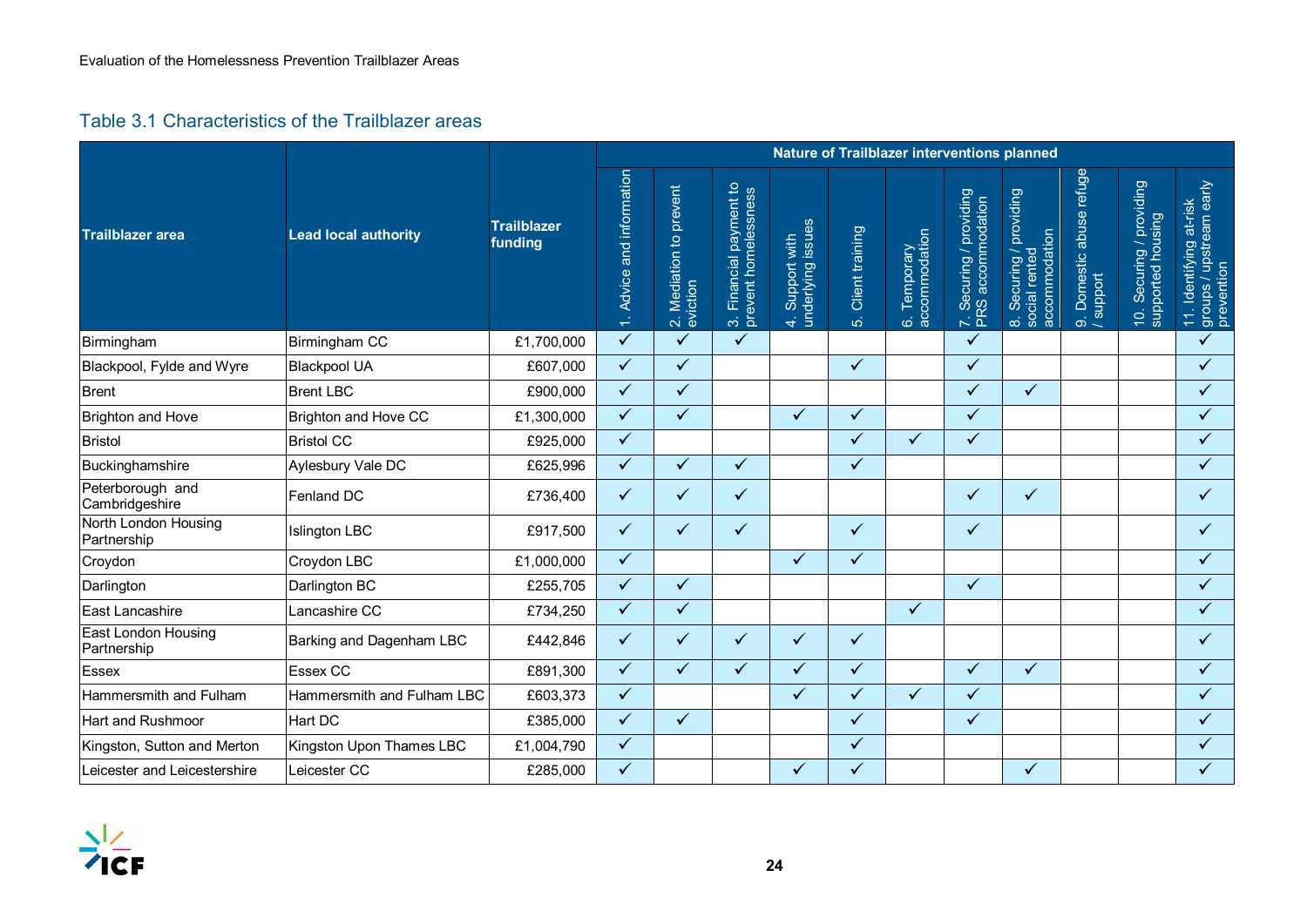|                            |                             |                               | Nature of Trailblazer interventions planned                  |                              |                                                 |                                      |                        |                               |                                              |                                                                |                                          |                                                                   |                                                                                   |  |
|----------------------------|-----------------------------|-------------------------------|--------------------------------------------------------------|------------------------------|-------------------------------------------------|--------------------------------------|------------------------|-------------------------------|----------------------------------------------|----------------------------------------------------------------|------------------------------------------|-------------------------------------------------------------------|-----------------------------------------------------------------------------------|--|
| <b>Trailblazer area</b>    | <b>Lead local authority</b> | <b>Trailblazer</b><br>funding | Advice and information<br>$\sim$<br>$\overline{\phantom{0}}$ | prevent<br>2. Mediation to p | 3. Financial payment to<br>prevent homelessness | 4. Support with<br>underlying issues | Client training<br>ιó. | 6. Temporary<br>accommodation | 7. Securing / providing<br>PRS accommodation | providing<br>accommodation<br>8. Securing / I<br>social rented | refuge<br>9. Domestic abuse<br>/ support | providing<br>housing<br>Securing /<br>supported<br>$\overline{O}$ | groups / upstream early<br>prevention<br>Identifying at-risk<br>$\overline{\tau}$ |  |
| Lewisham                   | Lewisham LBC                | £985,000                      | $\checkmark$                                                 |                              | $\checkmark$                                    |                                      |                        |                               |                                              |                                                                |                                          |                                                                   | $\sqrt{ }$                                                                        |  |
| Luton                      | Luton BC                    | £1,100,000                    | $\checkmark$                                                 |                              | ✓                                               |                                      | $\checkmark$           |                               | ✓                                            | $\checkmark$                                                   |                                          |                                                                   | $\checkmark$                                                                      |  |
| Newcastle*                 | Newcastle CC                | £936,223                      | $\checkmark$                                                 |                              |                                                 | ✓                                    |                        |                               | ✓                                            |                                                                |                                          |                                                                   | $\sqrt{}$                                                                         |  |
| Oxford and Oxfordshire     | Oxford CC                   | £790,000                      | $\checkmark$                                                 | $\checkmark$                 |                                                 | ✓                                    | $\checkmark$           |                               |                                              |                                                                |                                          |                                                                   | $\checkmark$                                                                      |  |
| Poole and Bournemouth      | Poole BC                    | £449,435                      | $\checkmark$                                                 | $\checkmark$                 |                                                 | $\checkmark$                         | $\checkmark$           |                               | $\checkmark$                                 |                                                                |                                          |                                                                   | $\checkmark$                                                                      |  |
| Rugby and Warwickshire     | Rugby BC                    | £864,206                      | $\checkmark$                                                 | ✓                            |                                                 | ✓                                    |                        | $\checkmark$                  | ✓                                            |                                                                |                                          |                                                                   | $\checkmark$                                                                      |  |
| Sevenoaks                  | Sevenoaks DC                | £94,500                       | $\checkmark$                                                 |                              |                                                 | ✓                                    | $\checkmark$           |                               |                                              |                                                                | $\checkmark$                             |                                                                   | $\sqrt{ }$                                                                        |  |
| Solihull                   | Solihull BC                 | £305,204                      | $\checkmark$                                                 | $\checkmark$                 |                                                 | $\checkmark$                         | $\checkmark$           |                               |                                              |                                                                |                                          |                                                                   | $\checkmark$                                                                      |  |
| South Norfolk              | South Norfolk DC            | £96,000                       | $\checkmark$                                                 |                              |                                                 | ✓                                    |                        | ✓                             | ✓                                            |                                                                |                                          |                                                                   | $\checkmark$                                                                      |  |
| Southern and Eastern Devon | Exeter CC                   | £359,000                      | $\checkmark$                                                 | ✓                            |                                                 |                                      | ✓                      |                               |                                              |                                                                |                                          |                                                                   | $\checkmark$                                                                      |  |
| Southwark*                 | Southwark LBC               | £1,345,000                    | $\checkmark$                                                 | $\checkmark$                 |                                                 |                                      | $\checkmark$           |                               | $\checkmark$                                 |                                                                |                                          |                                                                   | $\checkmark$                                                                      |  |
| <b>Tees Valley</b>         | Middlesbrough BC            | £710,094                      | $\checkmark$                                                 | $\checkmark$                 | $\sqrt{}$                                       | $\checkmark$                         | $\checkmark$           |                               | $\sqrt{}$                                    | $\checkmark$                                                   |                                          | $\checkmark$                                                      |                                                                                   |  |
| Westminster                | <b>Westminster LBC</b>      | £942,940                      | $\checkmark$                                                 |                              |                                                 | $\checkmark$                         |                        |                               |                                              |                                                                |                                          |                                                                   |                                                                                   |  |

\*NB - Southwark and Newcastle were early adopter areas, whose budgets are in addition to the main programme funding

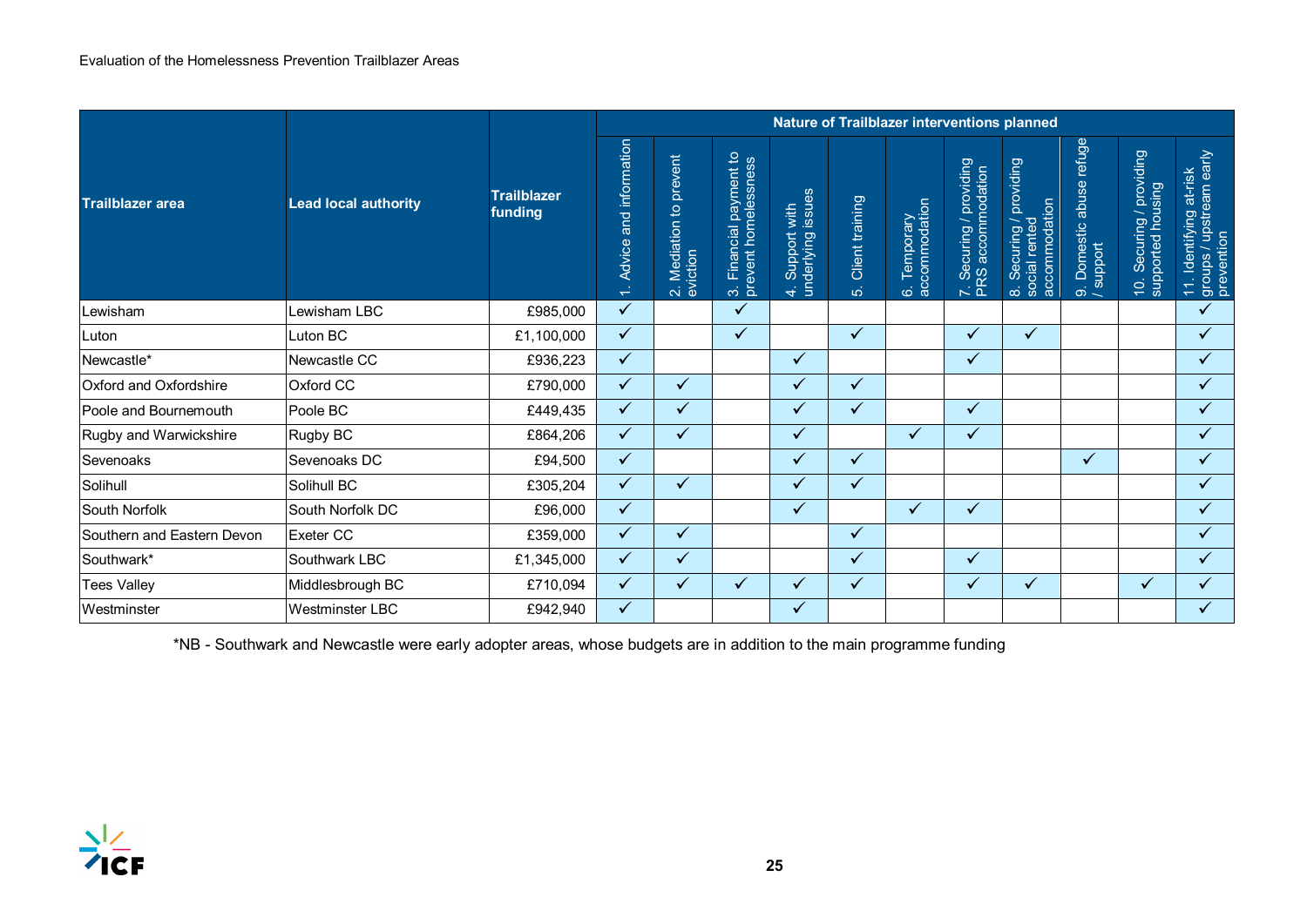## <span id="page-30-0"></span>**3.2 The case study areas**

The case study research provided the opportunity to collect more detailed information about the management and government arrangements that had been put in place in the six areas and the specific homelessness prevention interventions they had introduced.

#### **3.2.1 Management and governance**

Each of the case study areas had introduced arrangements for the management and governance of their Trailblazer homelessness prevention interventions. Table 3.2 summarises these arrangements.

Table 3.2 Overview of management and governance in case study areas

| <b>Areas</b>                          | <b>Management and governance arrangements</b>                                                                                                                                                                                                                                                                                                                                                                                                                                                                                                                                                                        |
|---------------------------------------|----------------------------------------------------------------------------------------------------------------------------------------------------------------------------------------------------------------------------------------------------------------------------------------------------------------------------------------------------------------------------------------------------------------------------------------------------------------------------------------------------------------------------------------------------------------------------------------------------------------------|
| <b>Brighton and</b><br>Hove           | Trailblazer activities are coordinated by two new project leads managing a team of<br>dedicated homelessness prevention staff in the lead local authority, Brighton and Hove<br>City Council.                                                                                                                                                                                                                                                                                                                                                                                                                        |
|                                       | A Project Board, consisting of senior representatives of council housing, adult social<br>care and finance teams, is responsible for the strategic direction, operational<br>implementation and management of Trailblazer activities.                                                                                                                                                                                                                                                                                                                                                                                |
| <b>Bristol</b>                        | Trailblazer activities are coordinated by the Housing Options Service within the lead<br>local authority, Bristol City Council, with activities being overseen by the head of<br>Housing Options. The pre-existing Welfare Rights and Money Advice Service<br>(WRAMAS) manager oversees the new dedicated 'Advice+' (Trailblazer) team, and a<br>Project Board has been established to oversee the use of predictive analytics in one<br>intervention, due to its wider information sharing/data protection implications.                                                                                            |
| Peterborough<br>and<br>Cambridgeshire | Activities are led by a central Trailblazer team hosted by the lead authority, Fenland<br>District Council. Team members were recruited with Trailblazer funding and seconded<br>in from other partner authorities.                                                                                                                                                                                                                                                                                                                                                                                                  |
|                                       | The programme is overseen by a multi-agency board, meeting monthly with<br>representatives of the programme partners, including seven councils (housing/non-<br>housing services), Cambridge Housing Society, Police and Crime Commissioners'<br>office, offender management and probation teams and local health authorities. It is also<br>supported by the Cambridgeshire Public Services Board and the Cambridge Sub-<br>Regional Housing Board.                                                                                                                                                                 |
| Luton                                 | Trailblazer activities are led by a Homelessness Prevention Team within Luton Council<br>which reports into a Partnership Interventions Manager. The team is located within the<br>Customer Services Directorate and works closely with the Housing Directorate.                                                                                                                                                                                                                                                                                                                                                     |
| <b>Newcastle</b>                      | Trailblazer activities are co-ordinated by the Active Inclusion team in the lead authority,<br>Newcastle City Council. The team had been in place since 2003 with a remit including<br>homelessness prevention, with Trailblazer funding creating an extra senior post.<br>The team is overseen by a Financial Inclusion and Homelessness Prevention Forum,<br>attended by the Council's Deputy Leader, third sector organisations, service providers<br>and Jobcentre Plus. Quarterly reports are produced and reviewed by the forum, with<br>steering groups overseeing the operation of individual interventions. |
| <b>Southwark</b>                      | Activities are led by the Head of Housing Solutions, reporting to the Director for<br>Housing within Southwark Council. From the outset, Trailblazer activities report against<br>monthly and quarterly action plans to Southwark Council Directors and the Cabinet<br>Member for Housing. A new Housing and Social Care Board, established across<br>Council business, also receives Trailblazer reports every six weeks. The Trailblazer<br>programme is also a regular item on the Council's Housing Forum.                                                                                                       |

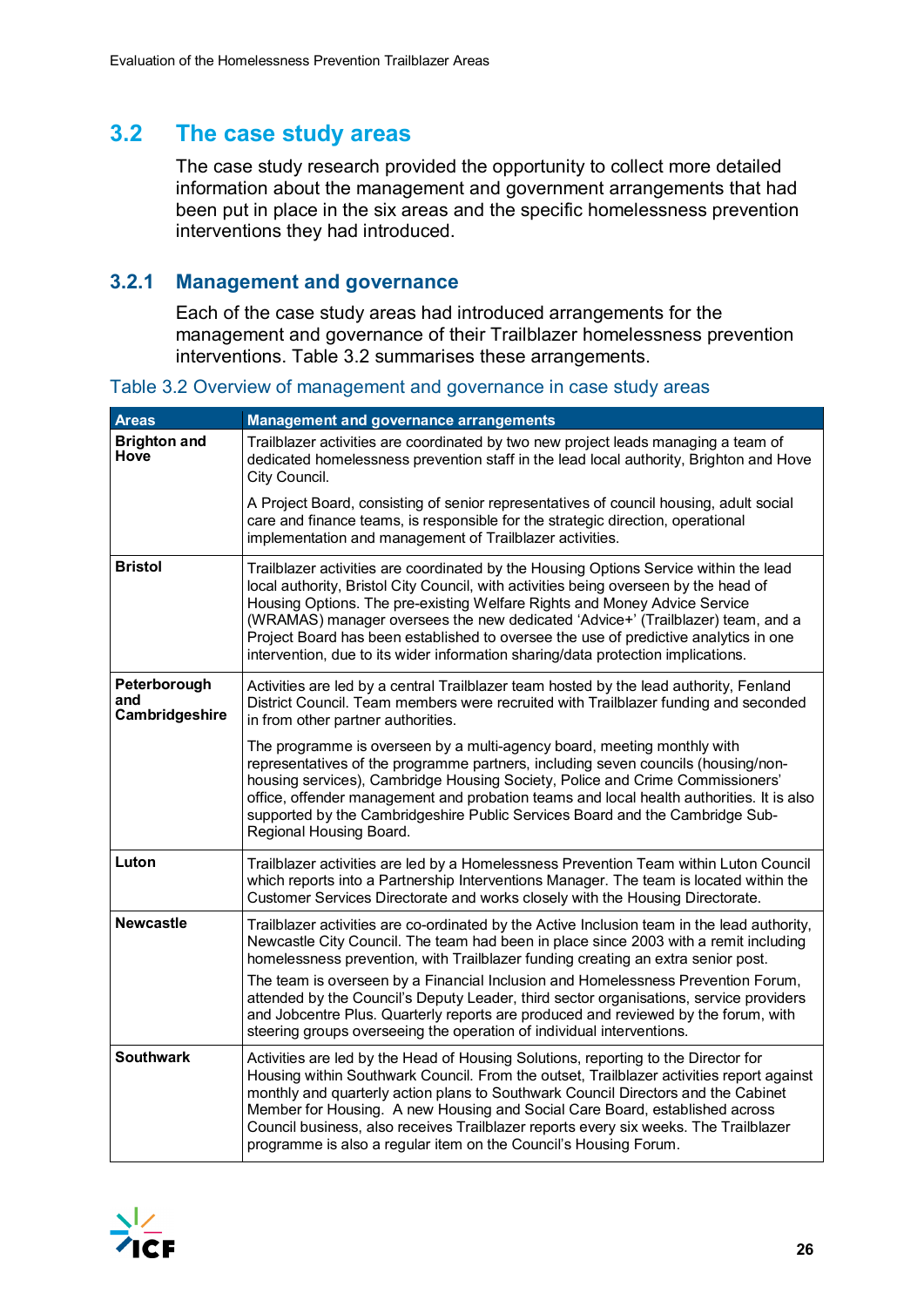## **3.2.2 Interventions**

Areas were given substantial freedom, within the objectives of the fund and ensuring adherence to its core principles and application criteria, to develop prevention interventions based on the nature of homelessness in their area, their pre-existing work on prevention, and local prevention priorities. This was reflected in the diverse range of interventions identified across the case study areas. Table 3.3 below provides an overview of the aims, delivery partners and delivery models being employed across examples of interventions introduced in each area.

Looking across the interventions a mix of approaches can be seen:

- Each of the case study areas have introduced one or more interventions to directly provide preventative support to residents at risk of homelessness (for example the Early Intervention Service in Brighton and Hove and the Caseworker approach in Bristol).
- Each of the areas have also introduced interventions which include activities to identify residents at risk of homelessness. However the delivery models for this vary, with some targeting increased identification and referral by frontline staff while others do so through data-based approaches (as in Newcastle and Bristol).
- Another common strand is the provision of more holistic support, either through more joint working between different service providers (undertaken in every area to varying extents), introducing multidisciplinary teams (for example in Newcastle and Luton), or co-locating services (for example as part of the Partnership Advice and Advocacy intervention in Southwark).

While the majority of interventions aim to support as many households within their areas as possible, some have a more specific focus on defined groups of residents shown to be at a greater risk of homelessness and/or the causes of homelessness (for example the Drug and Alcohol Outreach, Night Stop and Mediation Service interventions in Brighton and Hove, and the Roof Over My Head intervention in Bristol). Two areas (Newcastle and Southwark) had also introduced interventions to develop personal housing plans for residents at risk – something all local authorities are now expected to do under the Act.

Third sector organisations and other local authority housing and non-housing teams are the most common delivery partners across all interventions. The involvement of other organisations, for example Jobcentre Plus and private sector landlords, has been less widespread. However these have been a specific focus of interventions in two areas (the Jobcentre Referrals Pilot intervention in Newcastle, and the Private Sector Rent Guarantee and Letting Schemes intervention in Peterborough and Cambridgeshire).

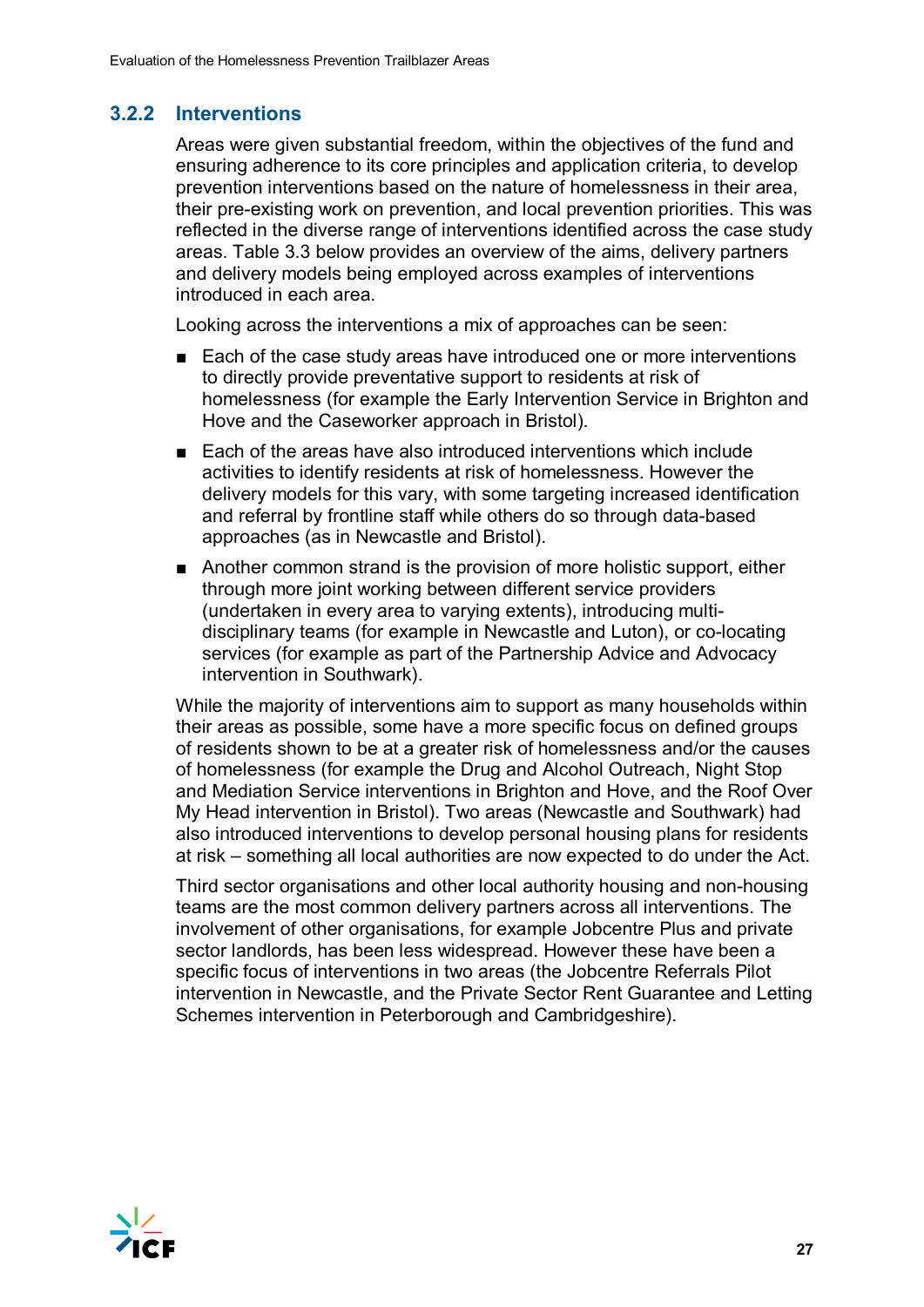## Table 3.3 Example interventions in case study areas

| Intervention             | <b>Aims</b>                                                                                                                                        | <b>Delivery partners</b>                               | <b>Delivery model</b>                                                                                                                                                                                                                                                                                                                   |
|--------------------------|----------------------------------------------------------------------------------------------------------------------------------------------------|--------------------------------------------------------|-----------------------------------------------------------------------------------------------------------------------------------------------------------------------------------------------------------------------------------------------------------------------------------------------------------------------------------------|
| <b>Brighton and Hove</b> |                                                                                                                                                    |                                                        |                                                                                                                                                                                                                                                                                                                                         |
| Early                    | To identify residents at risk of                                                                                                                   | <b>Council Early</b>                                   | Recruitment/secondment of staff (inc. coordinators, housing needs visiting officers, and a social worker).                                                                                                                                                                                                                              |
| Intervention<br>Service  | homelessness and deliver<br>support to address risk                                                                                                | <b>Intervention Service</b>                            | Engagement work by the coordinators to raise the profile of homelessness prevention and encourage<br>referrals by third sector organisations, statutory services and landlords.                                                                                                                                                         |
|                          | factors.                                                                                                                                           |                                                        | Delivery of outreach support to residents in their homes by housing needs visit officers and social worker.                                                                                                                                                                                                                             |
| Drug and                 | To provide outreach support                                                                                                                        | Equinox (local third                                   | Funding was provided for Equinox to recruit a full-time drug and alcohol outreach worker.                                                                                                                                                                                                                                               |
| Alcohol<br>Outreach      | to residents at risk of or<br>sector organisation)<br>already homeless due to<br>substance misuse.                                                 |                                                        | Delivery of intensive casework by the outreach worker to residents at their home/ community venue, inc.<br>advice on benefits and drug/alcohol treatment, accompanied appointments, and signposting to other support.                                                                                                                   |
| <b>Night Stop</b>        | To provide those over 26 at                                                                                                                        | Nightstop (national                                    | Secondment of a part-time volunteer coordinator in Sussex Nightstop.                                                                                                                                                                                                                                                                    |
|                          | risk of homelessness with<br>secure accommodation while<br>housing situation is resolved.                                                          | third sector<br>organisation)                          | Work by the coordinator to identify and recruitment volunteers to act as hosts for residents aged 26+ at risk of<br>homelessness. Residents who are hosted can stay for a single night or a few weeks while their longer term<br>housing situation is addressed. This was an extension of an existing service for residents aged 16-25. |
| Mediation                | To prevent homelessness by                                                                                                                         | <b>Brighton and Hove</b>                               | Funding for two family support mediators employed by the Youth Advice Centre.                                                                                                                                                                                                                                                           |
| Service                  | mediating between families<br>and young adults aged 18-25.                                                                                         | Youth Advice Centre<br>(local third sector<br>partner) | Young adults and their families are invited to participate in mediation sessions to address disputes and secure<br>sustainable place to live for young person - either in the family home or in new accommodation. This was an<br>extension of an existing service for residents aged 16-17.                                            |
| <b>Bristol</b>           |                                                                                                                                                    |                                                        |                                                                                                                                                                                                                                                                                                                                         |
| Advice+                  | To identify residents at risk of<br>homelessness due to financial<br>difficulties and provide welfare<br>and benefits support to<br>address these. | <b>Council Welfare</b><br><b>Rights and Money</b>      | Recruitment of new staff (inc. link workers, welfare rights advisers, and a business intelligence developer) to<br>the Advice+ team in WRAMAS.                                                                                                                                                                                          |
|                          |                                                                                                                                                    | <b>Advice Service</b>                                  | Development of a predictive analytic model to enable the early identification of at risk cases.                                                                                                                                                                                                                                         |
|                          |                                                                                                                                                    | (WRAMAS)<br>Six local third sector<br>advice providers | Provision of outreach support (e.g. help with accessing benefits, making appeals, and liaising with landlords)<br>to residents at their home.                                                                                                                                                                                           |
|                          |                                                                                                                                                    |                                                        | Wider provision of site-based welfare and benefits advice by the third sector providers.                                                                                                                                                                                                                                                |
| Early Help               | To reduce the number of                                                                                                                            | <b>WRAMAS</b>                                          | Recruitment of a new Early Help Coordinator post.                                                                                                                                                                                                                                                                                       |
| Coordination             | families being placed in<br>temporary accommodation                                                                                                | Council Children and<br><b>Families services</b>       | Coordination between WRAMAS and Children and Families services to identify cases where families with<br>children are at risk of homelessness or already in temporary accommodation.                                                                                                                                                     |
|                          | (TA) by Children and Families<br>services.                                                                                                         |                                                        | Complex case meetings between WRAMAS and Children and Families staff to agree coordinated early<br>support to the families concerned.                                                                                                                                                                                                   |
| Roof Over My             | To provide residents who                                                                                                                           | <b>WRAMAS</b>                                          | Joint design of three-day training course by WRAMAS and Learning Communities team.                                                                                                                                                                                                                                                      |
| Head                     | have been homeless with                                                                                                                            | <b>Council Learning</b><br>Communities team            | Joint delivery of course by WRAMAS and Learning Communities team. The course covers landlord and<br>tenant responsibilities, budgeting, welfare rights, and other topics.                                                                                                                                                               |

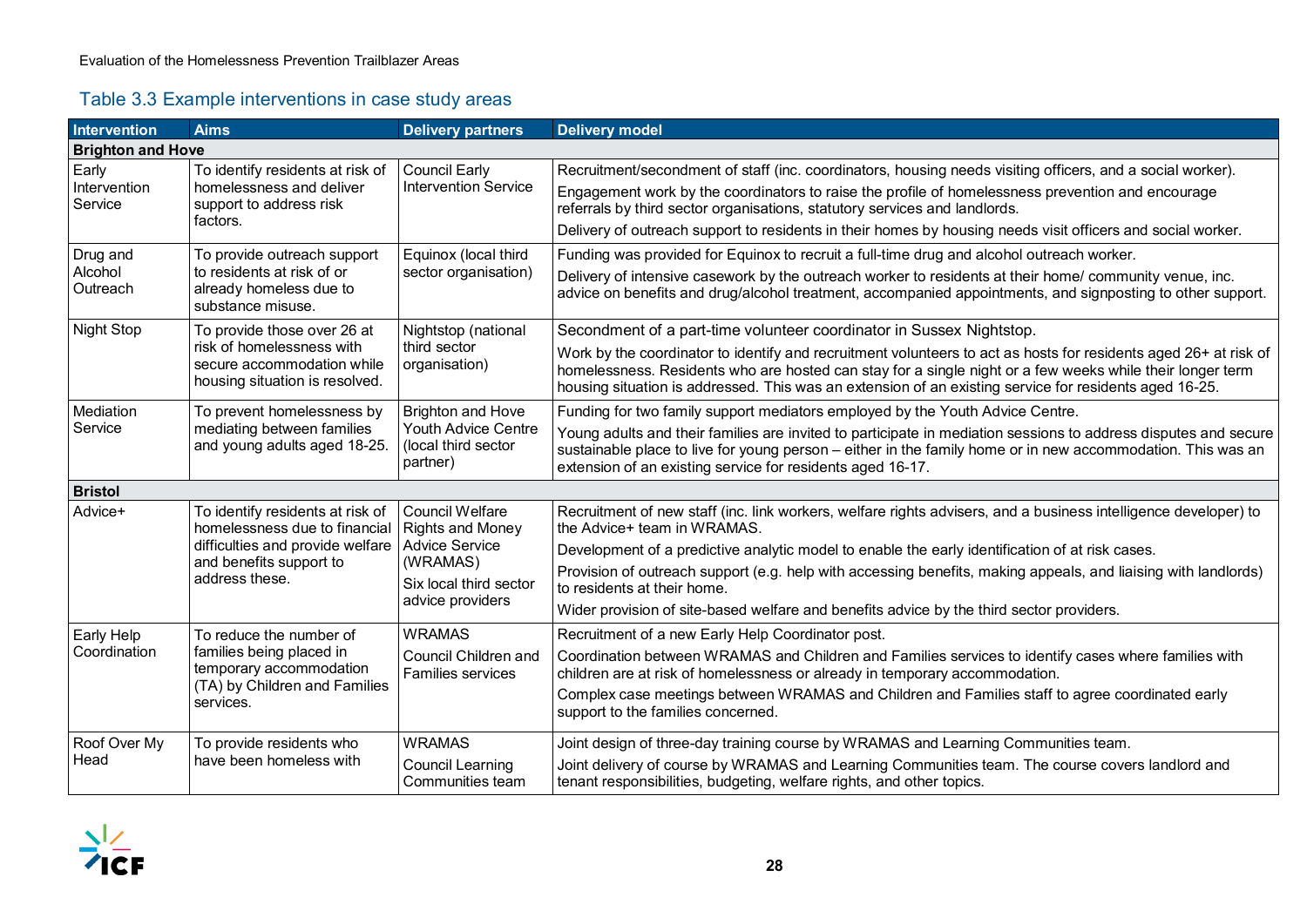| Intervention                                                             | <b>Aims</b>                                                                                                                                                                        | <b>Delivery partners</b>                                                                                                                                               | <b>Delivery model</b>                                                                                                                                                                                                                                                                                                                                                                                                                                                                                                                                                                                                                                                                     |
|--------------------------------------------------------------------------|------------------------------------------------------------------------------------------------------------------------------------------------------------------------------------|------------------------------------------------------------------------------------------------------------------------------------------------------------------------|-------------------------------------------------------------------------------------------------------------------------------------------------------------------------------------------------------------------------------------------------------------------------------------------------------------------------------------------------------------------------------------------------------------------------------------------------------------------------------------------------------------------------------------------------------------------------------------------------------------------------------------------------------------------------------------------|
|                                                                          | training to help prevent future<br>homelessness.                                                                                                                                   |                                                                                                                                                                        |                                                                                                                                                                                                                                                                                                                                                                                                                                                                                                                                                                                                                                                                                           |
|                                                                          | <b>Peterborough and Cambridgeshire</b>                                                                                                                                             |                                                                                                                                                                        |                                                                                                                                                                                                                                                                                                                                                                                                                                                                                                                                                                                                                                                                                           |
| Homelessness<br><b>Prevention Hub</b>                                    | To provide support to at risk<br>residents to prevent<br>homelessness.<br>To engage, educate and train<br>other services to recognise<br>early warning signs of<br>homelessness.   | Council<br><b>Homelessness</b><br><b>Prevention Hub</b><br>Other council services                                                                                      | Floating team who work on co-location rotas in different services (including council housing options teams,<br>multi-agency safeguarding and early help teams) to promote identification and referrals of at risk cases.<br>Team deliver integrated case work to residents at risk of homelessness referred to them and provides small<br>grants to residents to assist with the upfront costs of securing new accommodation.<br>Team is also co-delivering training to housing and non-housing staff on homelessness prevention and leading<br>multiagency discussions to establish better pathways for homelessness prevention in different services,<br>including offender management. |
| <b>Private Sector</b><br><b>Rent Guarantee</b><br>and Letting<br>Schemes | To increase the<br>accommodation options<br>available to people at risk of<br>homelessness.                                                                                        | Council<br>Homelessness<br><b>Prevention Hub</b><br>S Cambridgeshire<br>District Council<br><b>Shire Homes</b><br><b>Ermine Street Housing</b><br><b>PRS</b> landlords | Two development officers recruited using Trailblazer funding to build relationships with, and promote rent<br>guarantee schemes to local authorities, letting agents and private landlords, and develop rent guarantee<br>schemes across the region.<br>Development officers have so far supported the creation of one new scheme and the development of another<br>existing scheme. Both involve leasing properties from private landlords for rent to at risk residents. Work is<br>ongoing to develop similar schemes elsewhere in the region.                                                                                                                                         |
| Debt Advice                                                              | To support advice services to<br>consider and monitor risk of<br>homelessness when offering<br>debt advice.<br>To provide debt and benefit<br>advice to social housing<br>tenants. | Council<br><b>Homelessness</b><br><b>Prevention Hub</b><br><b>Cambridge Housing</b><br>Society<br><b>Citizens Advice</b><br><b>Bureau</b>                              | Debt and benefits advice embedded in work of Homelessness Prevention team - CAB advisers encouraged to<br>make referrals to Trailblazer team rather than developing more CAB housing advice volunteers (Trailblazer<br>funding also used to support existing debt and housing advice capacity in CABs).<br>A 'housing health check' tool for CAB advisers and workers from other voluntary organisations was also<br>developed. It asks about factors which act as red flags to homelessness e.g. relationships with neighbours,<br>family and friends.                                                                                                                                   |
| Luton                                                                    |                                                                                                                                                                                    |                                                                                                                                                                        |                                                                                                                                                                                                                                                                                                                                                                                                                                                                                                                                                                                                                                                                                           |
| Homelessness<br>Prevention<br>Service                                    | To enable frontline staff to<br>identify and engage with<br>residents at risk of<br>homelessness.                                                                                  | Luton Borough<br>Council<br>Luton Access (incl:<br>Citizen Advice<br>Bureau, Luton Airport<br>Limited, Luton CCG,<br>You Turn Futures,<br>Jobcentre Plus)              | Redesigned how residents connect with the council's frontline services on a homelessness prevention pilot<br>using learning from the Stronger Families programme. Customer Services' reception and services redesigned<br>to offer triage services and improved interview space.<br>At Quick Advice (first point of contact) a customer diagnostic tool is used to assess if the resident needs<br>immediate homeless support or is assigned to a multidisciplinary homeless prevention team. Diagnostic tool<br>seeks to get a holistic view, e.g. covering medical, financial and other information as well as accommodation<br>status.                                                 |

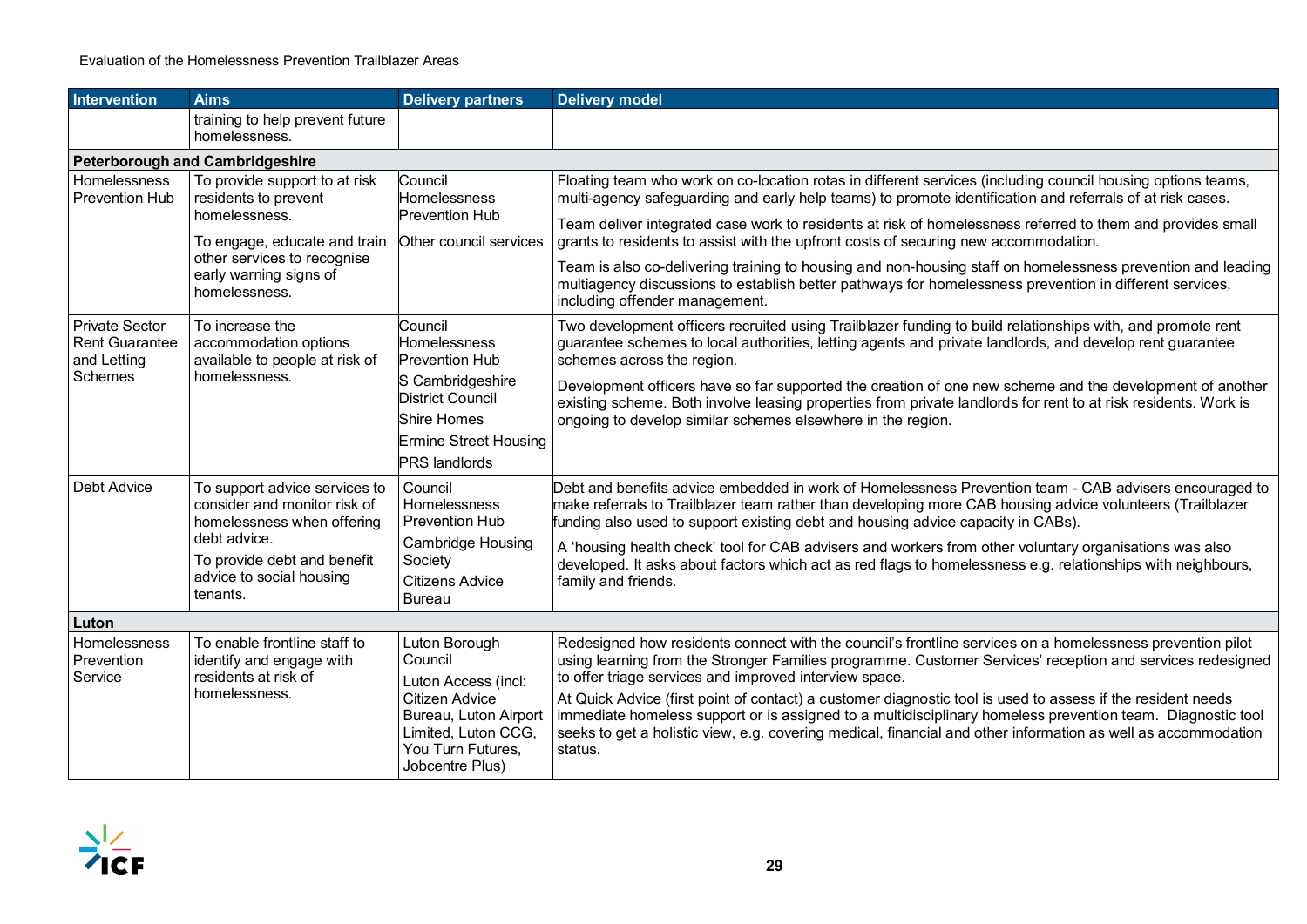| <b>Intervention</b>                    | <b>Aims</b>                                                                                                                                                                       | <b>Delivery partners</b>                                                                                                                        | <b>Delivery model</b>                                                                                                                                                                                                                                                                                                                                                                                                                                                                     |
|----------------------------------------|-----------------------------------------------------------------------------------------------------------------------------------------------------------------------------------|-------------------------------------------------------------------------------------------------------------------------------------------------|-------------------------------------------------------------------------------------------------------------------------------------------------------------------------------------------------------------------------------------------------------------------------------------------------------------------------------------------------------------------------------------------------------------------------------------------------------------------------------------------|
| Multi-Disciplinary<br>Team             | To recruit/train a team to<br>deliver holistic homelessness<br>prevention support.                                                                                                | Luton Borough<br>Council                                                                                                                        | Recruiting and training a new team to offer a holistic homeless prevention service working in partnership<br>with other Council teams and external partners. Team includes personnel with expertise in homeless<br>prevention, welfare reform, accommodation procurement and brokerage, and family support.                                                                                                                                                                               |
| Developing a<br>Sustainable<br>Service | To assess the customer<br>experience of the new service<br>and lessons for improvement.                                                                                           | Luton Borough<br>Council<br><b>Uscreates</b><br>Policy in Practice                                                                              | The council has commissioned external contractors to assess their current offer, including close working with<br>some residents, to assess their current service in order to evaluate practice on the ground and identify ways<br>in which the service can improve its sustainability.                                                                                                                                                                                                    |
| <b>Newcastle</b>                       |                                                                                                                                                                                   |                                                                                                                                                 |                                                                                                                                                                                                                                                                                                                                                                                                                                                                                           |
| Multi-Disciplinary<br>Team             | To identify at risk residents<br>early and deliver integrated<br>casework.<br>To generate learning on<br>homelessness risk factors and<br>the effectiveness of the MDT<br>model.  | Karbon Homes (HA)<br><b>Your Homes</b><br>Newcastle (ALMO)<br>Council Debt and<br>Money and Welfare<br><b>Rights Services</b><br>Jobcentre Plus | Members of the team have been seconded in full-time from each delivery partner.<br>Potentially at risk residents are initially identified based on housing and benefit data. Individual cases then<br>reviewed by team to share additional delivery partner data on resident, discuss risk factors, and agree if<br>action required.<br>Residents are approached and supported to address at risk issues.<br>The team complete learning diaries and report on learning quarterly.         |
| Jobcentre<br><b>Referrals Pilot</b>    | To increase referrals of<br>benefit claimants at risk of<br>homelessness to appropriate<br>support services.                                                                      | <b>Council Housing</b><br><b>Advice Service</b><br>Jobcentre Plus<br>Your Homes<br>Newcastle (ALMO)<br>Crisis                                   | Design of training for JCP work coaches in identifying risks of homelessness, sources of support, and referral<br>processes.<br>Joint delivery of training by JCP, Council, Your Homes Newcastle and Crisis.<br>Identification and referral of at risk benefit claimants by work coaches to one of the delivery partners<br>depending on individual needs.                                                                                                                                |
| <b>Inclusion Plans</b>                 | To co-design a holistic<br>Inclusion Plan that reflected<br>the requirements of the HRA<br>and was suitable for use<br>across council services and<br>third sector organisations. | <b>Council Housing</b><br><b>Advice Service</b><br>Uscreates<br>Shelter<br><b>Crisis</b><br>Local residents                                     | Us Create were commissioned to work in partnership with the Council's Active Inclusion team to develop an<br>Inclusion Plan design for use across council services and third sector partners.<br>Workshops were facilitated with residents, frontline staff, Shelter, Crisis and other third sector organisations to<br>develop an initial design for the plan. This was further tested with users of the Council Housing Advice<br>Service and finalised for roll-out in April 2018.     |
| Outcomes-<br>based<br>Commissioning    | To commission third sector<br>providers to deliver integrated<br>outputs that better address<br>the potential causes of<br>homelessness.                                          | Council Inclusion,<br>Commissioning and<br>Procurement team<br>Local third sector<br>partners                                                   | Recruitment of a service improvement lead for commissioning.<br>Review of existing council contracts to identify how and when providers come into contact with residents at<br>risk of homelessness, and where a lack integration between providers may contribute to these risks.<br>Events with third sector providers to facilitate more consortium bids for council contracts.<br>Commissioning of more council contracts to consortia of local providers to deliver shared outcomes. |

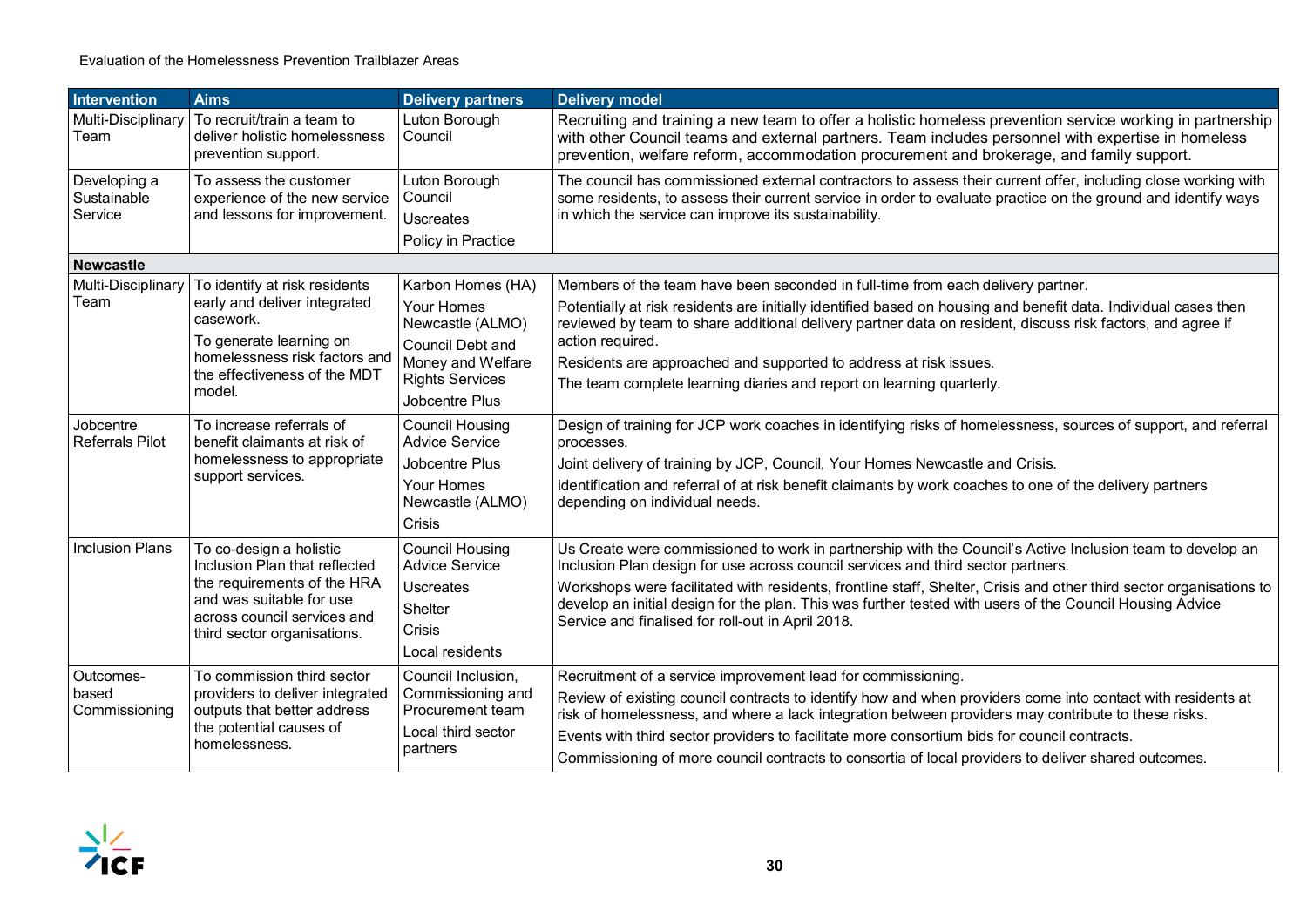#### Evaluation of the Homelessness Prevention Trailblazer Areas

| Intervention                                    | <b>Aims</b>                                                                          | <b>Delivery partners</b>                                              | <b>Delivery model</b>                                                                                                                                                                                                                                                                                                                                                                      |
|-------------------------------------------------|--------------------------------------------------------------------------------------|-----------------------------------------------------------------------|--------------------------------------------------------------------------------------------------------------------------------------------------------------------------------------------------------------------------------------------------------------------------------------------------------------------------------------------------------------------------------------------|
| <b>Southwark</b>                                |                                                                                      |                                                                       |                                                                                                                                                                                                                                                                                                                                                                                            |
| <b>Case Worker</b><br>Approach                  | To deliver a holistic and<br>personalised service to<br>residents.                   | <b>Council Housing</b><br>Solutions team<br>Other Council<br>services | Design of a new case worker approach such that each resident has a named case worker who works in<br>partnership with other Council teams such as rent arrears, private landlord and social care teams and<br>liaises with external partners and the resident's family as needed.<br>The design was informed by a mystery shopping initiative of the new Trailblazer service undertaken by |
|                                                 |                                                                                      | Third sector partners                                                 | Shelter and by a partner agency group set up to help shape the service. 28 new staff were recruited.                                                                                                                                                                                                                                                                                       |
| Partnership<br>Advice and                       | To offer independent advice<br>and advocacy to residents to                          | Council Housing<br>Solutions team                                     | Shelter have workers co-located within the Housing Solutions reception area so that residents have<br>access to independent advice and advocacy alongside the Council team's support.                                                                                                                                                                                                      |
| Advocacy                                        | enhance homelessness<br>prevention.                                                  | <b>Shelter</b><br>Solace                                              | Solace Women's Aid has workers co-located and working in collaboration with Housing Solutions teams<br>to extend independent advice and advocacy for residents facing or at risk of domestic violence.                                                                                                                                                                                     |
| Personal<br><b>Housing Plans</b><br>and Toolkit | To offer a tailored plan<br>relevant to a resident's<br>situation and to enable them | <b>Council Housing</b><br><b>Solutions</b>                            | Design of 14 tailored Personal Housing Plan templates covering a range of resident situations, so that<br>every resident at risk of homelessness can have a Personal Housing Plan suitable to their<br>circumstances.                                                                                                                                                                      |
|                                                 | to take effective action<br>themselves.                                              |                                                                       | Design of a self-help toolkit which all residents get with the aim of being clear on resident responsibilities<br>and outlining actions residents can take to prevent homelessness.                                                                                                                                                                                                        |

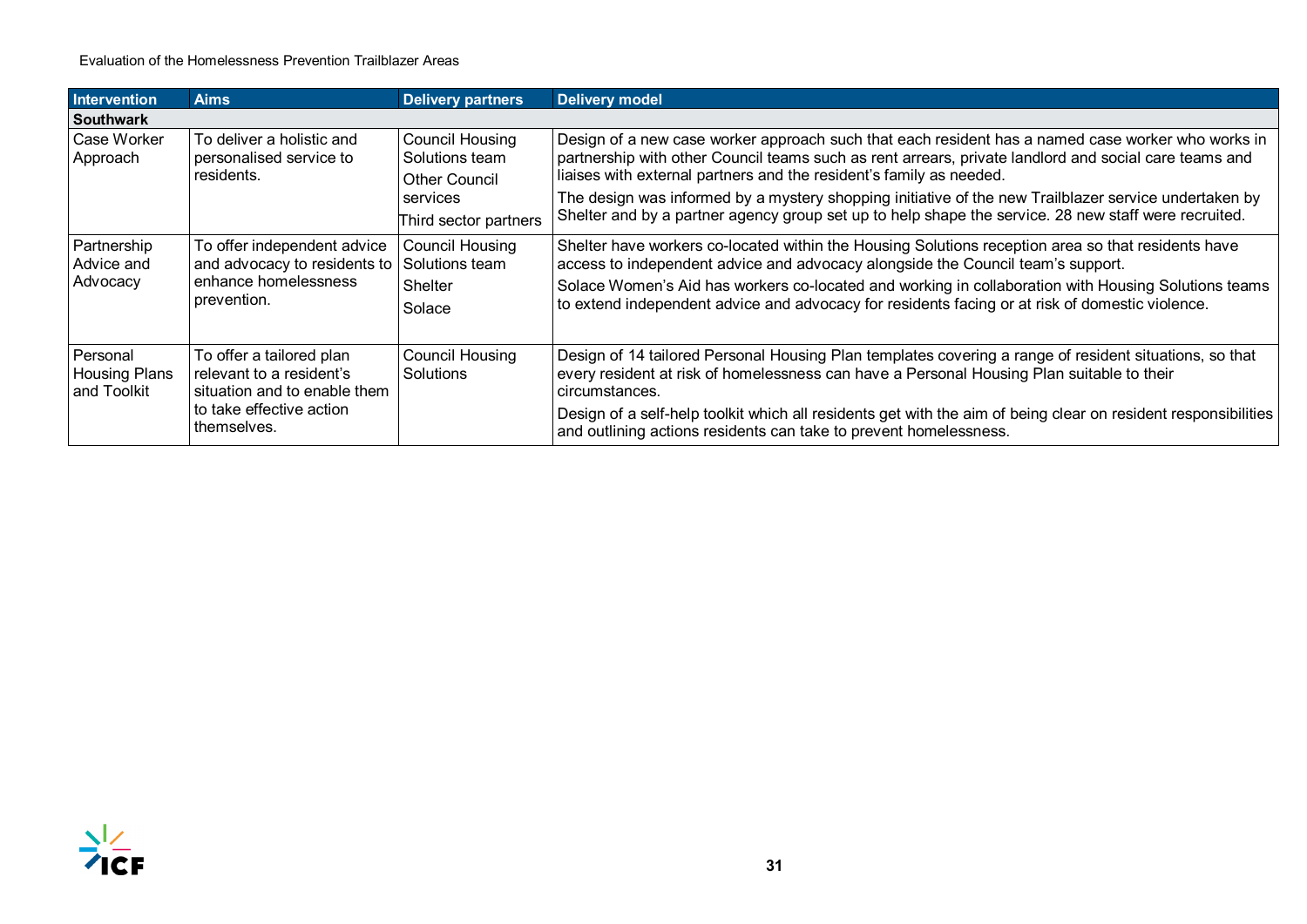## <span id="page-36-0"></span>**4 Findings from the Case Study Research**

This Chapter provides findings from the case study research on the reported success factors and challenges for the effective delivery of homelessness prevention, and evidence on early outcomes.

## <span id="page-36-1"></span>**4.1 Success factors and challenges for effective delivery**

Interviewees identified a number factors that they believed had brought about the effective delivery of homelessness prevention activities in the case study areas. Figure 4.1 sets out these factors before each is discussed individually.



Figure 4.1 Overview of factors influencing effective delivery

## **4.1.2 Existing prevention infrastructure**

Homelessness prevention was not a new concept in any of the case study areas, and all had some forms of activity orientated towards prevention predating the Trailblazer programme. This was identified as a success factor as it meant that a range of existing evidence, delivery models, relationships and instances of collaborative preventative work were available for the Trailblazers to build upon. For example, Southwark had a pre-existing homelessness prevention team, and three of the interventions in Brighton and Hove built directly on existing schemes.

However, the case study areas are unlikely to be typical of all local authority areas in this respect. Anecdotally some interviewees said they were aware of other neighbouring areas where there had been less of a focus on prevention, and there was less previous experience and fewer partnership arrangements to build upon.

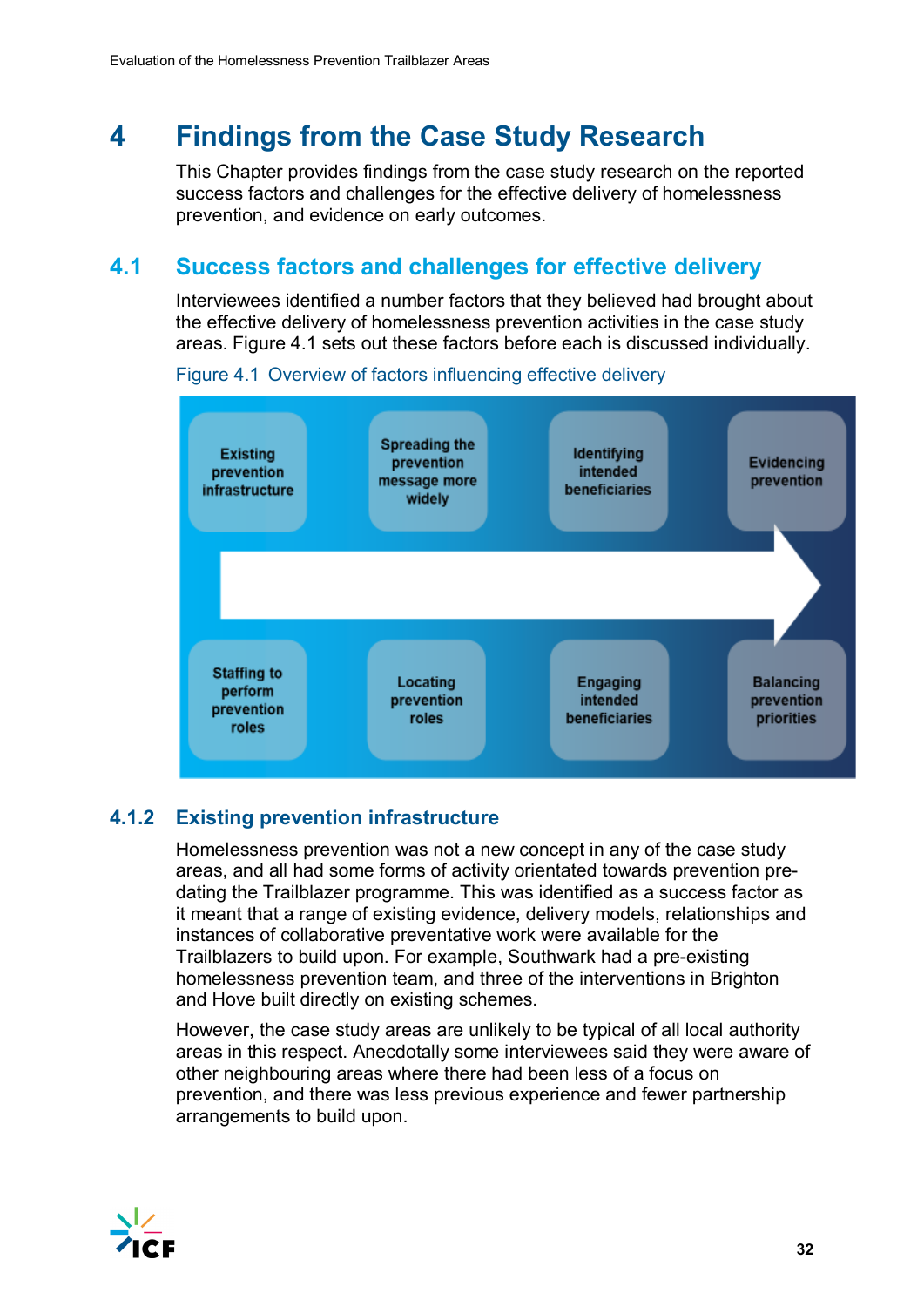## **4.1.3 Staffing to perform prevention roles**

All the lead local authorities in the case study areas had recruited new members of staff to perform prevention roles as part of the Trailblazer programme, with some also reassigning or seconding existing staff for this purpose. This included managerial and specialist as well as more frontline roles. The recruitment of new staff was reported to have been challenging in four of the six case study areas, and was cited as the main reason why planned interventions had been delayed, and in some cases only started 6- 12 months into the Trailblazer programme. This was attributed to the slow pace of recruitment and comparatively low pay scales in some local authorities, but also latterly to competition for job candidates from other local authorities in the run up to the introduction of the new Act.

Another factor influencing both the recruitment of new staff and the reassignment of existing ones was the **attributes required to perform preventative roles**. For more senior roles flexibility, interpersonal and communication skills were emphasised as important attributes. For frontline roles, there was a general consensus that the required attributes were different to those of a conventional Housing Officer. **A flexible, "empathetic" and "supporting" mindset was seen as key**, as opposed to a transactional "gatekeeper" or "enforcer" role. Housing Officers were said to view their role primarily in terms of judging eligibility for support on set criteria, rather than understanding a resident's needs in detail and helping them to address these. Areas had developed different approaches to address this.

**Luton** had changed its approach to recruiting people with customer service skills rather than those with a Housing Officer background.

Two areas (**Peterborough and Cambridgeshire** and **Southwark**) had used Trailblazer funding to recruit staff from a range of backgrounds - including young people on apprenticeships and individuals with personal experience of homelessness.

In **Brighton and Hove**, part of their rationale for devolving some of their frontline delivery to third sector partners was that staff in these organisations were already used to working supportively with residents.

Southwark had also combined the recruitment of new staff with retraining for some existing Housing Officers. A representative of the lead authority thought that, although it took them a while to "*get it*", the training had been effective in most cases in preparing the officers to perform more preventative roles. Brighton and Hove had recruited new staff and provided them with additional training in psychologically informed ways of working with residents.

Despite initial delays and variations in approaches between areas, **all lead local authorities cited having staff in place with the appropriate attributes as a definite success factor**. At a strategic level, facilitating joint working between organisations and teams was considered important. At the frontline, residents drew positive comparisons between their experiences of engaging with Trailblazer staff and previous engagement with local authority housing services. For example, one resident in Southwark said "*This time was different people, had a different mood, was more 'How can we help* 

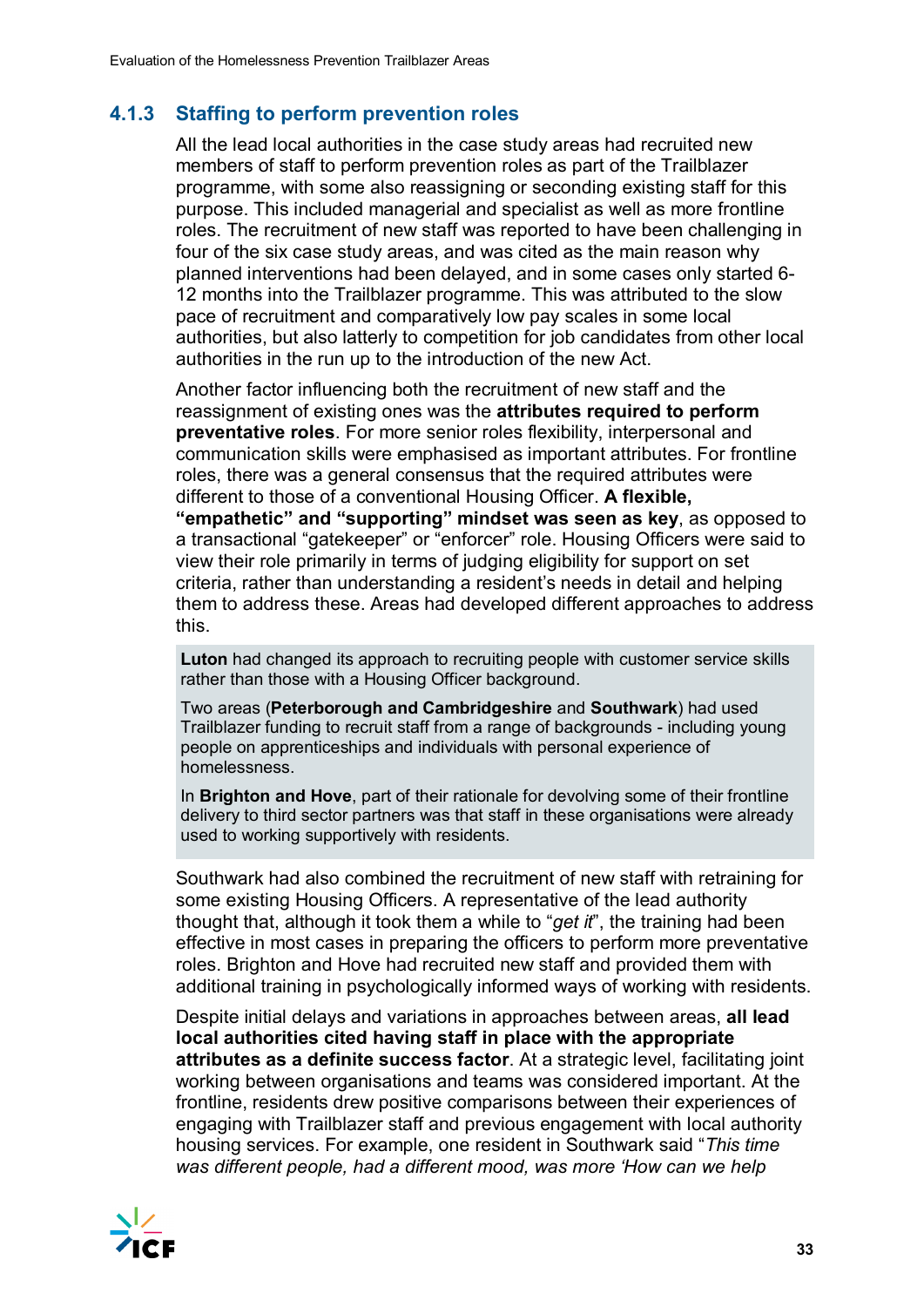*you?*'". Another resident in Newcastle said while previously he had felt like he was being "*passed from pillar to post*" and that "*they don't care about you*", he felt the help he had received from Trailblazer staff had been "*brilliant*".

Staff and partner interviewees generally embraced the view that **there are multiple potential causes of homelessness, which was reflected in arrangements for professionals from different organisations and disciplines to work collaboratively** on Trailblazer interventions. For example, the multi-disciplinary team in Newcastle includes a Jobcentre Plus work coach, a welfare rights advisor and a debt advisor; the Early Intervention Service in Brighton and Hove included a social worker; and the Advice+ team in Bristol included a welfare rights advisor. Similarly, Southwark's inclusion of a case worker from a domestic violence partner organisation in their team is helping build knowledge of the specific problems some clients will face.

This blending of expertise was perceived to work effectively by interviewees because it equipped teams with the ability to address different resident needs and facilitated learning between the professionals involved. Some areas had also adopted a kind of hub and spoke model, where different professionals were not in the same team but delivered discrete interventions as part of the area's overall Trailblazer work. For example, Brighton and Hove had separate interventions delivered by a drug and alcohol worker and specialists in family mediation.

Interviewees acknowledged that none of these configurations could provide the breadth of expertise necessary to reflect *every* potential factor associated with homelessness. For example, mental health issues were recognised to be increasingly common amongst residents at risk of homelessness in some areas, and while none had included a mental health professional in their teams several examples were identified where strong referral links were in place with mental health services. In practice, **interventions were operating a mixed approach, delivering support directly to residents on certain issues and facilitating access to more specialist support with others**. This was not perceived as a weakness or challenge by interviewees, although they could see additional value in incorporating more professional disciplines within homelessness prevention teams in future.

#### **4.1.4 Locating prevention roles**

Linked to the attributes of staff was the question of where frontline homelessness prevention staff should sit, both physically and organisationally.

**Lead authorities had generally positioned these staff close to, but outside of, mainstream housing teams** – either by placing Trailblazer staff in non-housing teams or creating a new freestanding "Trailblazer" team.

**Luton** had chosen to locate frontline prevention staff within their customer services team rather than in a housing team, in order to "change the culture from a transactional issue-focused model to a holistic resident centred intervention."

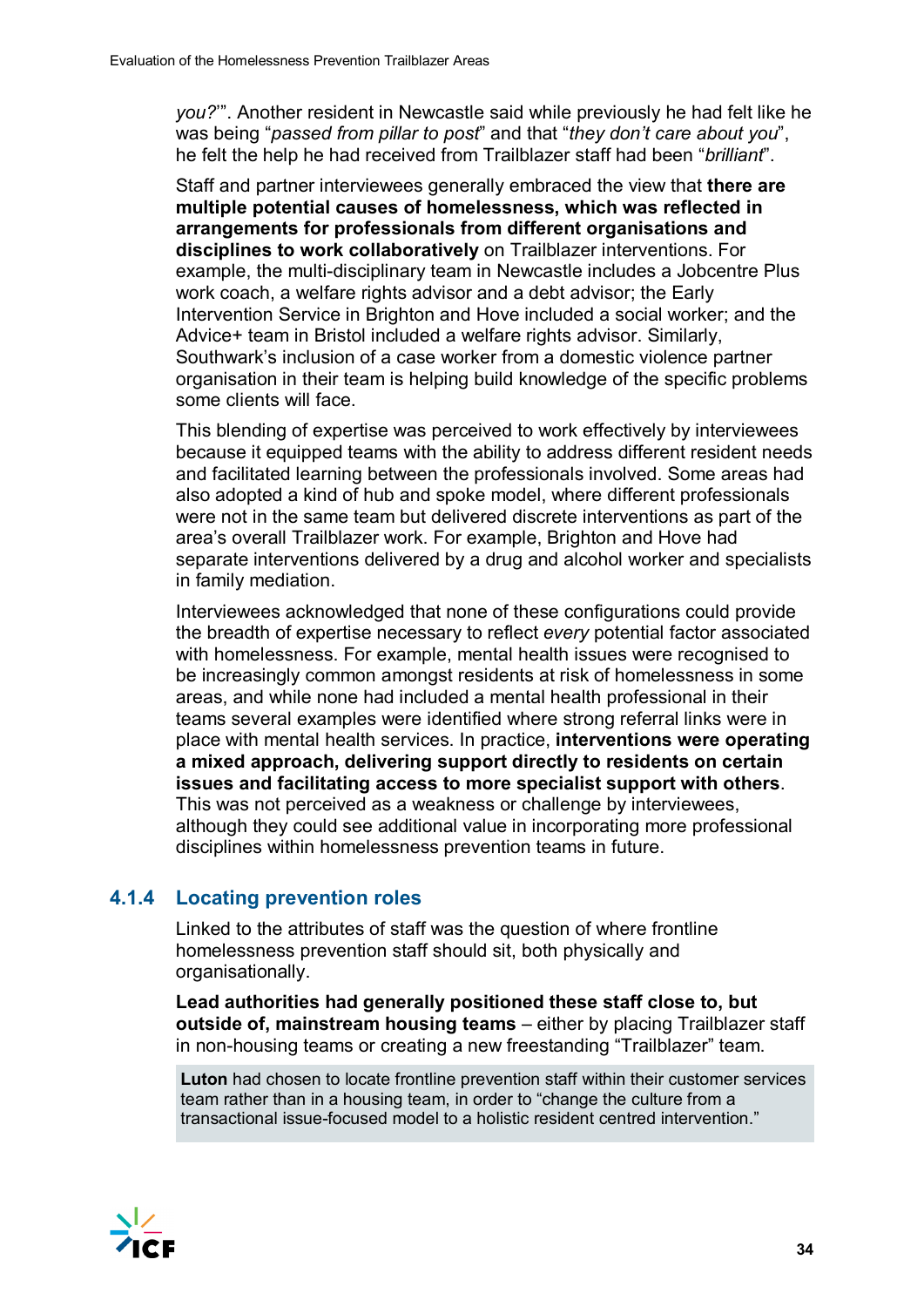In **Bristol** prevention staff were located in a Welfare Rights and Money Advice Service which sits within the lead local authority's Housing Options team but was said by interviewees to have a "different" image amongst residents to other council housing services.

In **Brighton and Hove** preventative work was being undertaken primarily by a dedicated Early Intervention Service within the lead authority and by local third sector delivery partners.

Interviewees thought these approaches had been successful in helping make the Trailblazer support they were providing accessible to residents, while reinforcing the message to staff that they were not expected to perform a conventional Housing Officer role.

Equally it was emphasised that homelessness prevention activities **could not function effectively in isolation from other housing services**. Trailblazer teams were often reliant on these other services to refer residents to or to help resolve specific housing issues. Relationships between Trailblazer teams and other housing teams were reported to be very positive in the case study areas, with the Trailblazer teams reporting being **increasingly perceived as a valuable resource due to their ability to take on and resolve cases that might otherwise create an additional drain** on mainstream housing services.

Some areas had also introduced models of co-location and thought this had been effective in making support more accessible to residents.

In **Southwark** staff from Shelter were on site at the lead local authority's premises and a member of staff from a domestic violence charity was collocated with the council's Housing Solutions Team. Homelessness prevention staff from the lead local authority also ran surgeries in a local Jobcentre twice a week.

In **Peterborough and Cambridgeshire** there was a central Trailblazer team whose staff worked in different local authority teams on a rotating basis – an approach that was widely seen to have helped raise and maintain the profile of homelessness prevention in the teams concerned.

In Newcastle the members of the multi-disciplinary prevention team had been seconded from their host organisations and worked together on a full-time basis. This more permanent model of co-location was thought to be necessary for the success of the intensive complex casework being undertaken by the team.

#### **4.1.5 Spreading the prevention message more widely**

While lead local authorities were able to capitalise on existing joint-working developed prior to the Trailblazer programme, they had also sought to establish or strengthen relationships with a wider pool of stakeholders as part of their Trailblazer activities. This included housing and non-housing local authority teams, third sector organisations, landlords, health providers, Jobcentre Plus, and prison and police services.

Success factors to doing this included:

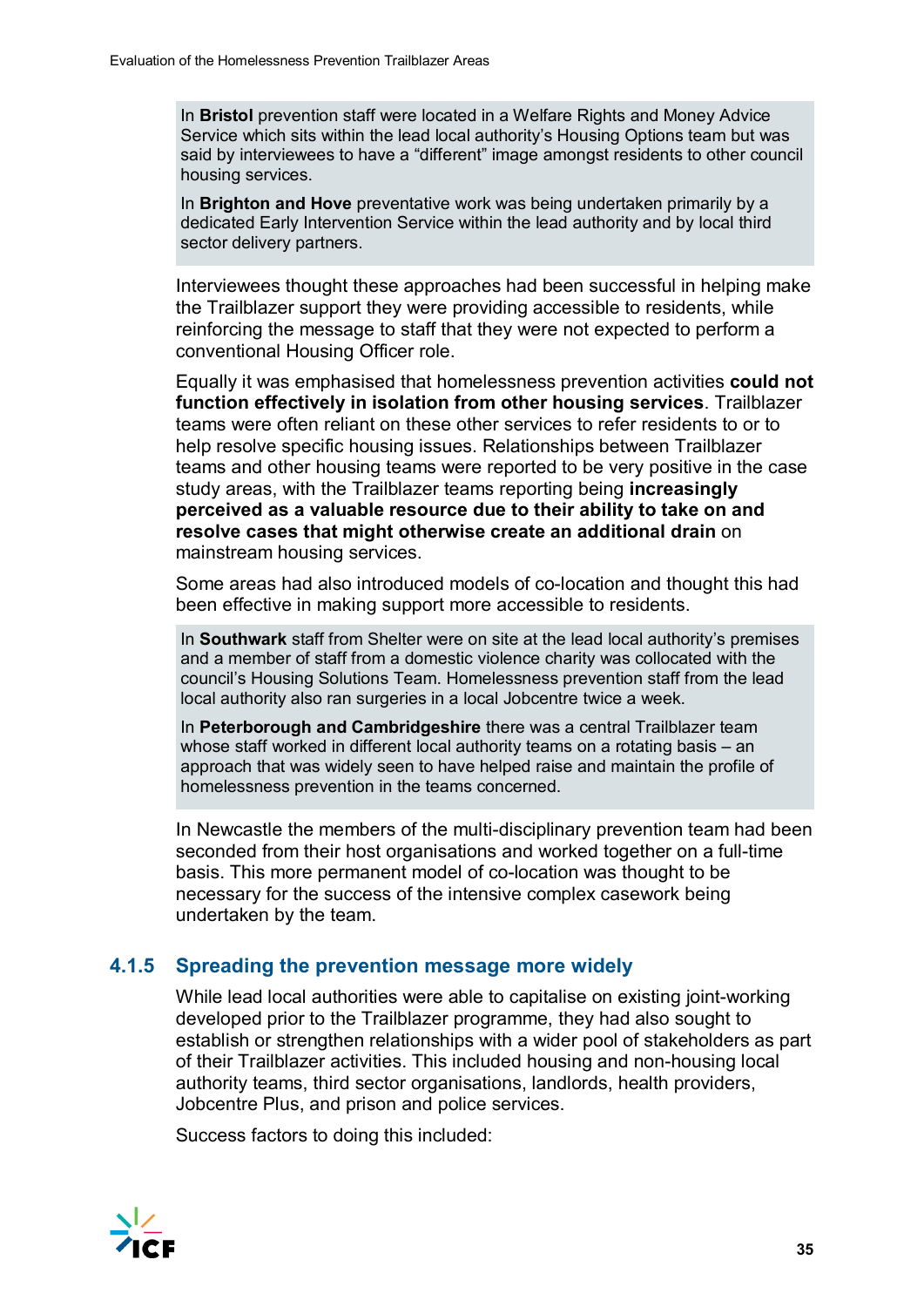- **Investment of time and resources**. Lead authorities had employed a combination of upfront engagement work (going out to meet senior staff in other teams and organisations) and more targeted ongoing approaches (e.g. in Brighton and Hove dedicated coordinator roles had been created, including a PRS coordinator to build relationships with local private landlords). Interviewees thought there was no shortcut to building effective local partnerships, and that this investment of time and resource had been necessary to make the progress they had.
- **Personnel**. Interviewees emphasised the value of having more senior/managerial staff with strong interpersonal skills, and that new staff with pre-existing contacts could also add value. For example, one area had recruited a former estate agent who had a network of contacts with local landlords. Interviewees also praised the approachability, flexibility and openness of Trailblazer staff in their area, and in some cases compared this favourably to other local authority housing staff. Interviewees said they particularly valued the willingness of staff to talk to them on their own terms, adapt plans, invite challenge, and share evidence.
- **Senior backing**. Interviewees in Newcastle perceived that the longstanding support for homelessness prevention amongst the political leadership and senior officials in the lead local authority had been influential in engaging local organisations. This was also emphasised in Southwark, where the Cabinet Member for Housing was closely involved with the programme, and a local MP took a keen interest in housing issues.
- **Establishing areas of common interest**. An important perceived facilitator for external teams and organisations to engage was establishing how collaborating on homelessness prevention could support their interests (be these altruistic, pragmatic or commercial). Other local authority housing teams and third sector organisations were reported as being very receptive, partly because of the additional difficulties, pressures and/or costs that responding to homelessness cases placed on them as service providers. Interviewees also talked about finding common ground with a broader audience by emphasising the potential benefits to them of homelessness prevention. For example, engagement work with prison services in Peterborough and Cambridgeshire had established the potential for homelessness prevention to reduce reoffending, and identified ways in which prison release processes could be reviewed to support this.

Despite all the above, interviewees did still report challenges, or slower progress, with engaging certain organisations. For example, GP practices and hospitals were said to be difficult to engage in one area that had made a concerted effort to do this (Brighton and Hove). Interviewees attributed this partly to how busy health providers were, but also reported it had been harder to establish common understandings of how health partners could play an active role in preventing homelessness, as prevention lay outside their remit and experience. In Luton, staff are starting to build links with the

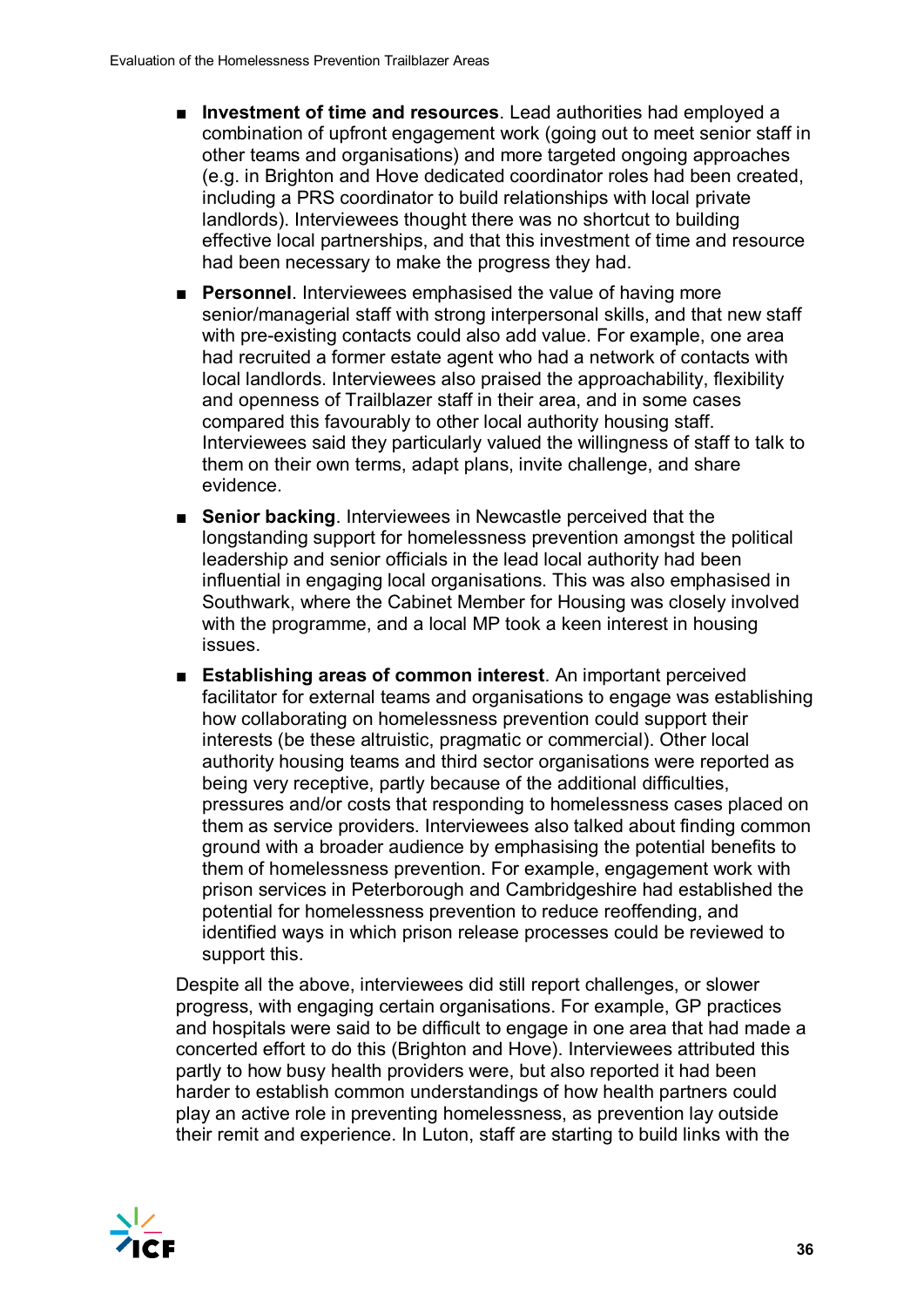health sector through a wellbeing service commissioned by the CCG which aims to work collaboratively with homelessness prevention.

Local Jobcentres were reported to have been difficult to engage for similar reasons in one area, although in Newcastle they had participated extensively in the identification and referral of at-risk residents (see Section 4.1.6). Progress with private landlords was reportedly mixed across the areas where this had been a focus.

In **Peterborough and Cambridgeshire**, plans to create a region-wide rent guarantee and lettings scheme had been scaled back due to variable levels of interest. Landlords in parts of the region felt they could earn substantially more by renting their property privately than they could through the scheme, and on that basis declined to engage. Despite this Trailblazer staff had supported the expansion of one rent guarantee and lettings scheme and the creation another new one in two parts of the region.

Landlords were generally reported to be receptive, in principle, to anything that could minimise the non-payment of rent and the need for tenants to be evicted. For example, in Brighton and Hove, private landlords had agreed to participate in a Tenancy Pledge promoted by the local Trailblazer team and to refer at risk residents to the team. On an individual basis there were also several reported cases where Trailblazer staff had successfully mediated between a landlord and a resident.

#### **4.1.6 Identifying intended beneficiaries**

Each of the case study areas had sought to introduce measures that would enable people at risk of homelessness to be proactively identified, rather than relying on self-referrals. The two main types of measures were: identification by frontline staff; and data based identification.

#### **4.1.6.1 Identification by frontline staff**

Several examples were given of how frontline staff in different settings had started to identify and refer residents at risk of homelessness through the Trailblazer programme.

In **Luton** the local authority's reception area has been redesigned and a new service instigated with the intention that, when clients present themselves to the Council for non-housing support, officers can spot connected issues that may lead to homelessness and offer case worker support.

In **Newcastle** 134 local Jobcentre work coaches participated in training on homelessness prevention, and in the six months since the training over 250 residents were identified and referred on by work coaches to sources of specialist support. This intervention came about partly through dialogue between the lead authority and local Jobcentre Plus representatives prior to the Trailblazer programme. It was perceived to have been important in overcoming initial misconceptions, and highlighting the links between the benefits system and the causes of homelessness.

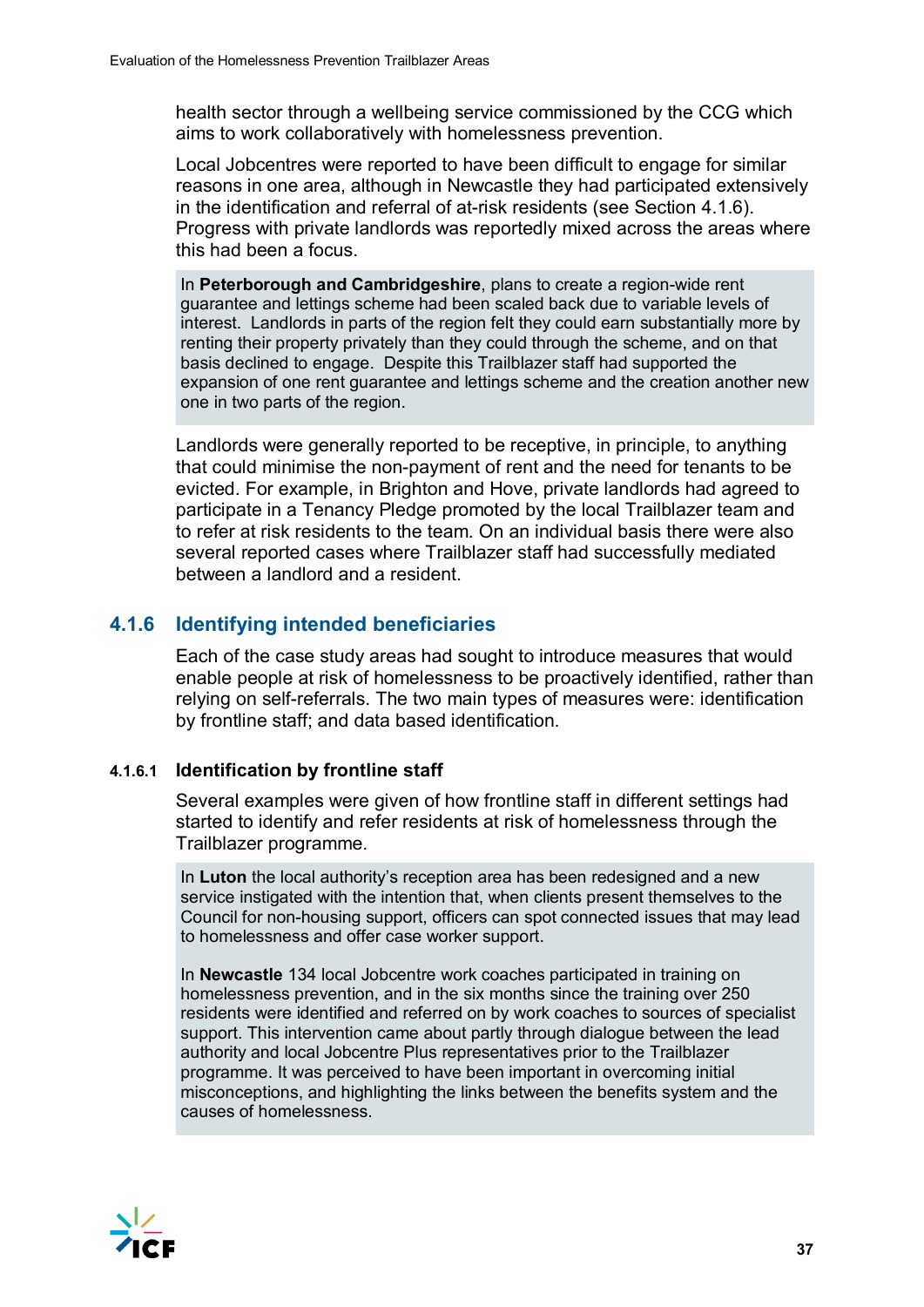Examples of effective referral routes created with local third sector organisations and other local authority housing teams were also reported in Southwark, Brighton and Hove, Peterborough and Cambridgeshire, and Bristol.

Work coaches in Newcastle thought the training they received had been important in their subsequent ability and motivation to identify residents at risk of homelessness. Representatives of the services that would receive referrals jointly delivered the training, which interviewees said was effective in communicating a tangible idea of the support available to individuals if a referral was made. In some other cases senior staff had been engaged, although training had not been directly delivered to frontline staff, which appeared to have been reflected in lower numbers of referrals.

A common success factor was ensuring that **a process was in place for residents' details to be passed on at the point of referral** – i.e. by gaining the residents' informed consent to do this. This had been relatively straightforward amongst other local authority teams and third sector organisations. In Brighton and Hove, a Tenancy Pledge was being introduced to facilitate the sharing of residents' details in cases where a referral had come from a private landlord. As part of the pledge tenant's give their consent for their details to be passed on.

One other issue mentioned in instances where new referral routes had been successfully established was **whether these could be sustained over time**. A concern was that homelessness prevention might slip from the consciousness of frontline staff if it was not reinforced in some way, for example through further rounds of training. In Brighton and Hove a poster had been designed and distributed to reinforce the training already delivered to staff. In Peterborough and Cambridgeshire, the rotating co-location model employed by the central Trailblazer team was thought to have been effective in maintaining the profile of homelessness prevention and supporting referrals (across a large geographical area and several participating local authorities).

#### **4.1.6.2 Data based identification**

Bristol and Newcastle had both made progress in data based approaches to identifying cases, but had also encountered challenges related to data sharing between organisations.

In **Bristol** a Business Intelligence Developer had been employed to design a predictive analytics system that uses combined local authority, Jobcentre Plus and other data to identify and score individuals at risk of homelessness on a number of dimensions. At the time of the case study research the system was being used to identify at risk cases - but only using housing benefit data due to restrictions that came to light with accessing data from other sources.

Potentially at-risk cases were being identified solely on the basis that they were facing reduced housing benefit due to the benefits cap. The lead authority was seeking to set up data sharing agreements with the local Jobcentre Plus district and others to enable the identification of at risk cases on more dimensions in the future.

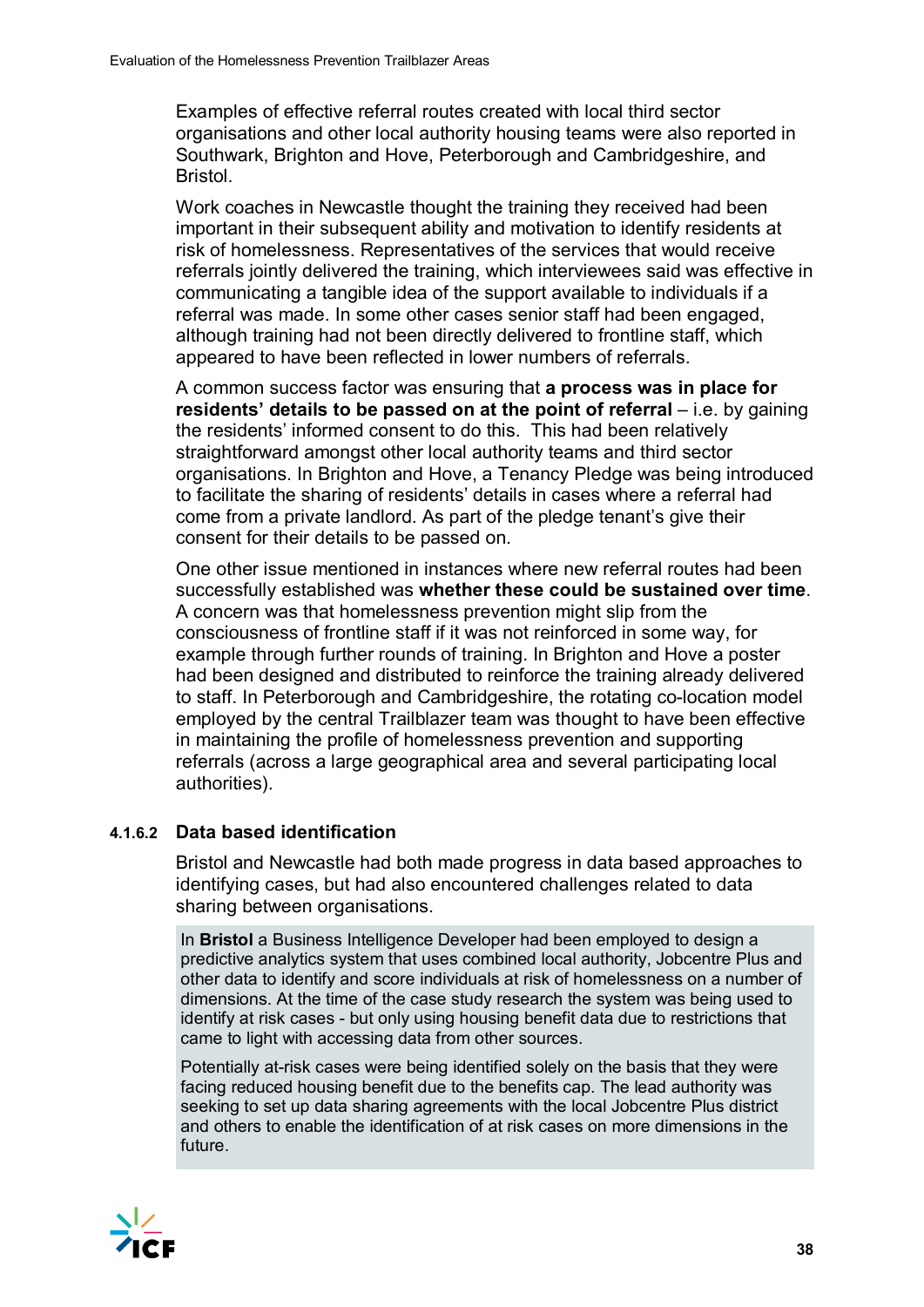As part of the MDT intervention in Newcastle, the local authority, Jobcentre Plus, housing association and ALMO data was being shared in meetings of the multi-disciplinary team, although due to technical incompatibilities there was no single combined dataset or predictive system. The wider sources of data accessible to the team meant more dimensions were informing their identification (including rental arrears, previous evictions and information about the residents' family) than in Bristol's case. Reductions in benefit due, to either the benefits cap or the removal of the Spare Room Subsidy, and rental arrears were the main indicators being used to identify at risk cases. The wider information also informed this assessment, what types of support would be required in different cases, and who inside or outside the team was best placed to provide it. At the time of the case study research they were collaborating with an external contractor to design a predictive system along similar lines to the Bristol model.

#### **4.1.7 Engaging intended beneficiaries**

The case study area interventions were either based on engaging with residents at service provider premises, in their own homes, or a combination of both.

Interviewees did not see any intrinsic problem with meeting residents in a provider setting. Frontline staff often received self-referrals or identified that a resident was at risk of homelessness in such a setting, and it made sense to talk to the resident about addressing this at the same time. The co-location models adopted in some areas also meant that different professionals were on site together and could see a resident during the same visit.

Equally interviewees saw added value in engagement based on more proactive outreach, especially as a means of establishing contact with residents for the first time and better understanding their circumstances. Several interventions therefore included provision for making home visits.

**Southwark** operates a case worker approach where a client has the same case worker throughout their contact which enables the case worker and the client to build trust and a strong understanding of the client's issues. This can involve home visits. Case workers emphasised the usefulness of home visits to get a fuller picture of the issues clients were facing. Visits gave case workers the opportunity to engage family members in supporting clients with changing behaviours that might be contributing to homelessness.

Dedicated housing needs visiting officers had been recruited as part of the Early Intervention Service intervention in **Brighton and Hove**. They met residents at risk of homelessness in their own homes and acted as their long-term caseworker. The visiting officers that were interviewed perceived that this was very effective in establishing initial contact, maintaining this, and working with the resident to address their risks of homelessness.

Interviewees in areas employing an outreach model reported that there was still a minority or hardcore of residents who could not be engaged until their circumstances had effectively reached a crisis point. However they still reported engaging a much higher proportion of residents than other housing teams.

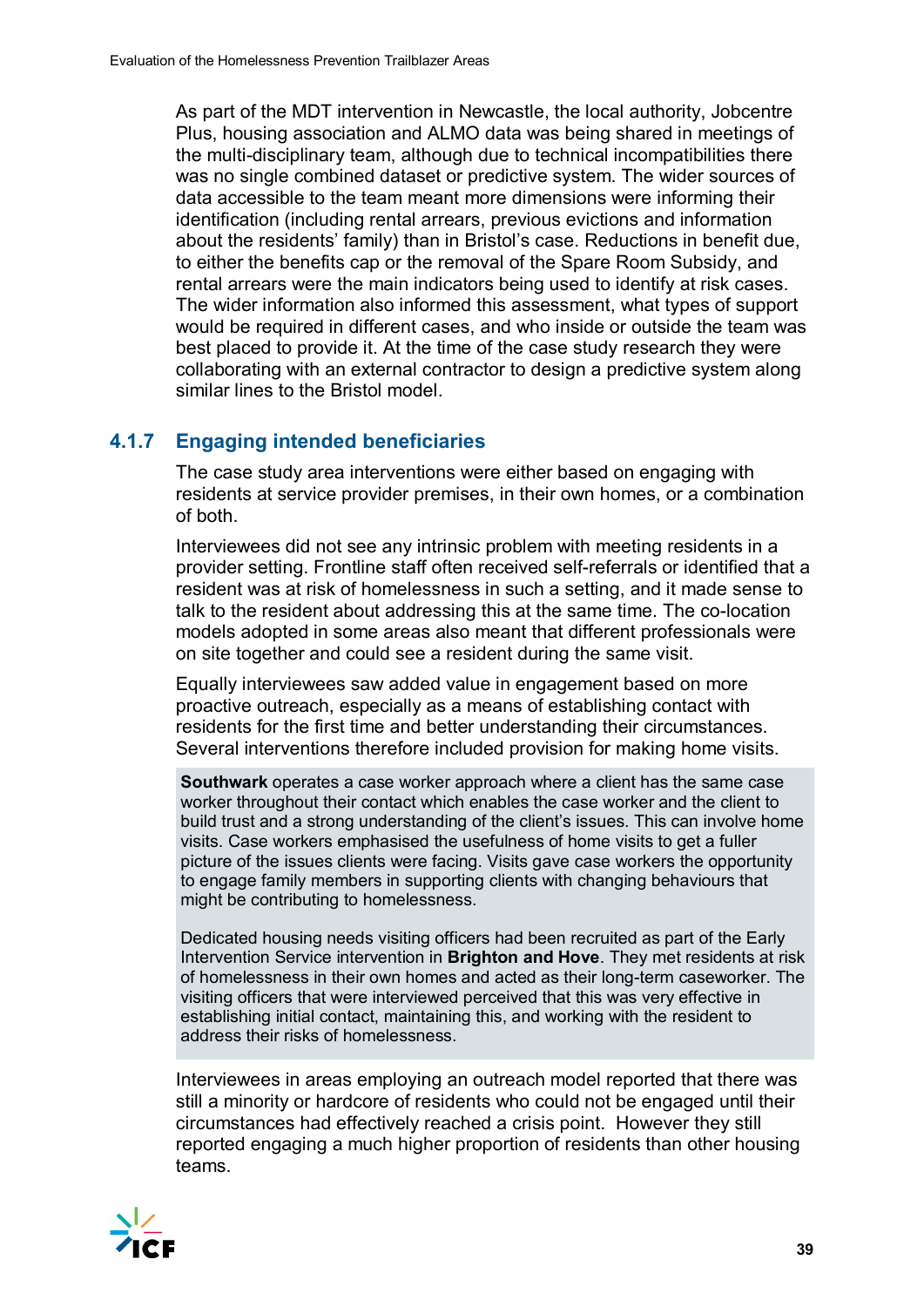#### **4.1.8 Balancing prevention priorities**

The new Act extends local authorities' duty of prevention to those who are threatened with homelessness within 56 days rather than just 28 days, and encourages earlier preventative work with further upstream cases. Reflecting this, the case study areas were generally doing a mixture of work with within 56 day and upstream cases, and on a day to day basis were not necessarily drawing a sharp dividing line between the two. Interviewees also did not cite any quantum differences between the success factors and challenges associated with working with each.

However, several interviewees did contrast the pro and cons of working with residents who were already homeless (or very close to becoming so) and work to intervene earlier. There was a shared belief amongst interviewees across all the case study areas (which had only been strengthened by their experiences as a Trailblazer area) **in the greater value of intervening early**. Interviewees thought they could provide more effective support and save much subsequent time and resource by intervening with residents before a crisis point was reached. As highlighted in Section 4.1.5, interviewees also perceived that this message was starting to percolate through to mainstream housing teams.

The only caveat to this were instances where Trailblazer teams had found themselves in the position of having to balance their early preventative work with handling cases where residents were very close to becoming homeless.

In one area it was reported that resource pressures on other housing teams had contributed to an increasing number of late-on referrals being made to the Trailblazer team. Interviewees said that the complex and resource-intensive nature of these late-on cases had compromised the ability of the team to conduct preventative work with more upstream cases.

Interviewees in another area also alluded to some similar challenges.

#### **4.1.9 Evidencing prevention**

Areas were not required to conduct their own research and evaluation as part of the Trailblazer programme, but all had, to varying extents, invested in doing this. For example, most had collated case examples of how residents had benefitted from support received through Trailblazer activities, and thought these had been useful in promoting homelessness prevention to local stakeholders. Interviewees also talked about producing internal reports on Trailblazer activities, which included evidence on outcomes achieved and/or lessons learnt.

In **Newcastle** a "diagnostic" and "test and learn" approach to homelessness prevention had been adopted prior to Trailblazers and enhanced further through the programme. The council had cultivated links with academic researchers such as Heriot Watt University, one of the new members of staff recruited using Trailblazer funding was selected partly because of their research expertise, and their Trailblazer interventions had a strong data collection and learning dimension.

The MDT intervention was perceived to be particularly effective in this respect because of the ability of the different team members to identify instances where

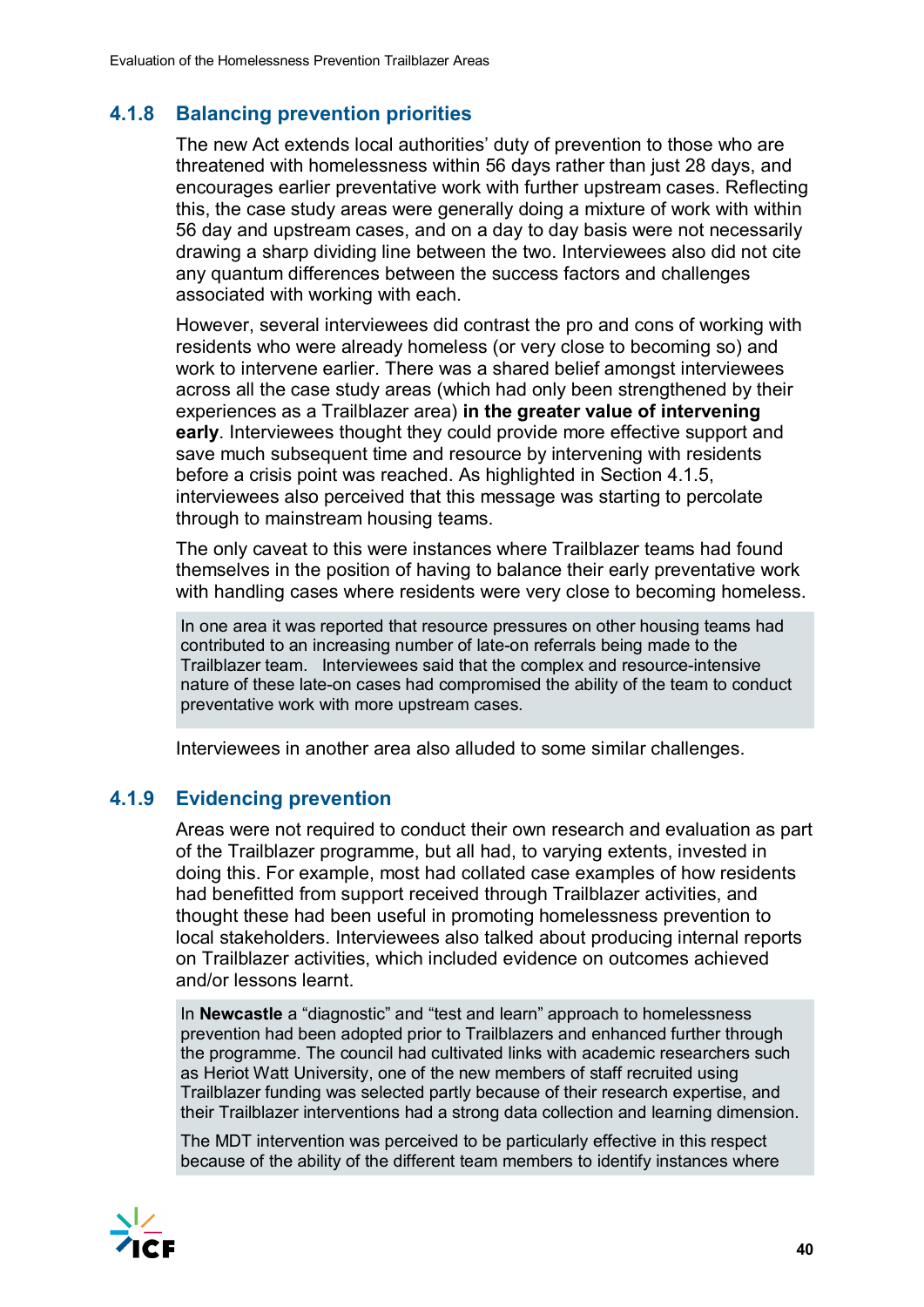residents had fallen between the cracks of service provision, or where the actions of one provider could contribute to the client of another provider becoming at risk of homelessness. Learning of this type was being collected through weekly learning diaries and reported back to the multi-agency Financial Inclusion and Homelessness Prevention Board.

The principle benefits of this approach in Newcastle were creating a strong evidence base on the local causes of homelessness and the effectiveness of different preventative approaches. It also played a subsidiary role in building trust and engagement with local providers, with an interviewee commenting that "*evidence helps create consensus and provide transparency*".

Southwark had also invited Shelter to conduct a mystery shopping initiative in the early days of their Trailblazer provision, the results of which were used to validate and improve the service. In addition, Luton had built in an external review of their service to understand how it is working in practice and to identify ways in which it could become more sustainable. At the time of case study research this was ongoing with Policy in Practice and Uscreates conducting the review.

## <span id="page-45-0"></span>**4.2 Emerging outcomes**

The emerging outcomes identified by interviewees in the case study areas can be divided into two types:

- Direct outcomes for residents coming into contact with Trailblazer interventions (in terms of their housing and other circumstances); and
- Wider outcomes (that may indirectly benefit more residents in the longer term).

This evidence is indicative and illustrative only – reflecting the qualitative nature of the case study research and its timing in terms of the Trailblazers' life cycles. Chapter 5 provides the findings of the impact assessment undertaken using statutory homelessness and prevention and relief returns across the Trailblazer areas.

## **4.2.1 Direct outcomes for residents engaged**

At the simplest level the outcomes reported by residents coming into contact with Trailblazer interventions were the same: they had been helped to avoid becoming homeless. However, within this, there were differences in what risk factors had been addressed through Trailblazer support, and therefore different intermediate outcomes that had ultimately contributed to them avoiding homelessness.

The main risk factors and types of outcomes reported by residents from their contact with Trailblazer interventions are discussed in the following sections. As the case examples in these sections illustrate, **individual residents had typically benefited from help in addressing more than one risk factor** through their engagement with Trailblazer support.

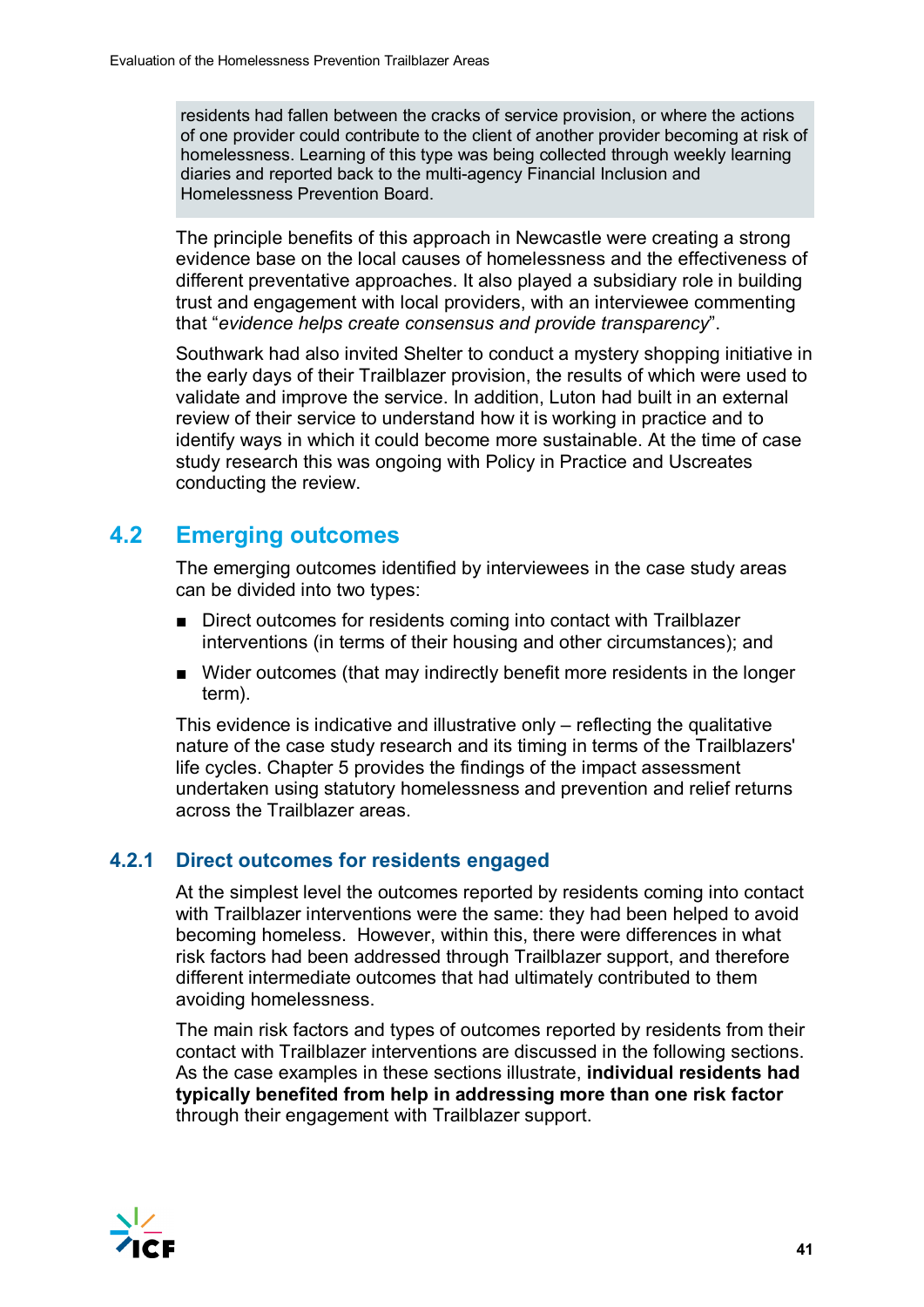#### **4.2.1.1 Enabling residents to afford the costs of housing**

A reduction in income was the most widely cited risk factor across the residents interviewed in each area. In most cases this was linked to a change in their benefit entitlement – either through the enforcement of the Spare Room Subsidy or benefit cap, a change in their household circumstances, or other reasons. Residents had typically fallen into rent arrears because of these changes at the point at which they came into contact with Trailblazer support.

What came across strongly through the interviews was the **difficulties some residents had in understanding and navigating the benefits system**. For example, some said they had remained unaware of recent changes in their entitlement until this had been established by Trailblazer staff. Residents were also generally unaware of the potential scope they had to challenge benefit entitlement decisions and apply for alternative sources of support, such as a Discretionary Housing Payment (DHP). Although residents themselves did not emphasise it, Trailblazer staff also perceived that some needed help with how they managed and planned their own finances.

Reflecting this, a large proportion of Trailblazer support (and subsequent outcomes) in each case study area revolved around **helping residents address reductions in income, stop further rent arrears from accruing, and putting residents on a more stable financial footing** in the longer term.

A couple in **Bristol** were supported through the Advice+ intervention. Neither were working - the husband was disabled and the wife his carer. When they were migrated from Disability Living Allowance (DLA) to Personal Independence Payments (PIP), they lost their entitlement to Carers Allowance and Income Support. The husband considered appealing this, but due to a mental health condition did not feel able to because of the anticipated stress involved. They had gone in rent arrears, were not able to pay for utilities, and had fallen into debt.

They contacted Advice+ after hearing about it from the husband's brother, who had previously received help from them. An advisor visited their home on several occasions and maintained regular contact by telephone. In the short term the advisor helped them to apply for a Discretionary Housing Payment and for financial help from a local charity (£110 a month). The advisor also instigated and provided special representation in their appeal against their loss of entitlements under the migration to PIP, a process that took 12 months.

The appeal was successful and the couple had their benefits reinstated at the same level they had received through DLA. At the time of the interview the couple said they were still in contact with the advisor and had begun to pay off their outstanding rent arrears and debt. The husband said "*They was 100% as far as I am concerned. There should be more. People should be aware of it. They should know that people will stand up for you.*"

A middle-aged man in **Newcastle** was assisted through the Multi-Disciplinary Team (MDT) intervention. He lived in a three bedroom housing association property with his unwell brother and his son. However, his brother's occupancy had not been formally registered and his son was counted as a non-dependent due to his age, meaning his benefit entitlement had been reduced through the Spare

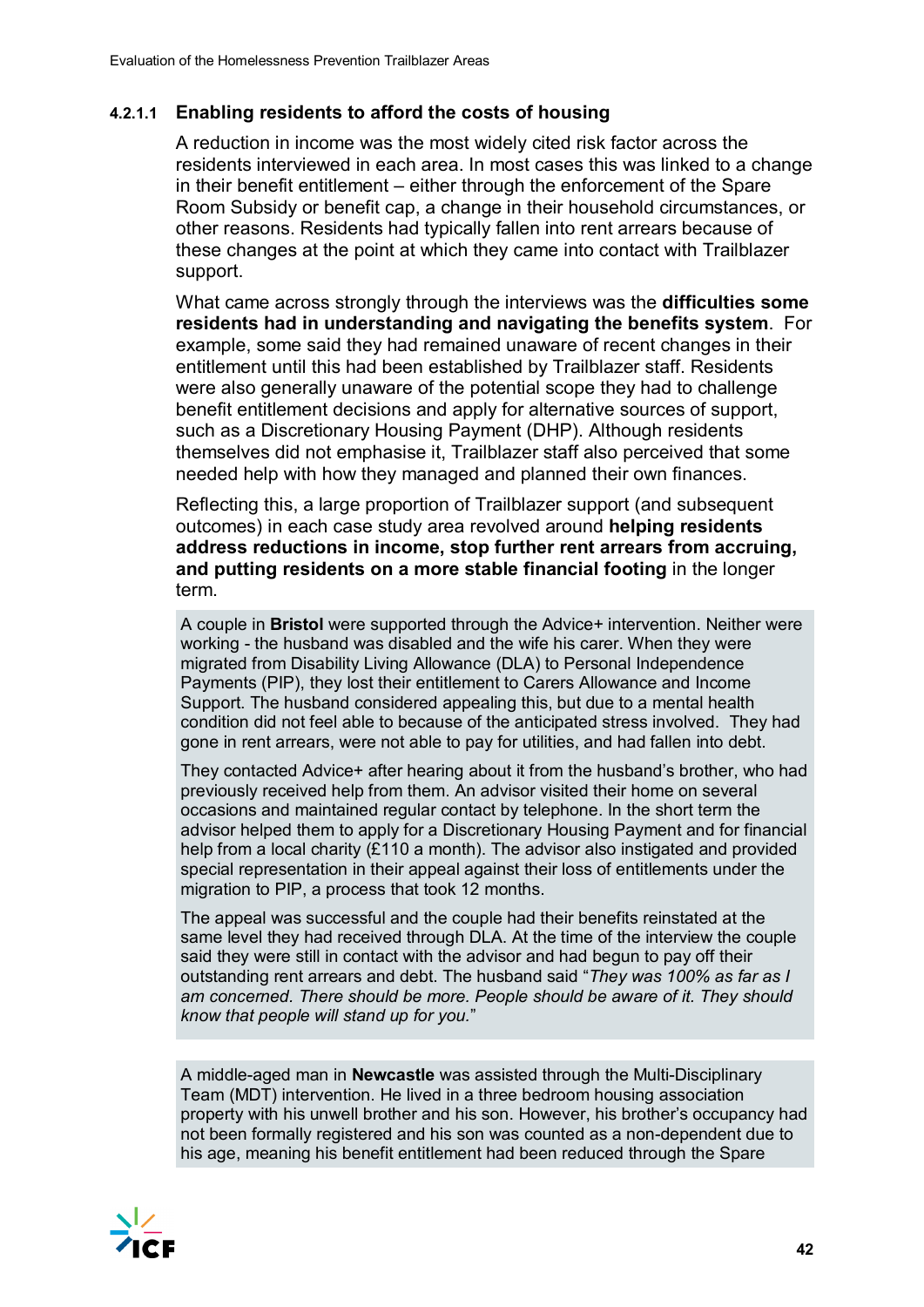Room Subsidy. He had fallen into rent arrears, didn't understand why, and thought it was touch and go whether they would be evicted.

The resident had been identified as being potentially at risk by the MDT team based on data on the imposition of the bedroom tax and the rent arrears he had accrued. He was initially contacted by the team by letter and text message, but did not respond because, he said, he could not read very well. A member of team then introduced themselves to the resident when they were at a local Jobcentre to sign on. They formally registered the brother's occupancy at the property and helped the brother successfully apply for PIP, which increased the household's overall benefit entitlement. They also negotiated a rent repayment plan between the resident and housing association, and agreed changes to the resident's claimant commitment with his work coach.

At the time of the interview the resident said he was meeting the terms of repayment plan and feeling that his housing situation was considerably more "*stable*". He praised the MDT team for their ability to establish why he had fallen into rent arrears and "*go deeper*" in order to help him address this.

#### **4.2.1.2 Resolving landlord disputes**

Residents coming into contact with Trailblazer support included private tenants as well as those in social housing. Trailblazer interventions were reported to have helped to avert the risk of eviction faced by private tenants, **mainly through resolving tenant and landlord disputes**.

In **Brighton and Hove** a couple with joint tenancy of a private rented property received support through the Early Intervention Service. The couple had children, but at the time they came into contact with Trailblazer support were going through a relationship breakdown, and were in rental arrears with the landlord. The landlord was also concerned about how the rent would be paid if one of the couple moved out of the property, and intended to serve an eviction notice.

A Housing Needs Visiting Officer visited the property to engage with both partners in the couple and understand the terms of their tenancy. Using this intelligence the officer then negotiated with landlord, found the male partner an alternative place to stay, and secured an exemption from the benefit cap for the female partner.

The outcome of this was that the landlord did not serve an eviction notice, and instead gave a new 12 month single tenancy lease to the female partner, enabling her and the children to remain in the property.

As the above example suggests, **landlord disputes were typically also linked to drops in residents' income and benefit entitlements**. In several cases Trailblazer staff had effectively mediated between all three parties (i.e. tenant, landlord, and Jobcentre Plus) to secure positive outcomes for tenants. For example, in Bristol it was reported that Trailblazer staff had prevented the eviction of several tenants in one property by negotiating for Universal Credit payments to be made directly the landlord concerned.

#### **4.2.1.3 Mediating in family disputes**

Family disputes were cited by interviewees as a particular risk factor amongst residents in their late teens and early 20s. In some cases Trailblazer support was reported to have successfully mediated between residents and their

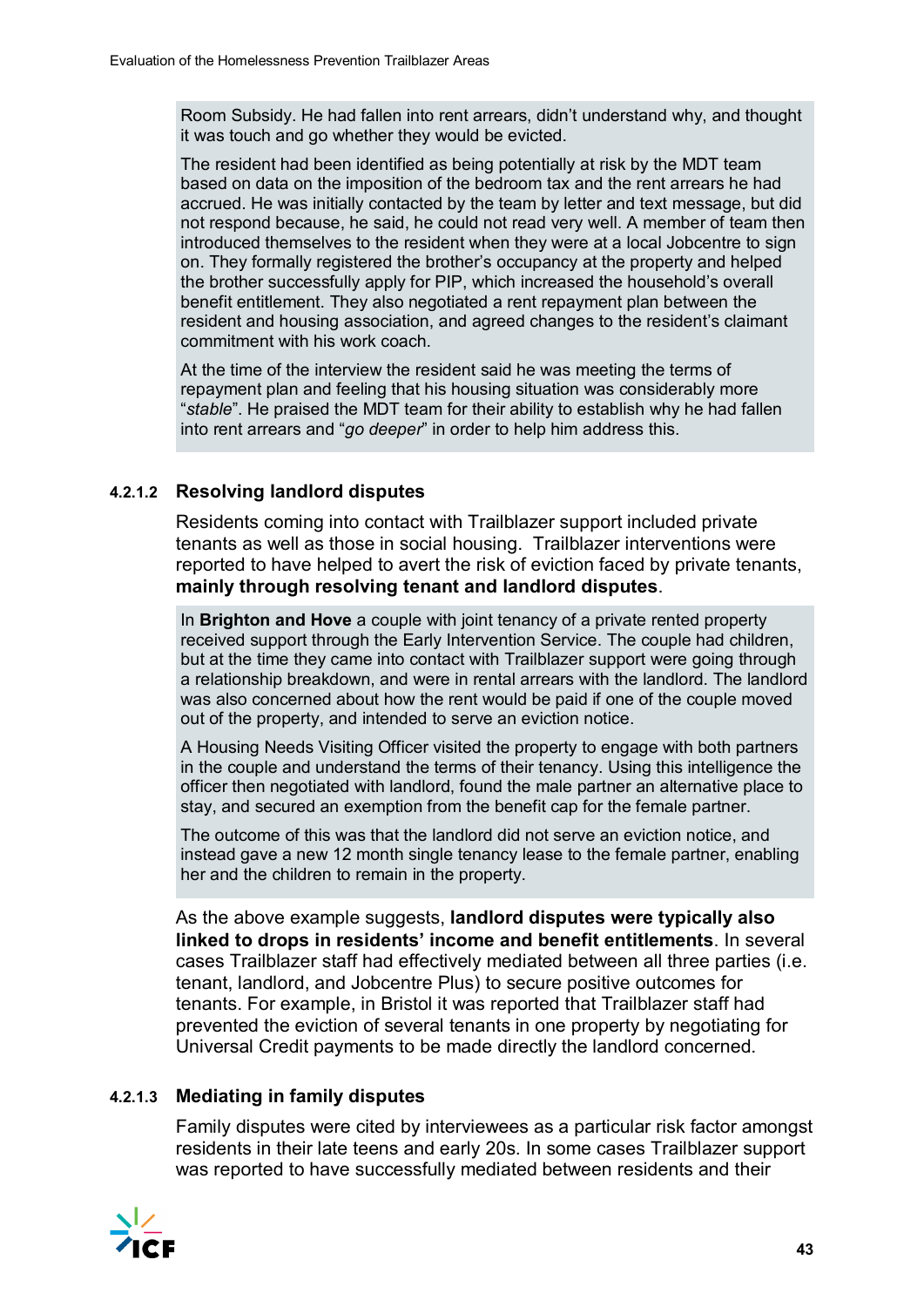parents, to prevent disputes escalating to the point where the young person could not stay at the family home.

A mother and her teenage son have received support through the Mediation Service intervention in **Brighton and Hove**. The mother approached the third sector organisation delivering the intervention, reporting that living together was becoming extremely difficult due to the son's verbal aggression.

The son was reluctant to engage but agreed initially to take part in individual sessions with a mediation advisor, and then later in joint sessions with his mother. Telephone support has also been available to both at times of particular stress.

The son has remained living in the family home. Both have given feedback that they find mediation very useful, and that it has had a positive impact on their ability to deal with their frustration and stress.

#### **4.2.1.4 Securing new accommodation for residents**

The majority of Trailblazer interventions were focused around helping residents to remain in their existing home, but there were also cases where Trailblazer support had been decisive in residents securing new accommodation. These were residents who said they had been either sofa surfing, sleeping rough, or staying in insecure/unsuitable accommodation prior to their engagement.

A young couple in **Cambridgeshire** were helped to find a place to live through the Homelessness Prevention Hub intervention. The couple had lost their previous tenancy when the female became serious ill and had to give up her job. They also had strained relationships with their respective families. At the time they sought Trailblazer support the female partner was either staying in hospital or with family and the male partner was regularly sleeping rough.

They had previously applied to the local authority for social housing, but claimed they were told they were "*not homeless enough*". They looked into private rented accommodation, and a letting agent told them about the Trailblazer, which the couple then approached for help. The team assisted the couple in finding a private rental property and gave them a grant to cover the costs of a deposit and the first six month's rent.

The couple had stayed in contact with the team, and at the time of the interview the female partner was pregnant. They were about to move into a larger flat suitable for when the baby is born.

A single mother with three children in **Southwark** received support through the Case Worker intervention. The family had been forced to move out of their previous two homes due to difficulties paying the rent and damage caused by flooding, and were staying with friends at the point she came into contact with Trailblazer support.

The mother was directed to a Trailblazer case worker when she approached the local authority for help. The case worker assisted her in finding available properties close to the children's school, secured financial help with the costs of paying a deposit, and applied for her to receive a food pack when she moved in. The case worker is also providing her with advice on managing her finances.

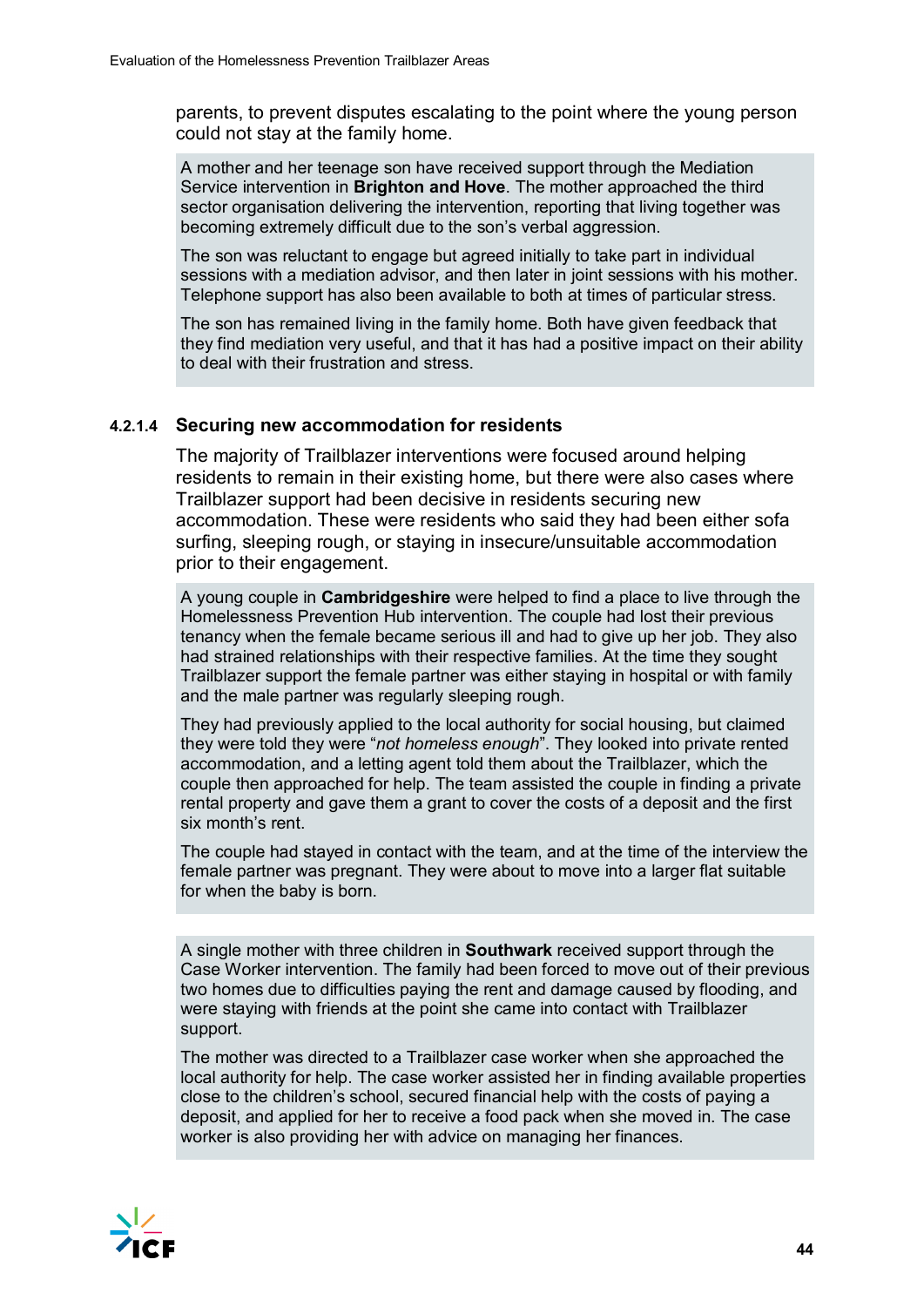#### **4.2.1.5 Support with drug and alcohol issues**

Drug and alcohol issues were often a contributory factor to residents' housing difficulties, but in some cases were cited as being a more definite risk factor in their own right. Several interventions had supported residents with these issues by putting them in contact with drug and alcohol workers, alongside the housing support they were providing. An intervention in Brighton and Hove also provided holistic support to help residents at risk of homelessness with drug and alcohol issues, as illustrated in the example below.

A man in his fifties, with a long history of alcohol abuse, received support through the Drug and Alcohol Outreach intervention in **Brighton and Hove**. He had previously been housed in a succession of B&Bs and other temporary accommodation prior to coming into contact with this support, and had also received intermittent support with his alcohol use from different sources over a number of years.

The dedicated support worker employed through the Drug and Alcohol Outreach intervention helped the resident to maintain sobriety and find a secure place to live. They communicated with the local housing association and housing benefit staff on his behalf, helped with form-filling and correspondence, and assisted with day-today problems like paying utilities.

At the time of the interview the resident said they had remained sober and had now moved into a housing association flat. He was still receiving help from the support worker and, with their encouragement, had started volunteering at a local social enterprise.

#### **4.2.1.6 Wider outcomes**

These wider outcomes are harder to classify (as well as being harder to evidence), although interviewees emphasised their importance because of their **potential to benefit significant numbers of residents in the future**. They can loosely be grouped into three types of outcome:

- **Influencing mainstream provision**. Two examples illustrate how delivery models and ways of working introduced through the Trailblazer programme have the potential to directly influence mainstream service provision. It was reported that the visiting officer approach introduced in Brighton and Hove was seen as such a success within the lead local authority that it had been decided to roll it out to other housing teams. If implemented, every housing officer in these teams will become a visiting officer, and receive the same training in psychologically-informed approaches that the Trailblazer visiting officers received. The Jobcentre Referral pilot in Newcastle was reported to have garnered substantial interest from neighbouring Jobcentre Plus districts and policy officials in DWP, with the potential that the intervention will be now be piloted in other areas.
- **Changing attitudes**. Interviewees in some areas perceived that Trailblazer activities had started to shift attitudes - towards a more preventative and joined-up outlook - amongst mainstream housing services. This was said to have come about partly through the training that areas had undertaken with mainstream staff to encourage referrals,

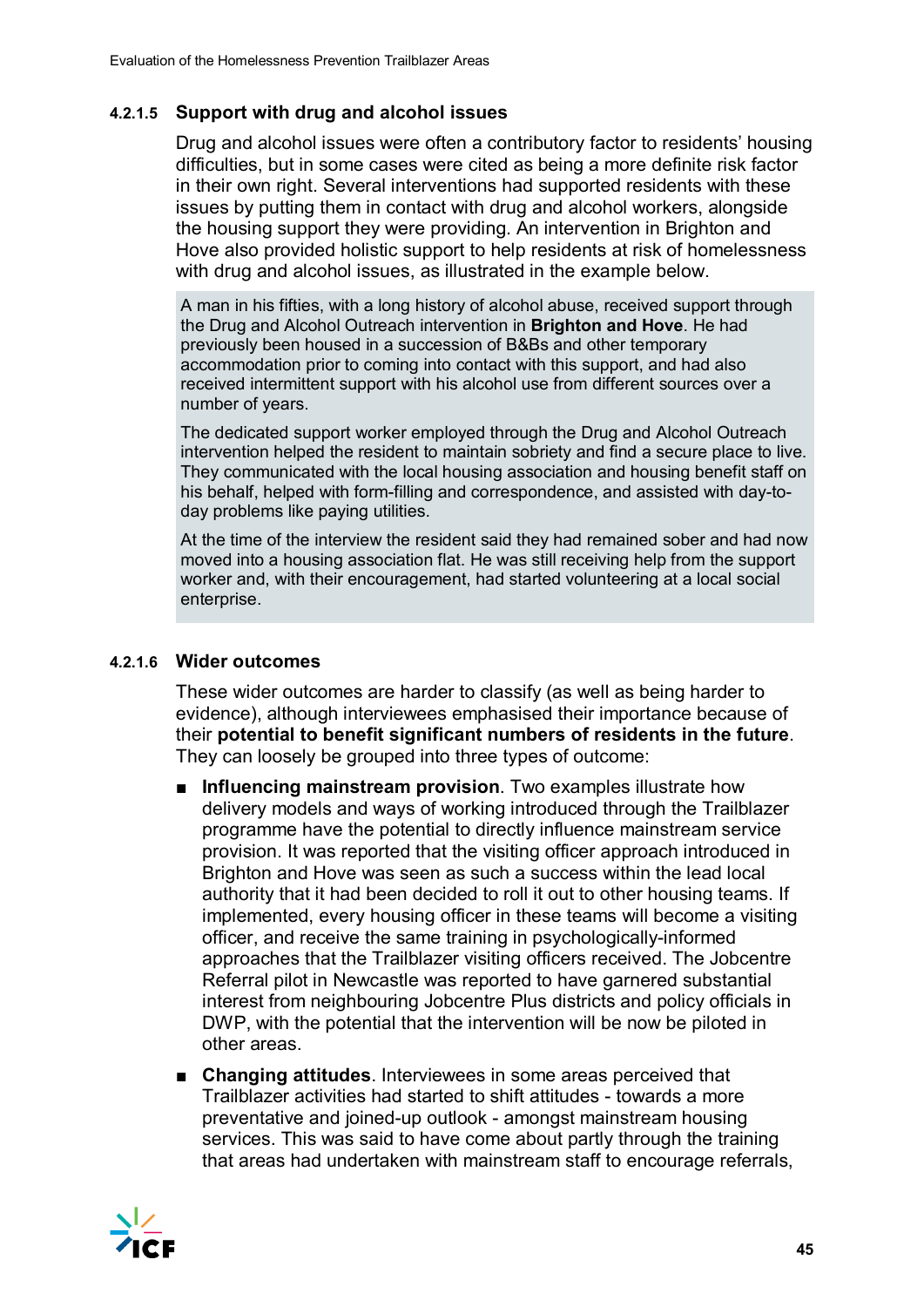but also partly through the attitudes of Trailblazer staff starting to "*rub off*" on colleagues. In Peterborough and Cambridgeshire it was reported that housing teams were "*finally becoming part of the multiagency conversation*", thanks to the role of the Trailblazer staff in facilitating dialogue between teams and the personal example they set. In addition, some interviewees thought that awareness and support for homelessness prevention had been increased outside of housing teams and at more senior levels within local authorities - particularly where evidence was being collected and disseminated to illustrate the impact of Trailblazer activities.

■ **Establishing new links**. Section 4.1.5 highlighted the challenges that lead local authorities had found with engaging some audiences about homelessness prevention. However, there was a strong sentiment that where new links could be established they were laying the foundations for positive future outcomes. For example, over 12 months into the programme, Trailblazer staff in Peterborough and Cambridgeshire had succeeded in convening a workshop with the local Police Commissioner, Crime Commissioner, probation services, prison services and housing teams. During this workshop a number of gaps were identified in existing pathways into accommodation for released offenders, and potential solutions identified. Attendees at the workshop, interviewed for this research, also said it had been effective in dissolving some of the blame culture that existed between the different organisations represented. They did foresee working together to take forward potential solutions.

These outcomes relate to some fairly entrenched institutional and cultural factors. As such interviewees were cautious in asserting that any fundamental or revolutionary changes had yet been achieved. Equally they thought their Trailblazers activities to date had provided **something to build on through the remainder of the programme and potentially beyond**.

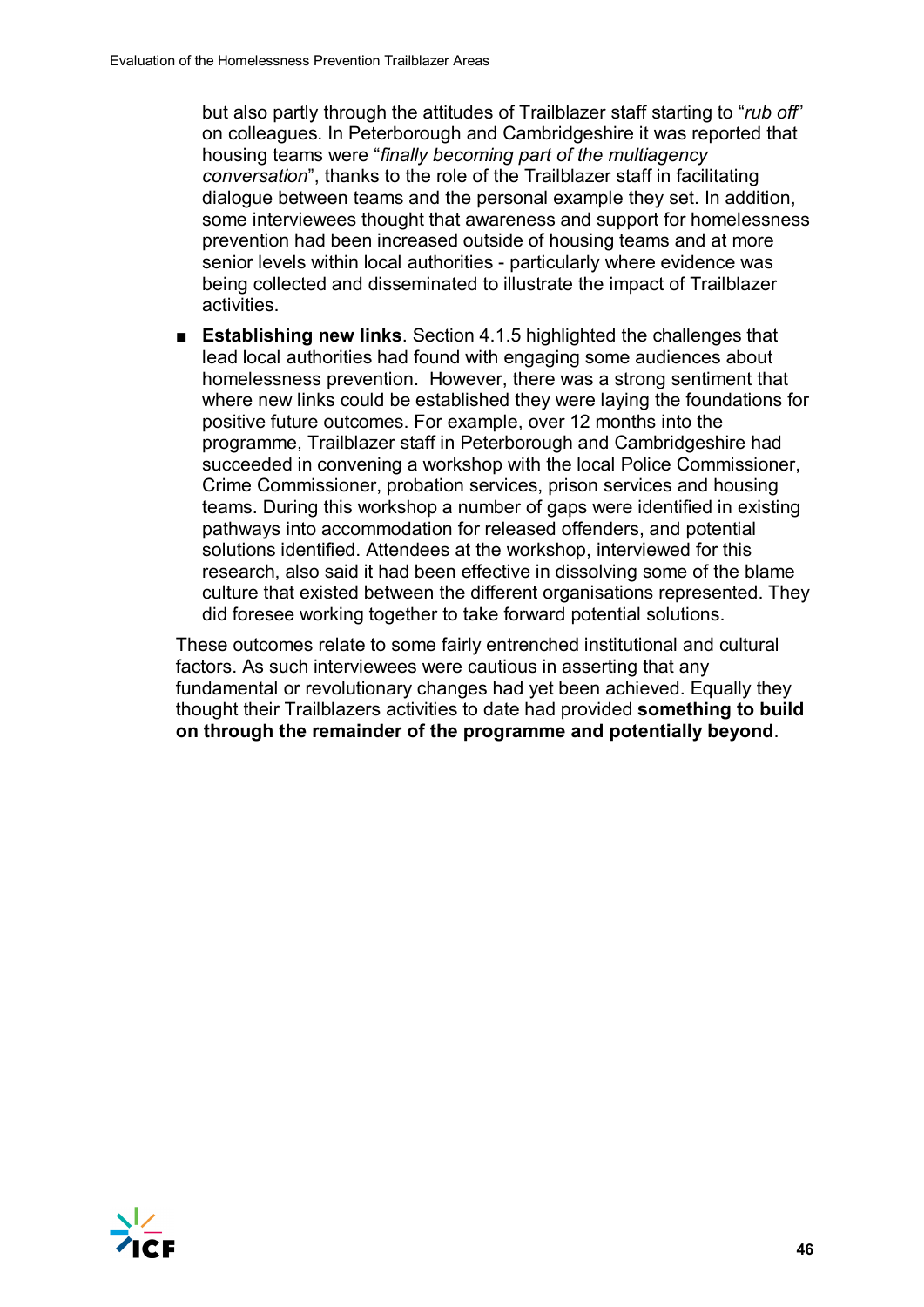## <span id="page-51-0"></span>**5 Impact of Trailblazer Activities: Analysis of Statutory homelessness and prevention and relief National Statistics**

## <span id="page-51-1"></span>**5.1 Introduction and approach to analysis**

This Chapter explores the impact of Trailblazer activities on homelessness acceptances, decisions, use of temporary accommodation and cases of prevention and relief in 2017/18 as recorded in statutory homelessness and prevention and relief National Statistics (referred to below as 'P1E statistics')<sup>[2](#page-51-2)</sup>.

This analysis was conducted instead of a planned analysis based on caselevel tracking of individual cases presenting to Housing Options for Trailblazer areas and a set of comparison areas. The intention with the caselevel data was that all cases would be tracked from initial presentation through to final outcome stage, with detailed data being collected on the demographics and circumstances of the households, as well as data on the prevention activities undertaken. The three advantages of this for an assessment of impact were that:

- (a) The impact on all households presenting to Housing Options would be captured, rather than just households included in the National Statistics;
- (b) The data on household characteristics would allow for an assessment of how impacts vary across sub-groups, which would help address the question of which types of households benefit most from prevention activities; and
- (c) The data on the prevention activities per case would allow for an assessment of which type of activities have most impact.

Nevertheless, the data collection was new to local authorities and there was always a risk that there would be inconsistencies in how the data was recorded across LAs. In practice, once the data had been collected, collated and assessed, there was found to be considerable variation in the number of cases returned across LAs and in the outcomes recorded, with this variation suggesting differences in how the data was recorded rather than genuine differences in case numbers or outcomes. Because of this we concluded that it would not be possible to generate unbiased estimates of impact from the data.

The analysis of impact based on the statutory homelessness and prevention and relief ('P1E') National Statistics was used as an alternative. This analysis addresses the question of whether the Trailblazer prevention activities reduce the numbers of acceptances, decisions and numbers in temporary accommodation, and increase the number of preventions recorded. But it does not address more the detailed questions of who the prevention activities

<span id="page-51-2"></span>https://assets.publishing.service.gov.uk/government/uploads/system/uploads/attachment\_data/file/721285/Statuto ry\_Homelessness\_and\_Prevention\_and\_Relief\_Statistical\_Release\_Jan\_to\_Mar\_2018\_-\_REVISED.pdf



 $\frac{1}{2}$  $\overline{2}$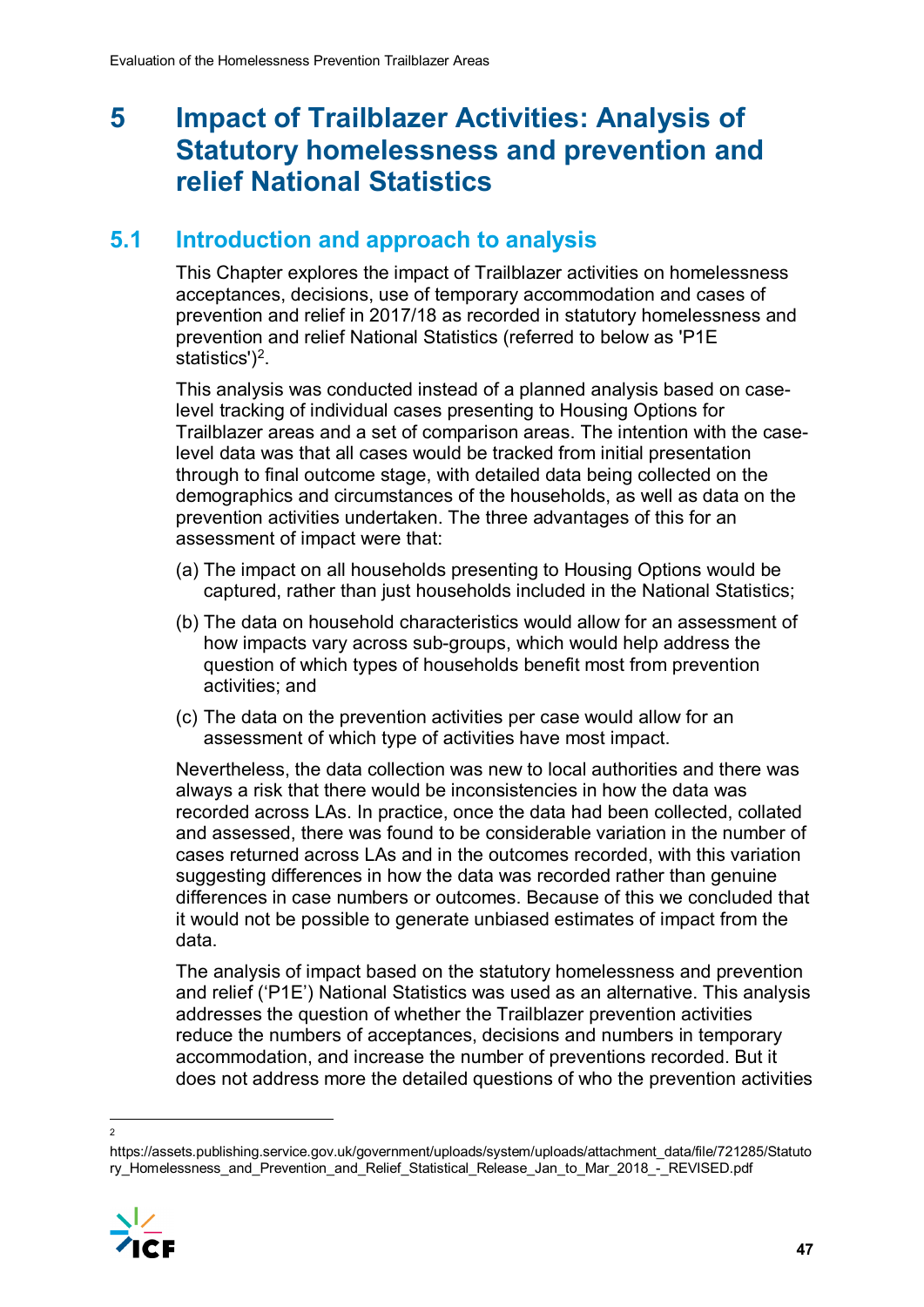are most successful for, or which types of prevention activities have most impact.

The approach followed to generate the estimates of impact from the P1E statistics comprised four stages:

- 1. **Within 56 days vs Upstream Trailblazer areas** as it seems a reasonable assumption that 2017/18 would be too early to expect a detectable effect on P1E statistics for local authorities focussing on upstream prevention activities, the Trailblazer areas were split into two groups:
	- 'Within 56 day' Trailblazer local authorities 51 in total; and
	- 'Upstream' Trailblazer areas 26 in total.
- 2. **Analysis of rates rather than actual number of cases** as local authorities vary considerably by size, the analysis focuses on the rates per 1,000 households rather than the actual number of acceptances, decisions etc. This essentially gives equal weight to each local authority regardless of size.
- 3. **Selection of comparison areas** prior to the Trailblazers, the Within 56 day and Upstream Trailblazer areas differed quite considerably in their rate of acceptances per year. In 2016/17, the average rate of acceptances was 3.3 per 1,000 households in the Within 56 day local authorities and 1.6 in the Upstream authorities.

In order to ensure that non-Trailblazer comparison for these two groups were comparable in terms of rates of acceptances<sup>3</sup>, the non-Trailblazer authorities were divided into a group of 51 'within 56 day' comparison LAs and 26 'upstream' comparison areas. The comparisons areas were selected as one-to-one<sup>[4](#page-52-1)</sup> matches per Trailblazer local authority, the comparison area being the non-Trailblazer authorities with the closest rate of acceptances in 2016/17.

Note, it is not possible to find a perfect comparison group for the 'within 56' group because this set of 51 local authorities includes seven of the 10 local authorities with the very highest rates of acceptances. But, nevertheless, the Trailblazer and comparison groups are, on average, reasonably close (see Table 5.1 below).

<span id="page-52-1"></span><sup>4</sup> Without replacement



<span id="page-52-0"></span> $3$  There is a risk with a straightforward comparison of the groups that the 'within 56 day' group would be on a different trajectory irrespective of the TB activity. That is, there could be regression to the mean. In principle this can be controlled for via regression, but the results could be highly sensitive to the regression assumptions made. Selecting a comparison group reduces this risk considerably because the comparison group are reasonably likely to have been on a similar trajectory.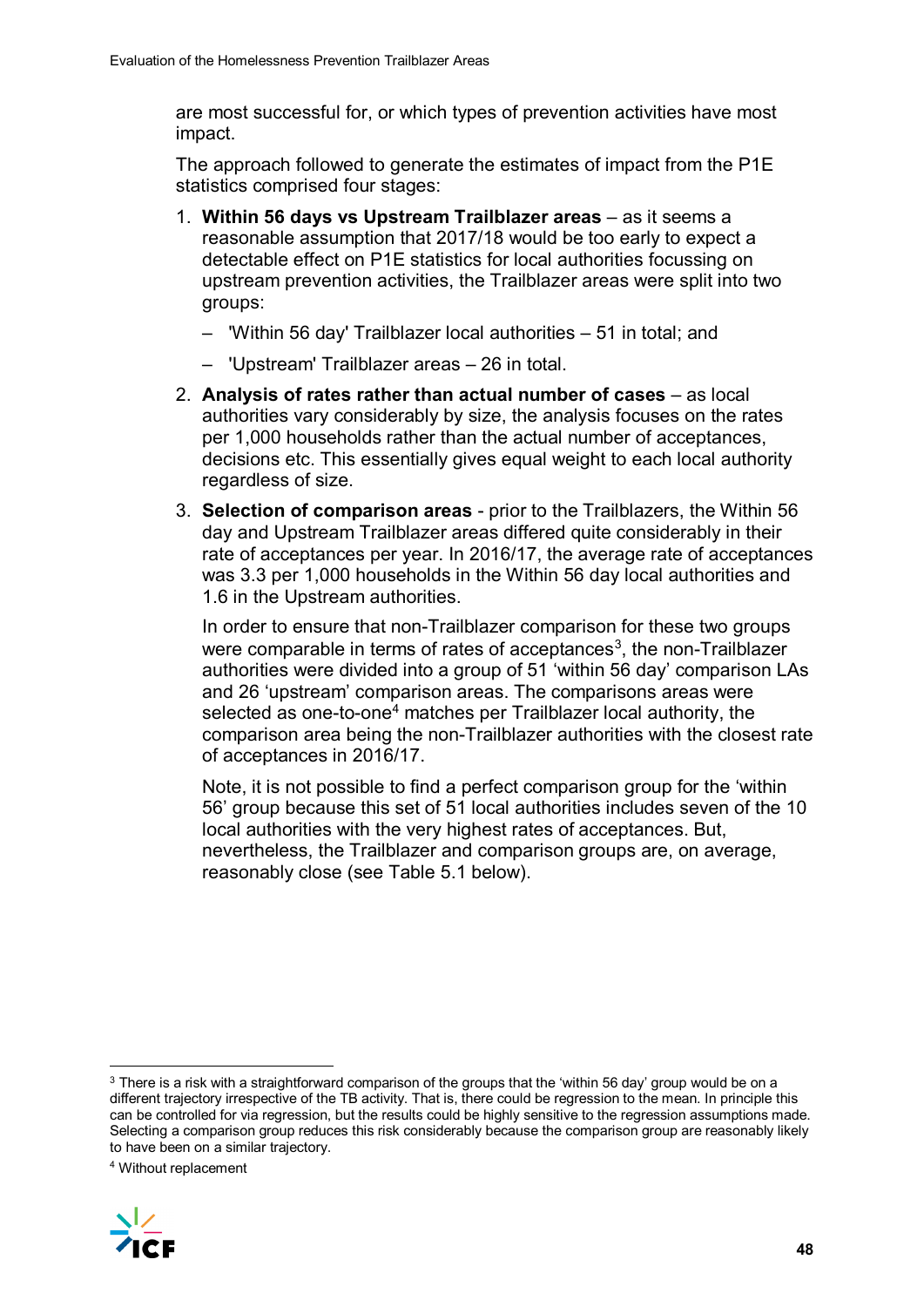#### Table 5.1 Average rate of acceptances in 2016/17 in Trailblazer and comparison groups

|                                            | Average rate of acceptances 2016/17 |
|--------------------------------------------|-------------------------------------|
| Within 56 day local authorities            | 3.3                                 |
| Upstream local authorities                 | 1.6                                 |
| Non-Trailblazer local authorities          | 2.0                                 |
| Within 56 day comparison local authorities | 3 <sup>2</sup>                      |
| Upstream comparison local authorities      | 1.5                                 |

- 4. **Regression stage** finally, because the comparison group is not a perfectly matched set of local authorities, the impacts have been calculated after controlling for:
	- The equivalent P1E statistic per LA in 2016/17;
	- The equivalent P1E statistic per LA in 2015/16; and
	- The linear trend per LA in the P1E statistic over the last 5 years (2012/13 to 2016/17).

This 'controlling' has been done via a linear regression. The regression coefficients are then used to generate a regression-adjusted 2017/18 rate for the comparison group. This is the estimate of the counterfactual.

## <span id="page-53-0"></span>**5.2 Findings – estimated Trailblazer impacts**

The analysis suggests that there has been a Trailblazer effect on the number of acceptances and on the number of cases of prevention and relief in 2017/18. There is also some evidence of impact on the number of decisions, but as yet no strong evidence of impact on the numbers in temporary accommodation. The impacts are only seen in the 51 Trailblazer LAs that worked with 'within 56 day' cases. For the Trailblazer areas working more upstream there is not yet a detectable impact on the P1E statistics.

For the 'Within 56 day' Trailblazers, relative to a comparison group of 51 similar non-Trailblazer local authorities:

- The rate of acceptances in 2017/18 in the Trailblazer areas averages 2.76 per 1,000 households, compared to 3.16 per 1,000 in the comparison areas;
- The rate of decisions in 2017/18 in the Trailblazer areas averages 5.31 per 1,000 households, compared to 5.48 per 1,000 in the comparison areas;
- The rate of households in temporary accommodation 2017/18 in the Trailblazer areas averages 5.98 per 1,000 households, compared to 6.22 per 1,000 in the comparison areas; and
- The rate of cases of prevention and relief in 2017/18 in the Trailblazer areas averages 7.83 per 1,000 households, compared to 7.03 per 1,000 in the comparison areas.

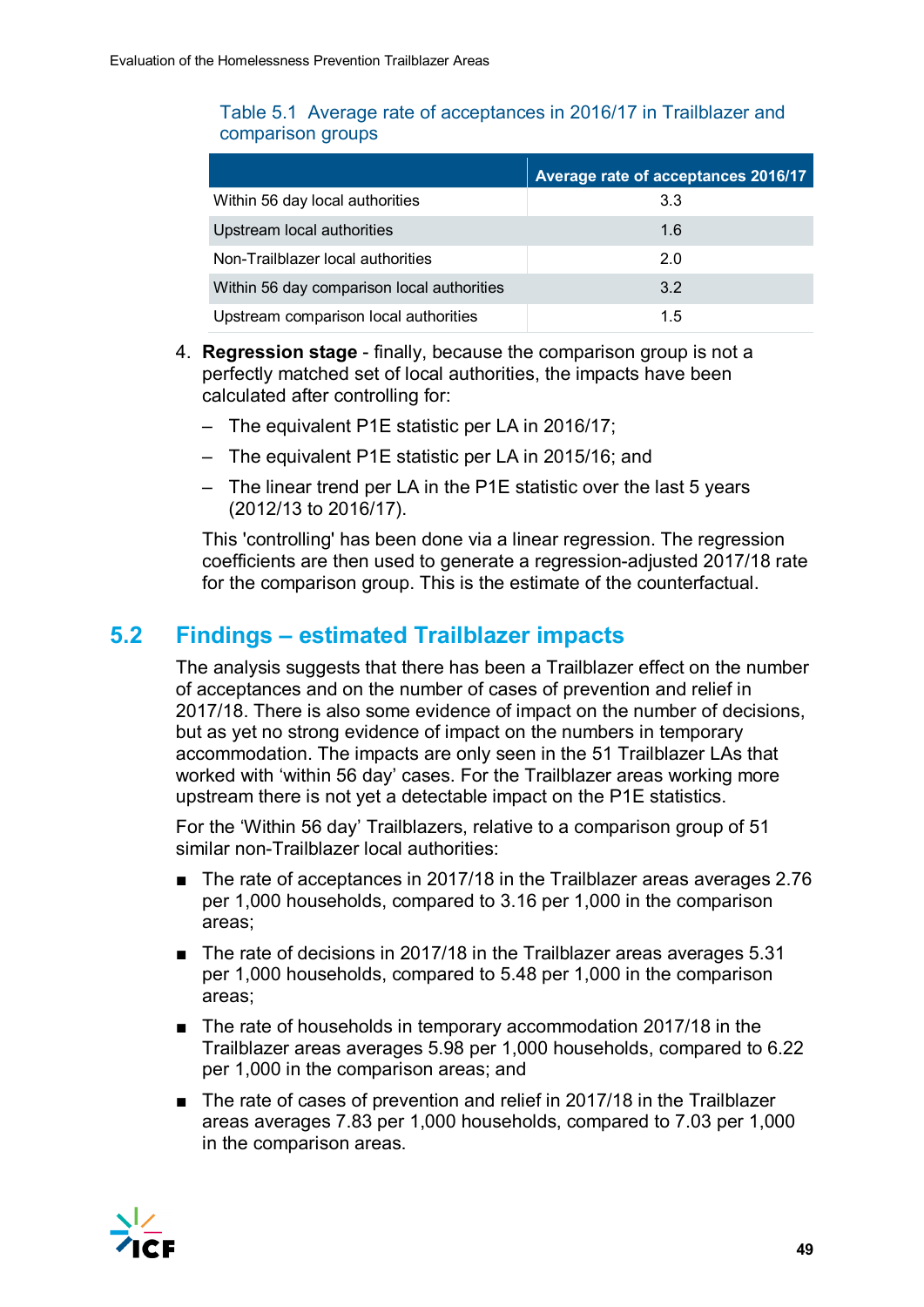There is evidence that the impact is greater in the second and subsequent quarters of 2017/18 for acceptances. An impact on preventions and relief is only seen in the final quarter of 2017/18. These patterns suggest the impacts grew as the Trailblazer activities became more embedded.

The rates quoted for the comparison areas are regression-adjusted and account for differences in the recent trends in the statistics between the groups of areas.

### **5.2.1 Estimated impact on the rate of acceptances**

A 'main homelessness duty' is owed where a local authority is satisfied that an applicant is eligible for assistance, unintentionally homeless and falls within a priority need group. Priority need groups include those with disabilities, formerly in care, at risk of domestic violence, former asylum seekers, ex armed forces, formerly in custody and those with dependent children, drug or alcohol dependencies. These statutorily homeless households are referred to as 'acceptances'[5.](#page-54-0)

Table 5.2 shows the average rate of acceptances for 2017/18 both overall and by quarter. The top half of the table has the results for the 'Within-56 day' LAs; the bottom half has the Upstream LA results.

- The first row of data in each half shows the average rate of acceptances in 2017/18 and by quarter for the Trailblazer LAs;
- The second row shows the average rate of acceptances for the comparison areas after the regression adjustment. This row is the estimate of the counterfactual;
- The third row shows the estimated impact (a simple subtraction of the previous two rows);
- The fourth row has the p-value for the impact. Estimated impacts with a pvalue of less than 0.05 are highlighted in red. Those with a p-value of between 0.1 and 0.05 are highlighted in orange – the intention being that highlighting those significant at the 10% level helps to identify trends across the quarters; and
- The fifth row has the 95% confidence interval for the estimate of impact.

Table 5.2 Average rate of acceptances per 1,000 households for 2017/18, overall and by quarter

|                                               | 2017/18 | Q1      | Q2      | Q3      | Q <sub>4</sub> |
|-----------------------------------------------|---------|---------|---------|---------|----------------|
| Within 56 day LAs                             | 2.76    | 0.73    | 0.72    | 0.64    | 0.64           |
| Comparison LAs (regression-adjusted estimate) | 3.16    | 0.79    | 0.92    | 0.74    | 0.70           |
| <b>Estimated impact</b>                       | $-0.40$ | $-0.06$ | $-0.20$ | $-0.10$ | $-0.06$        |
| p-value for estimated impact                  | 0.01    | 0.203   | 0.014   | 0.042   | 0.222          |

<span id="page-54-0"></span>https://assets.publishing.service.gov.uk/government/uploads/system/uploads/attachment\_data/file/721285/Statuto ry\_Homelessness\_and\_Prevention\_and\_Relief\_Statistical\_Release\_Jan\_to\_Mar\_2018\_-\_REVISED.pdf



<sup>-&</sup>lt;br>5  $\overline{a}$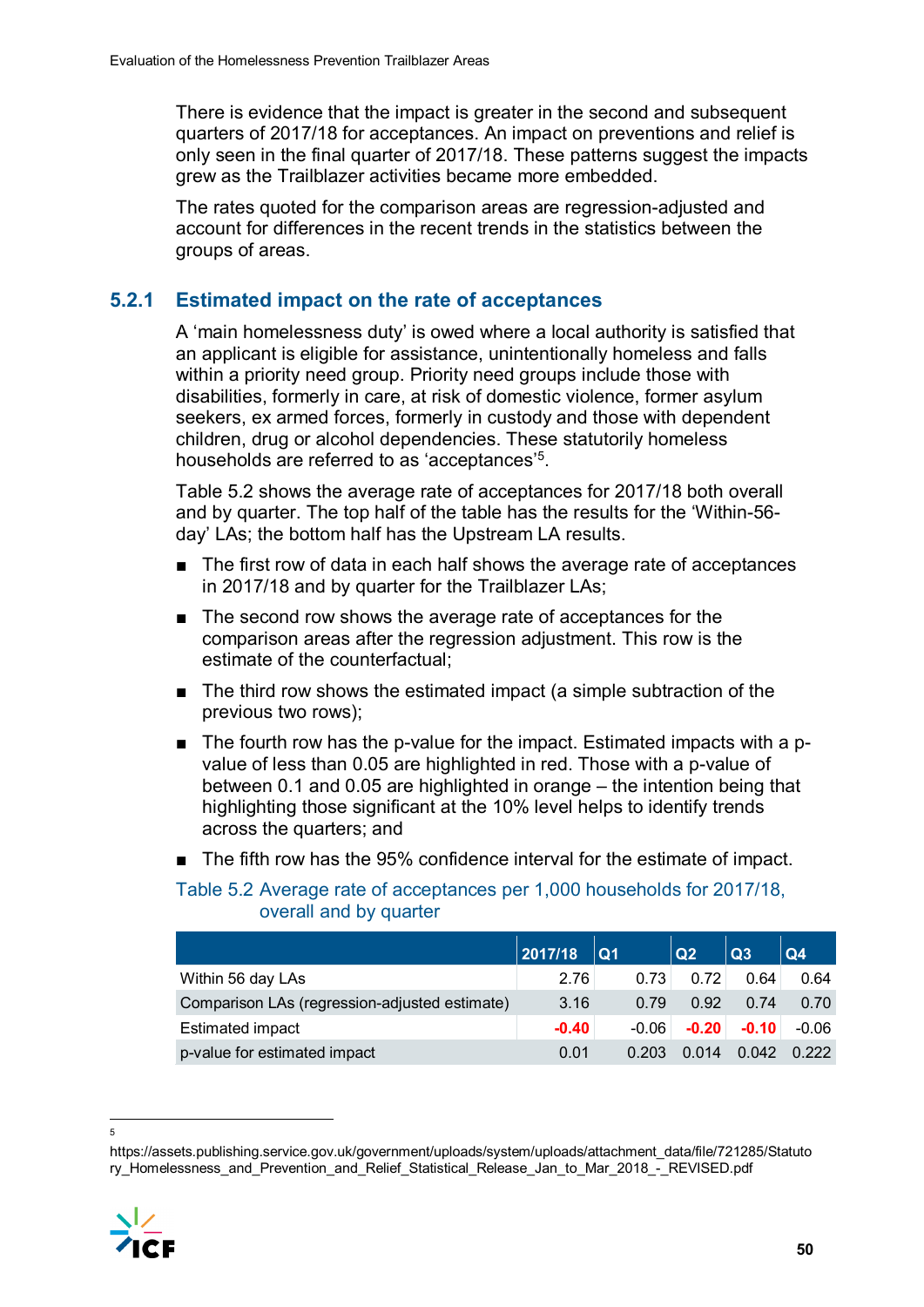|                                               | 2017/18            | Q <sub>1</sub>     | Q <sub>2</sub> | Q3                                   | Q <sub>4</sub>     |
|-----------------------------------------------|--------------------|--------------------|----------------|--------------------------------------|--------------------|
| 95% CI around the estimated impact            | (-0.70,<br>$-0.10$ | (-0.16, l<br>0.03  | $-0.04)$       | $(-0.35,  (-0.19,  $<br>0.00)        | $(-0.15,$<br>0.03) |
|                                               |                    |                    |                |                                      |                    |
| Upstream LAs                                  | 1.50               | 0.34               | 0.40           | 0.37                                 | 0.36               |
| Comparison LAs (regression-adjusted estimate) | 1.69               | 0.39               | 0.45           | 0.41                                 | 0.40               |
| Estimated impact                              | $-0.19$            | $-0.05$            | $-0.05$        | $-0.05$                              | $-0.04$            |
| p-value for estimated impact                  | 0.217              | 0.245              | 0.318          | 0.319                                | 0.473              |
| 95% CI around the estimated impact            | (-0.47,<br>0.10)   | (-0.13, l<br>0.03) | 0.05)          | $(-0.14,  (-0.14,  (-0.15,$<br>0.04) | 0.07)              |

Overall, there are significantly fewer acceptances in the 'Within 56 day' LAs relative to the estimated counterfactual for 2017/18 as a whole, the estimated impact being a reduction of 0.4 acceptances per 1,000 households. (Or, relative to the counterfactual, a 13% reduction in acceptances.) There is no evidence of impact in the first quarter of 2017/18 – the impact only becomes significant for Q2 and Q3. This would be consistent with TB activity increasing over the year $6$ .

In contrast there is no strong evidence of a TB impact in 2017/18 for the 'Upstream' LAs.

Figure 5.1 below shows the rates across quarters as a bar chart, with the difference between the height of the bars per quarter being the estimate of impact.

<span id="page-55-0"></span> $6$  There is a dip in the level of impact in Q4. This appears to be because the level of acceptances decreases in the comparison areas in this quarter, rather than there being an increase in the level of acceptances in Trailblazer areas

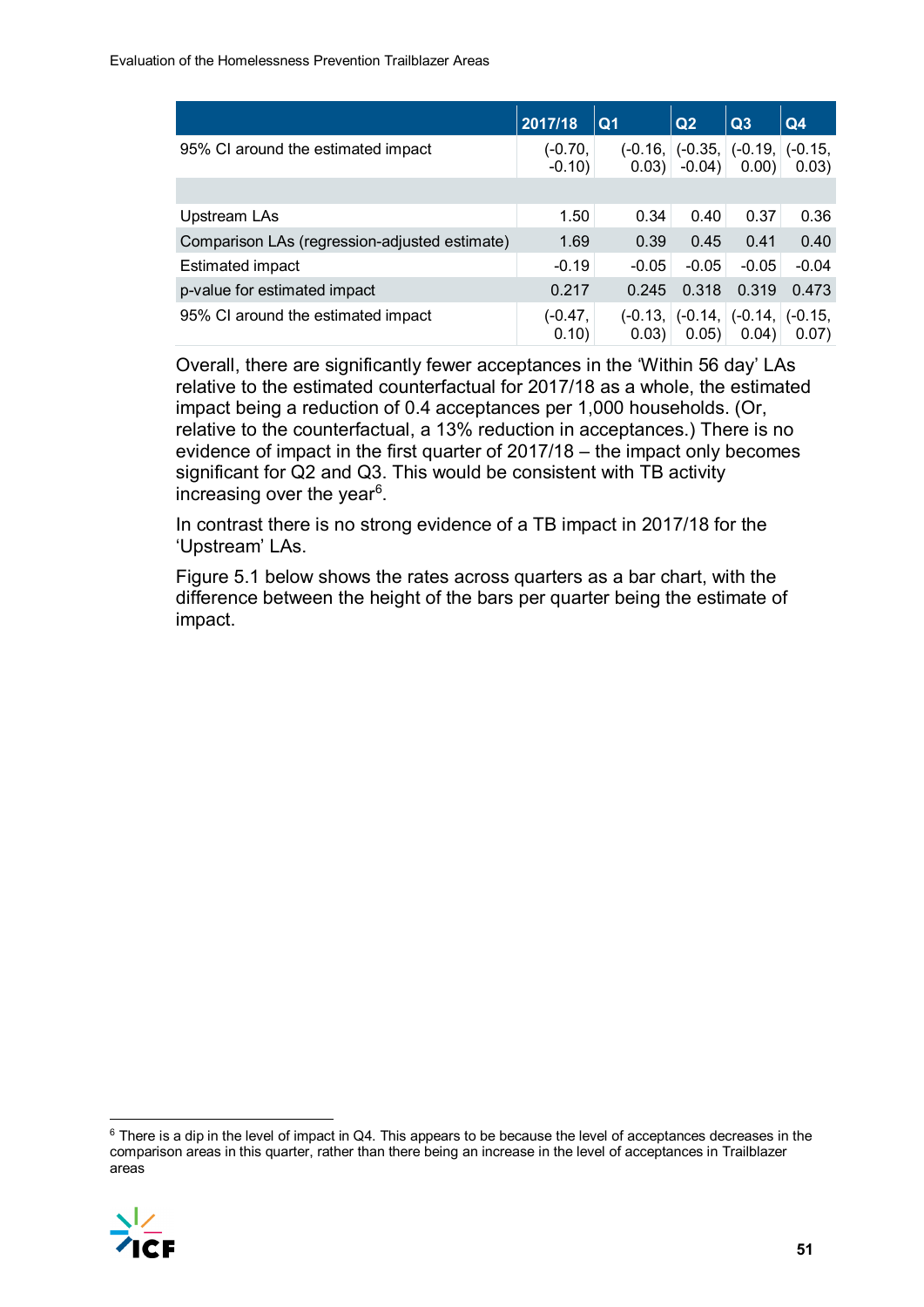



#### **5.2.2 Estimated impact on the rate of decisions**

Decisions on homelessness include all decisions made during the quarter on homelessness where the local authority had reason to believe the applicant was homeless or threatened with homelessness. This means that only those households who have been assessed under Section 184, rather than all households who present themselves to a local authority, are included<sup>[7](#page-56-0)</sup>.

Table 5.3 shows the estimated impacts for the rate of decisions. The evidence of impact on this broader outcome is less clear-cut. The impact for the whole of 2017/18 is not significant for either the Within-56 or Upstream groups. There is a significant estimate of impact for Q2 for the Within-56 group, but it is not sustained over the remaining two quarters of the year.

#### Table 5.3 Average rate of decisions per 1,000 households for 2017/18, overall and by quarter

|                                               | 2017/18          | Q <sub>1</sub>  | Q <sub>2</sub> | Q3                                   | Q <sub>4</sub> |
|-----------------------------------------------|------------------|-----------------|----------------|--------------------------------------|----------------|
| Within 56 day LAs                             | 5.31             | 1.41            | 1.37           | 1.29                                 | 1.23           |
| Comparison LAs (regression-adjusted estimate) | 5.48             | 1.43            | 1.58           | 1.29                                 | 1.17           |
| Estimated impact                              | $-0.17$          | $-0.03$         | $-0.21$        | 0.00                                 | 0.06           |
| p-value for estimated impact                  | 0.486            | 0.701           | 0.049          | 0.969                                | 0.376          |
| 95% CI around the estimated impact            | (-0.63,<br>0.30) | (-0.16,<br>0.11 | 0.00)          | $(-0.41,  (-0.17,  (-0.07,$<br>0.16) | 0.19)          |
|                                               |                  |                 |                |                                      |                |
| Upstream LAs                                  | 3.36             | 0.83            | 0.88           | 0.85                                 | 0.79           |
| Comparison LAs (regression-adjusted estimate) | 3.50             | 0.87            | 0.93           | 0.84                                 | 0.86           |

 $\frac{1}{7}$ 

<span id="page-56-0"></span>https://assets.publishing.service.gov.uk/government/uploads/system/uploads/attachment\_data/file/721285/Statuto ry\_Homelessness\_and\_Prevention\_and\_Relief\_Statistical\_Release\_Jan\_to\_Mar\_2018\_-\_REVISED.pdf

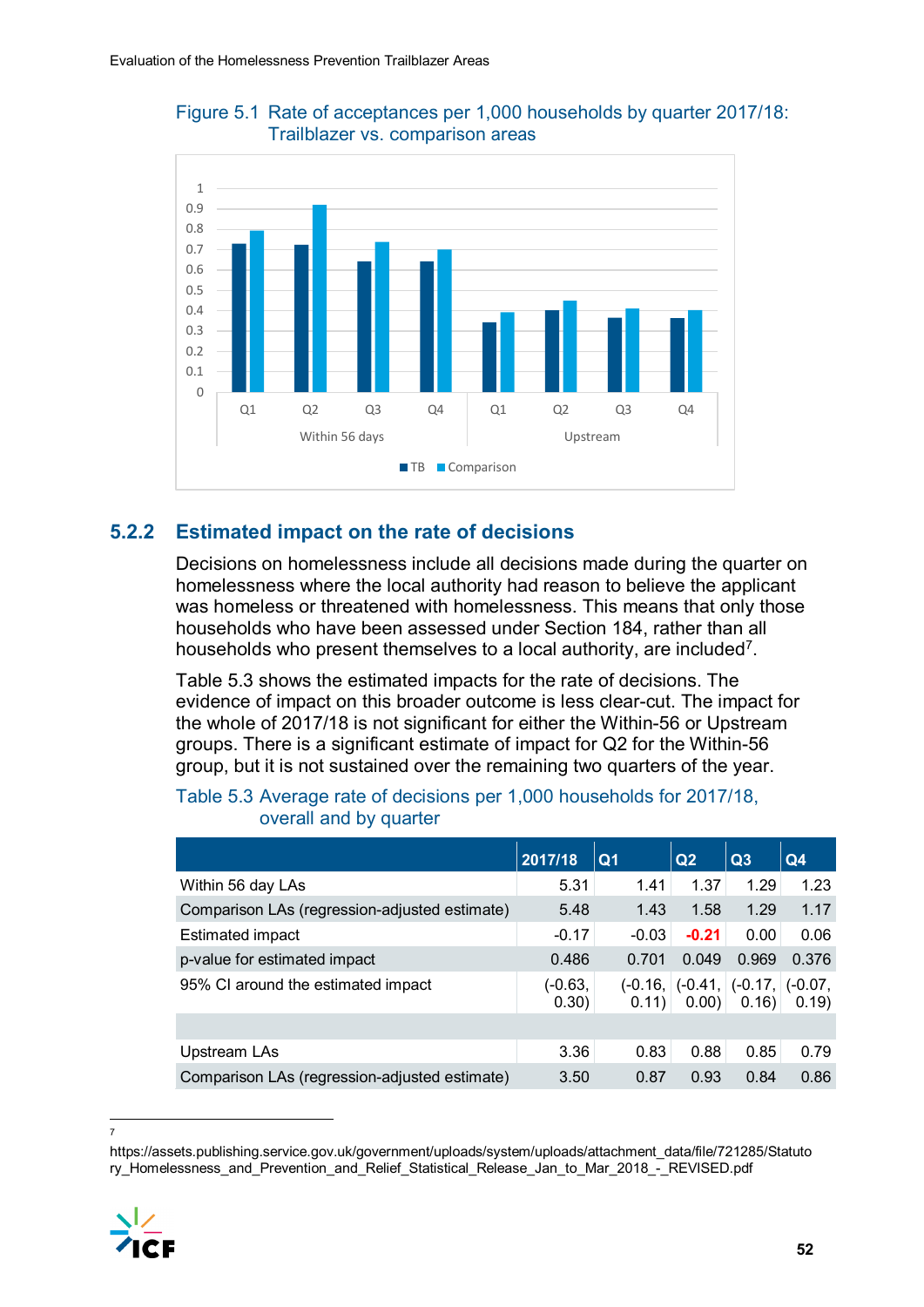|                                    | 2017/18            | Q1      | Q2                                            | Q3           | $\overline{Q4}$ |
|------------------------------------|--------------------|---------|-----------------------------------------------|--------------|-----------------|
| Estimated impact                   | $-0.14$            | $-0.04$ | $-0.05$                                       | 0.01         | -0.07           |
| p-value for estimated impact       | 0.587              |         | 0.592  0.529  0.858  0.426                    |              |                 |
| 95% CI around the estimated impact | $(-0.63,$<br>0.36) | 0.09    | $(-0.16, \, (-0.20, \, (-0.13, \, (-0.25, \,$ | $0.10$ 0.16) | 0.10)           |

Figure 5.2 shows the rate of decisions across quarters as a bar chart, with again the difference between the height of the bars per quarter being the estimate of impact.

#### Figure 5.2 Rate of decisions per 1,000 households by quarter 2017/18: Trailblazer areas vs comparison areas



#### **5.2.3 Estimated impact on temporary accommodation[8](#page-57-0)**

Households in temporary accommodation are reported in the National Statistics as a snapshot at the end of each quarter, rather than cumulative over the quarter. Households in temporary accommodation include only those households being dealt with through the Part 7 legislation. This includes those accepted as homeless but yet to find suitable alternative accommodation, those awaiting a homeless decision under a new application or reapplication duty, those undergoing an LA review or county court appeal and those intentionally homeless and in priority need who are being accommodated for a limited period[9](#page-57-1).

The evidence on temporary accommodation (Table 5.4) is broadly in line with that for acceptances, although none of the p-values fall below 0.05.

Again, there is no evidence of impact in 2017/18 for the Upstream LAs.

<span id="page-57-1"></span>https://assets.publishing.service.gov.uk/government/uploads/system/uploads/attachment\_data/file/721285/Statuto ry\_Homelessness\_and\_Prevention\_and\_Relief\_Statistical\_Release\_Jan\_to\_Mar\_2018\_-\_REVISED.pdf



<span id="page-57-0"></span><sup>8</sup> One Trailblazer area is excluded from this analysis because their P1E temporary accommodation counts for 2017/18 have been identified as inaccurate

<sup>9</sup>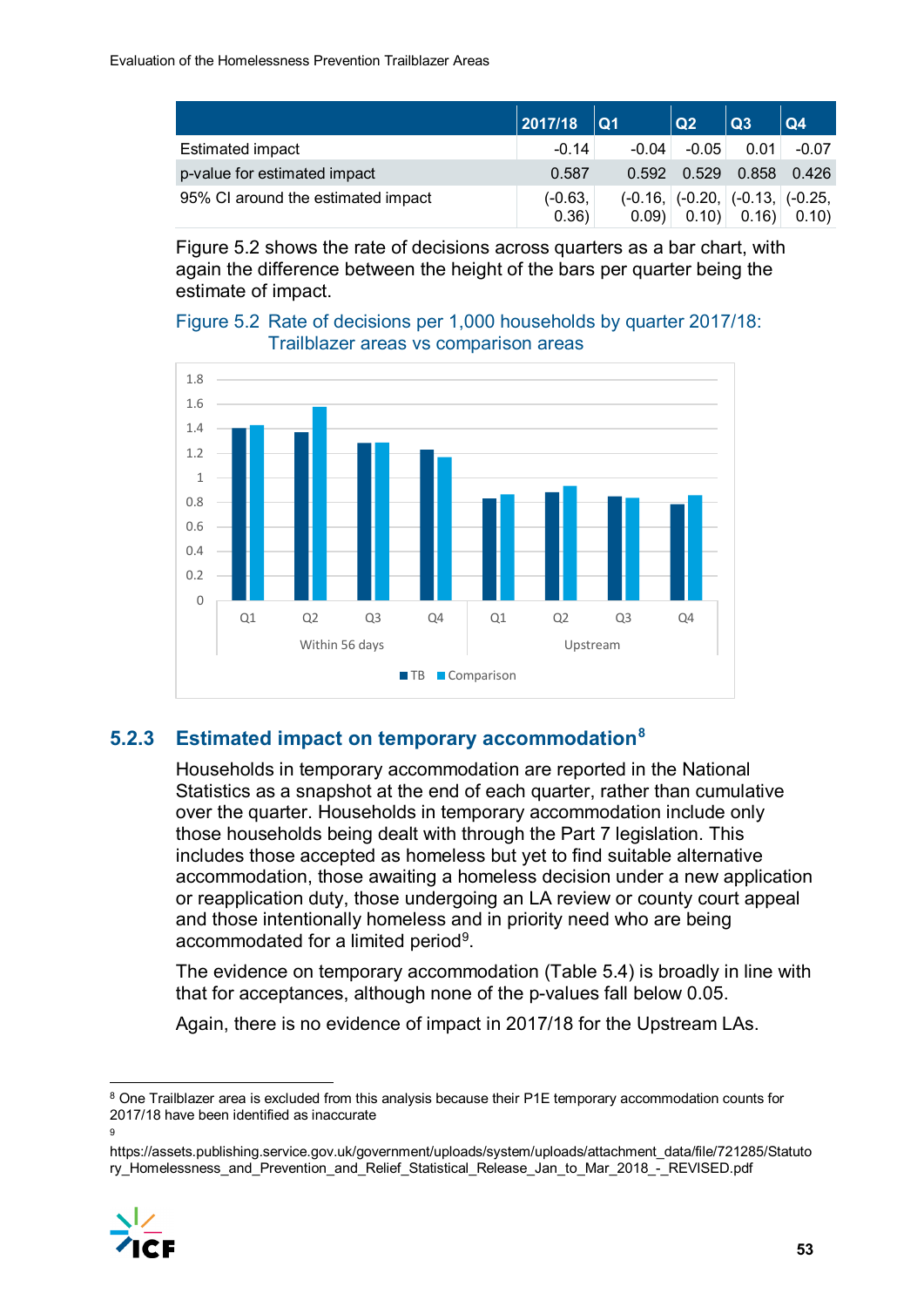#### Table 5.4 Average rate of households in temporary accommodation per 1,000 households for 2017/18, overall and by quarter

|                                                  | 2017/18            | Q <sub>1</sub> | Q <sub>2</sub> | Q3                                            | Q4                 |
|--------------------------------------------------|--------------------|----------------|----------------|-----------------------------------------------|--------------------|
| Within 56 day LAs                                | 5.98               | 6.01           | 6.04           | 5.95                                          | 5.98               |
| Comparison LAs (regression-adjusted<br>estimate) | 6.22               | 6.10           | 6.21           | 6.20                                          | 6.22               |
| <b>Estimated impact</b>                          | $-0.24$            | $-0.09$        | $-0.16$        | $-0.25$                                       | $-0.24$            |
| p-value for estimated impact                     | 0.223              | 0.455          | 0.3            | 0.124                                         | 0.223              |
| 95% CI around the estimated impact               | $(-0.61,$<br>0.14) | 0.14)          | 0.14)          | $(-0.32,  (-0.47,  (-0.57,  (-0.61,$<br>0.07) | 0.14)              |
|                                                  |                    |                |                |                                               |                    |
| Upstream LAs                                     | 2.37               | 2.32           | 2.40           | 2.33                                          | 2.37               |
| Comparison LAs (regression-adjusted<br>estimate) | 2.47               | 2.30           | 2.38           | 2.37                                          | 2.47               |
| <b>Estimated impact</b>                          | $-0.10$            | 0.02           | 0.02           | $-0.04$                                       | $-0.10$            |
| p-value for estimated impact                     | 0.255              | 0.752          | 0.819          | 0.602                                         | 0.255              |
| 95% CI around the estimated impact               | (-0.26,<br>0.07)   | 0.11           | 0.14)          | $(-0.08,  (-0.11,  (-0.19,$<br>0.11)          | $(-0.26,$<br>0.07) |

Figure 5.3 below shows the rates of temporary accommodation across quarters as a bar chart.

#### Figure 5.3 Rate of temporary accommodation per 1,000 households by quarter 2018/18: Trailblazer v comparison areas



## **5.2.4 Estimated impact on prevention and relief**

Under the Homelessness Act 2002, local housing authorities must have a strategy for preventing homelessness in their district. The strategy must apply to everyone at risk of homelessness, including cases where someone is found to be homeless but not in priority need and cases where someone is found to be intentionally homeless. This means that prevention can be

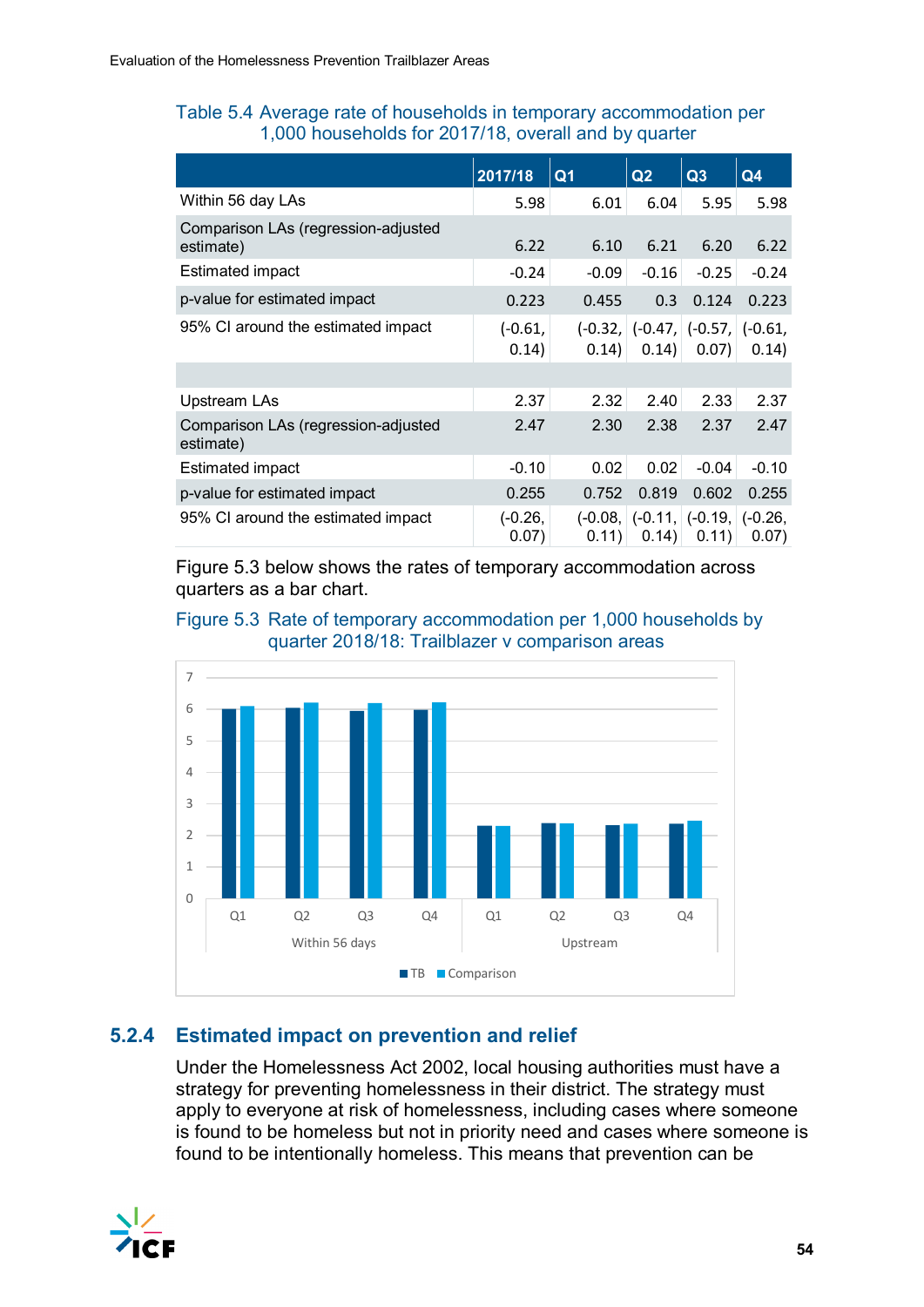offered to any household, rather than a subset of the population considered eligible for assistance under the statutory homeless legislation. Homelessness prevention refers to positive action taken by the local authority which provides someone who considers themselves at risk of homelessness with a solution for at least the next six months. This is done by either assisting them to obtain alternative accommodation or enabling them to remain in their existing home. Homelessness relief occurs when an authority has been unable to prevent homelessness but helps someone to secure accommodation, even though the authority is under no statutory obligation to do so. Homelessness prevention and relief activities are carried out as part of a local authority strategy unlike acceptances which fall under a specific legal framework. These statistics are not designated as National Statistics<sup>[10](#page-59-0)</sup>.

Table 5.5 shows the estimated impacts for the rate of cases of prevention and relief. Here there is no significant reduction in the rate for 2017/18 as a whole, but by Q4 the rate is significantly higher in the Within 56 day local authorities than the estimated counterfactual rate.

As with the other outcomes, there is no evidence of a significant impact on prevention and relief amongst the Upstream authorities.

## Table 5.5 Average rate of prevention and relief cases per 1,000 households for 2017/18, overall and by quarter

| Within 56 day LAs                             | 7.83               | 1.90               | 1.80               | 1.85                      | 2.27               |
|-----------------------------------------------|--------------------|--------------------|--------------------|---------------------------|--------------------|
| Comparison LAs (regression-adjusted estimate) | 7.03               | 1.95               | 1.74               | 1.75                      | 1.59               |
| <b>Estimated impact</b>                       | 0.80               | $-0.05$            | 0.07               | 0.10                      | 0.68               |
| p-value for estimated impact                  | 0.148              | 0.794              | 0.638              | 0.502                     | 0.014              |
| 95% CI around the estimated impact            | $(-0.28,$<br>1.88) | $(-0.38,$<br>0.29) | 0.34)              | $(-0.2, (-0.19,$<br>(0.4) | (0.15,<br>1.21)    |
|                                               |                    |                    |                    |                           |                    |
| Upstream LAs                                  | 8.37               | 2.05               | 2.05               | 2.15                      | 2.13               |
| Comparison LAs (regression-adjusted estimate) | 8.67               | 2.16               | 2.18               | 2.01                      | 2.32               |
| <b>Estimated impact</b>                       | $-0.29$            | $-0.11$            | $-0.13$            | 0.14                      | $-0.19$            |
| p-value for estimated impact                  | 0.660              | 0.620              | 0.475              | 0.369                     | 0.390              |
| 95% CI around the estimated impact            | $(-1.59, 1)$       | (-0.56,<br>0.33)   | $(-0.49,$<br>0.22) | $(-0.16,$<br>0.44)        | $(-0.61,$<br>0.24) |

Figure 5.4 below shows the rate of prevention and relief across quarters as a bar chart.

<span id="page-59-0"></span>https://assets.publishing.service.gov.uk/government/uploads/system/uploads/attachment\_data/file/721285/Statuto ry\_Homelessness\_and\_Prevention\_and\_Relief\_Statistical\_Release\_Jan\_to\_Mar\_2018\_-\_REVISED.pdf



 <sup>10</sup>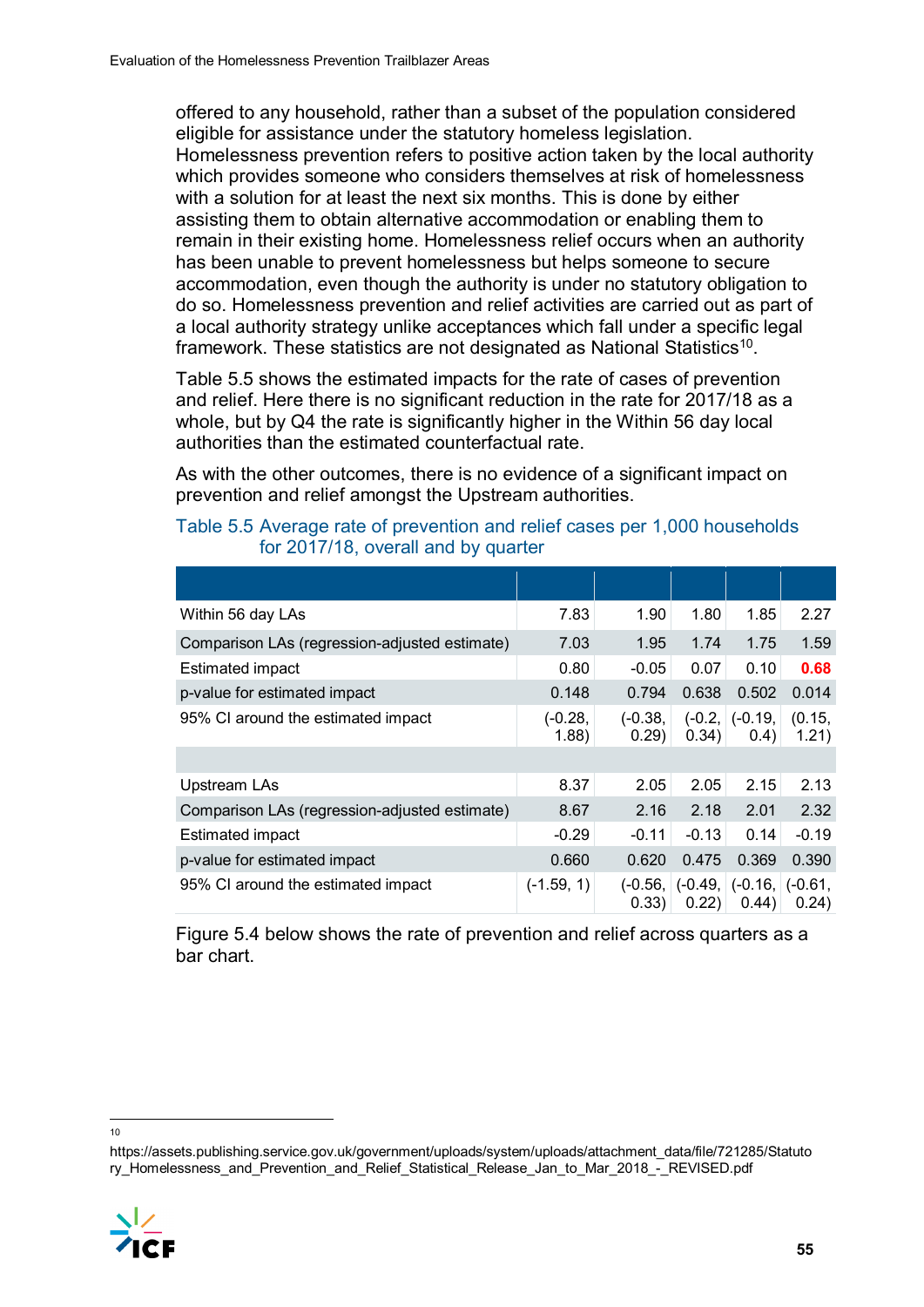



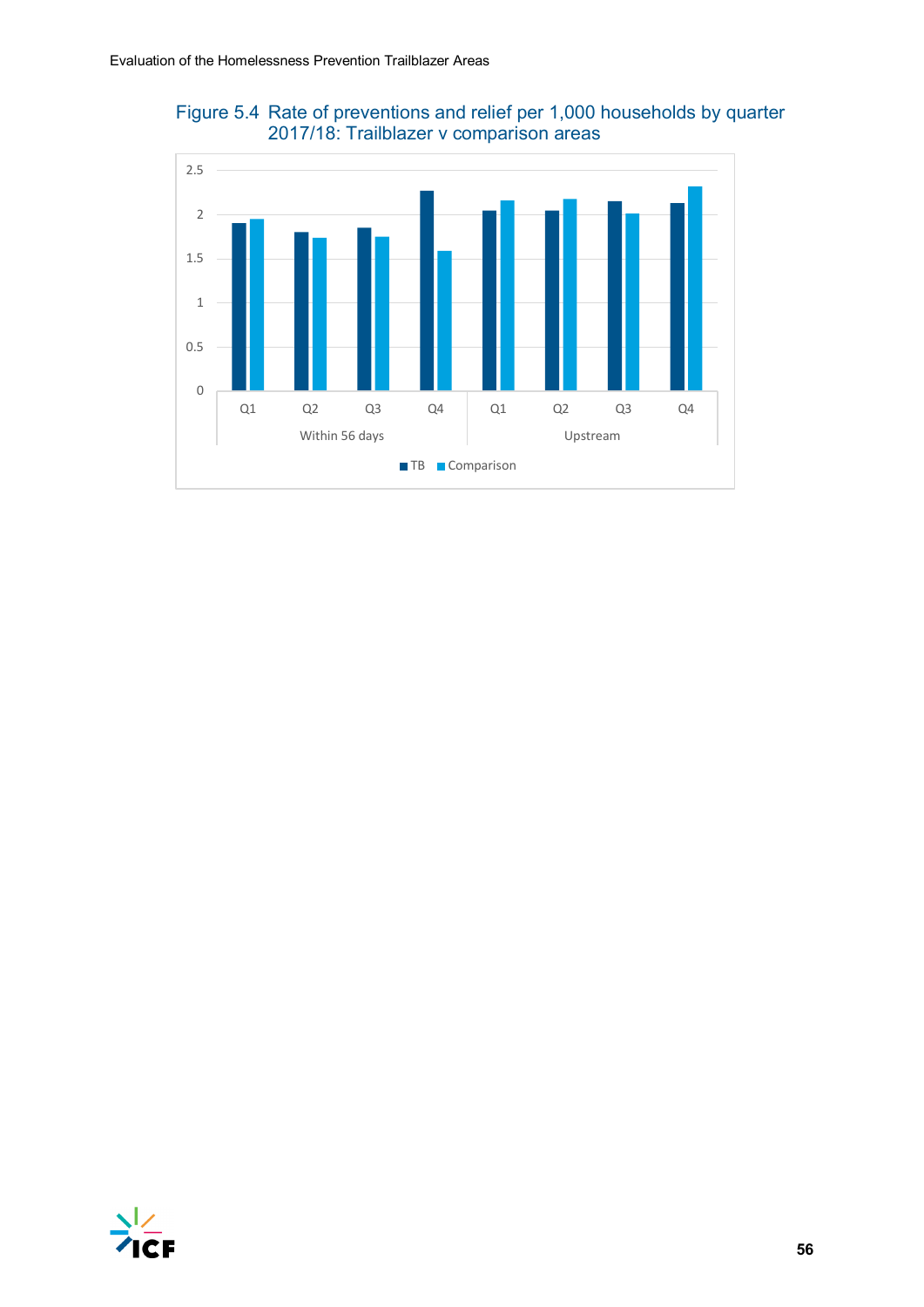## <span id="page-61-0"></span>**6 Concluding Comments**

## <span id="page-61-1"></span>**6.1 Introduction**

This Chapter provides concluding comments and consolidates learning from the study on the effective design and delivery of activities to prevent homelessness.

## **6.1.1 Case study findings**

Overall, the findings from the case studies demonstrate that **the Trailblazer programme has effectively helped local authorities and their partners to develop and implement innovative approaches to homelessness prevention**. While around the mid-point of the delivery cycle at the time of the visits, the design of the approaches implemented reflects good practice from pre-existing approaches and as highlighted in the REA, and in several cases goes beyond it.

In the six case study areas there were new approaches that had been introduced – and viewed as being effective – but which did not feature widely in the evidence-base on homelessness prevention before the Trailblazer programme. An example of this is an intervention in one Trailblazer area to identify residents potentially at risk of homelessness but not in contact with local housing services. Over 130 Jobcentre Plus work coaches received training from two homelessness charities in how to identify at risk cases, resulting in over 250 residents being referred to homelessness prevention support in six months. At the time of the research there was reported interest from other Jobcentre Plus districts and DWP in replicating the model in other areas.

Elsewhere the case study areas **reflected many of the key activities, and elements of activities, identified as effective practice in the REA**. These included:

- Enhancing the advice and support provided for households at risk of homelessness - for example in Southwark and Luton, the Advice+ service in Bristol and debt advice service in Peterborough and Cambridgeshire;
- Targeting outreach services for specific high risk groups as in the Drug and Alcohol Outreach service in Brighton and Hove;
- Improving to access the private rented sector for example in Peterborough and Cambridgeshire, which included a rent guarantee scheme; and
- Providing mediation services for example in Brighton and Hove to work with families and young adults.

One common theme was the **establishment of holistic approaches to homelessness prevention**, with multi-disciplinary teams being established for example in Bristol, Luton and Newcastle, which included piloting an approach to increase referrals of benefit claimants at risk of homelessness from Jobcentre Plus.

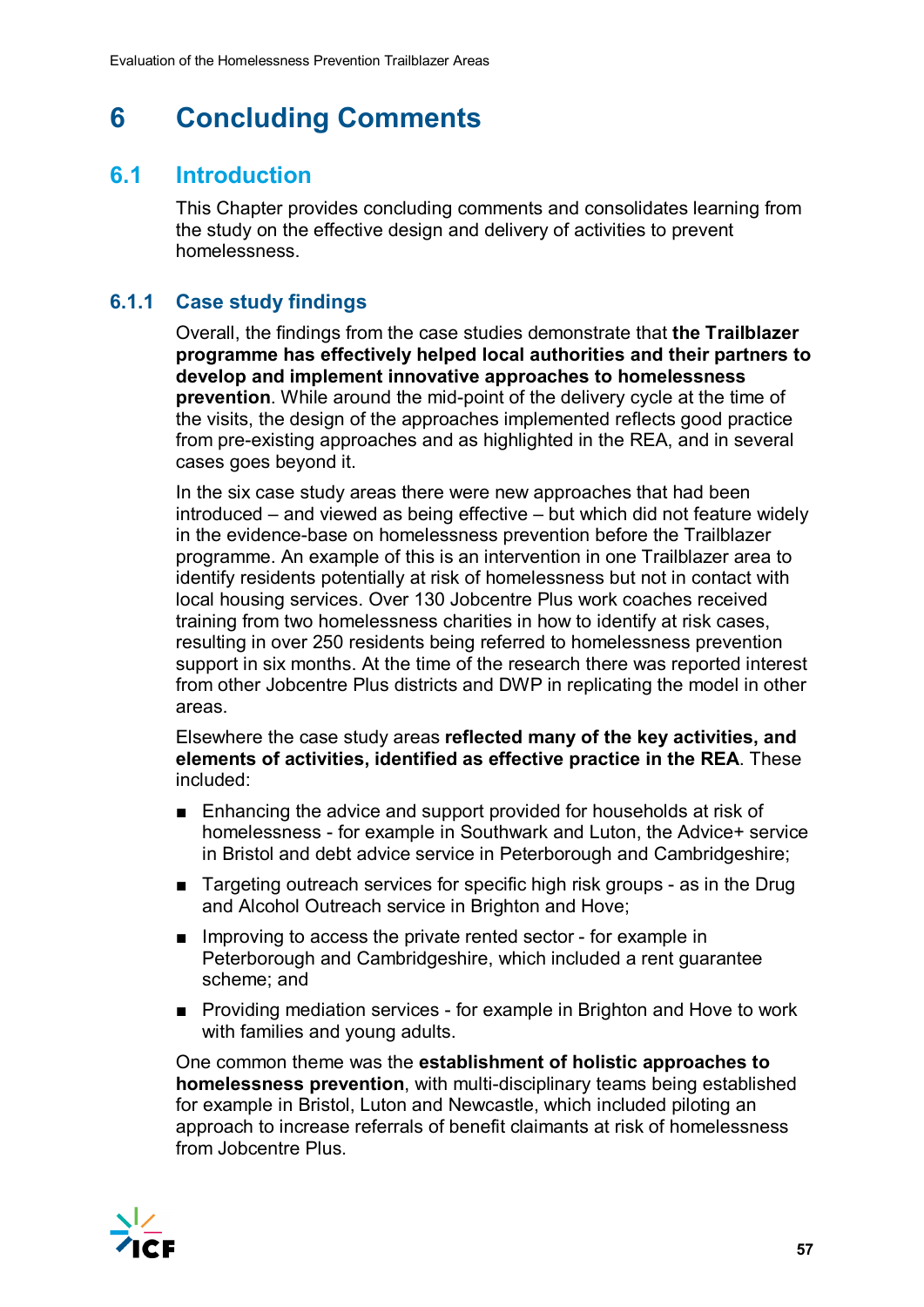## **6.1.2 Impact assessment**

While the case study fieldwork identified examples of outcomes achieved for homeless individuals, the impact assessment showed there to have been a positive effect on the number of acceptances and of cases of prevention and relief in 2017/18 for Trailblazers working with 'within 56 day' cases. The analysis showed less of an effect on the number of decisions and numbers in temporary accommodation – again in the 'within 56 days' areas, as shown below:

- The rate of acceptances in Trailblazer areas averaged 2.76 per 1,000 households, vs. 3.16 in the comparison areas;
- The rate of cases of prevention and relief in Trailblazer areas averaged 7.83 per 1,000 households, vs. 7.03 in the comparison areas;
- The rate of decisions in Trailblazer areas averaged 5.31 per 1,000 households, vs. 5.48 in the comparison areas; and
- The rate of households in temporary accommodation in Trailblazer areas averaged 5.98 per 1,000 households, vs. 6.22 in the comparison areas.

The findings for the 'within 56 days' areas were particularly positive given that the Trailblazers were around half way through their delivery cycles.

In the case of the Trailblazers working with more 'upstream' cases, no detectable impact on the statutory homelessness and prevention and relief national statistics was identified. This is not surprising, given that evidence of their impact would only be expected further in the future.

## <span id="page-62-0"></span>**6.2 Learning on homelessness prevention**

This learning is structured around the success factors and challenges discussed in Chapter 4.

#### **6.2.1 Existing prevention infrastructure**

The case study areas had typically invested in previous work on homelessness prevention prior to their involvement in the Trailblazer programme. This was acknowledged to have assisted them in developing effective interventions as part of the programme because they had existing knowledge, delivery models and partnerships to build on. Not all areas will have such experience to build upon, and so may initially not be in as strong a position to enhance their preventative activities as the case study areas have been.

Some of the case study areas said they had already hosted visits from other local authorities and been highlighted as case studies of good practice by MHCLG. However, there may be further potential value in **MHCLG disseminating examples of the practical resources, intervention designs and lessons from the Trailblazer areas to other local authorities, to assist their response to the Act**.

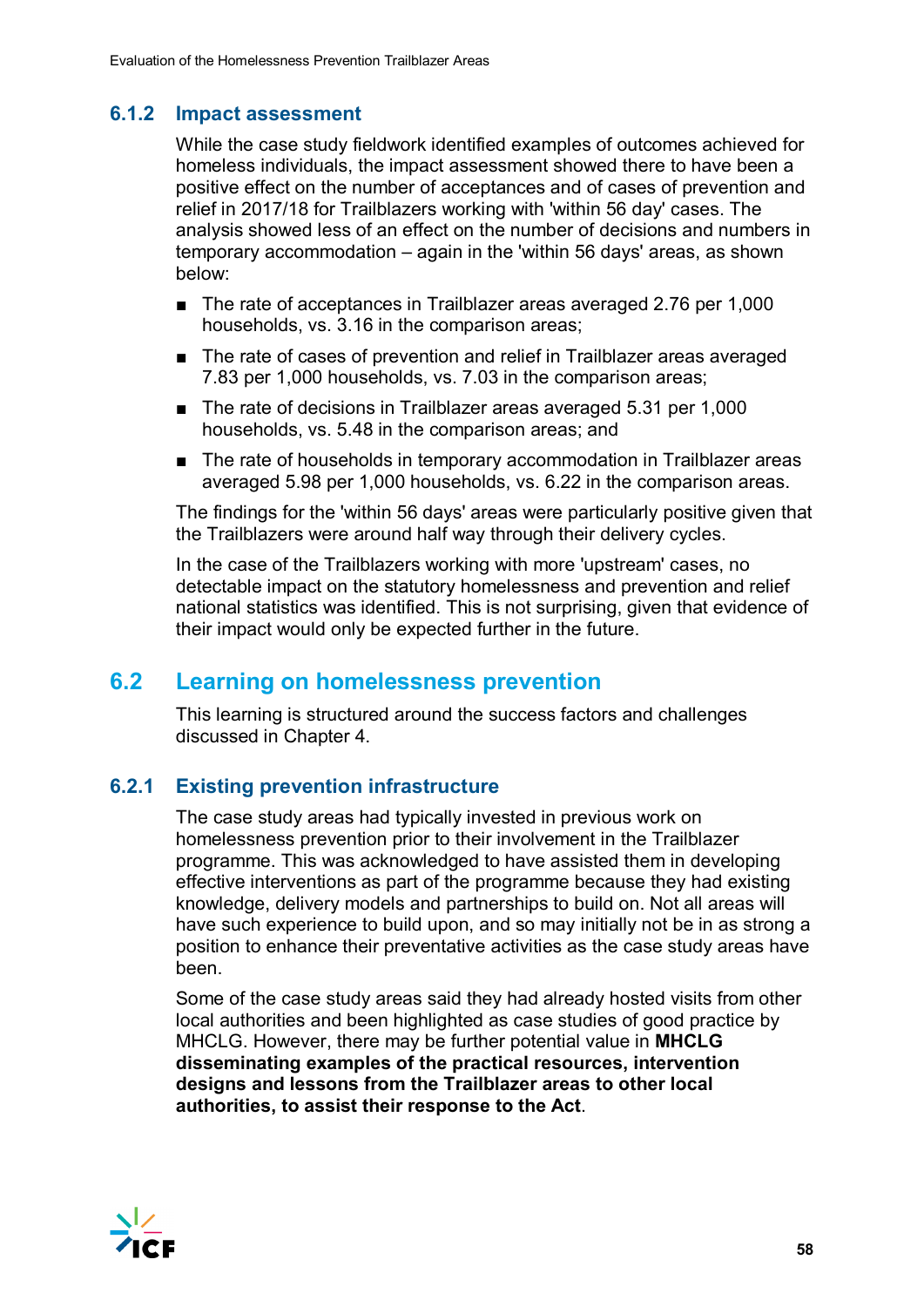## **6.2.2 Staffing to perform prevention roles**

There was a shared view that effective preventative work with residents requires a particular mindset – with flexibility, empathy and the willingness to engage to support individuals being key criteria. Getting staff in place with such a mindset was an initial reported challenge, but all areas said they had found different approaches to achieve this over time.

Their experiences demonstrate that **recruiting individuals with nonhousing backgrounds, retraining existing housing staff, and devolving elements of frontline delivery to third sector partners are all options for how local authorities can staff prevention roles. Salary grades, job descriptions and CPD provision for homelessness prevention roles should also reflect the requirements of these roles**.

#### **6.2.3 Locating prevention roles**

Lead local authorities had placed Trailblazer staff close to, but not necessarily within, mainstream housing teams. This was thought to be effective in making provision feel different, and in some cases more approachable, to residents and differentiating the roles of the staff concerned, while still ensuring that linkages between preventative work and other housing services could be built and maintained.

The implication of this for other local authorities is that **some degree of separation between mainstream housing and homelessness prevention teams may be desirable, but not at the expense of ongoing dialogue between the two**.

The various models of colocation employed in the case study areas were also seen to have benefits, although there was no one model that stood out as being "better" or more effective than the others. Different models had been employed to reflect the characteristics of the area and what was trying to be achieved. This suggests there is value in local authorities **exploring the use of different models of colocation as they enhance their preventative efforts and as part of their response to the HRA**.

#### **6.2.4 Spreading the prevention message more widely**

Lead local authorities said they had found a ready audience amongst third sector organisations and other housing teams for collaborating on homelessness prevention. Progress had been more uneven or slower in engaging wider audiences such as private landlords and healthcare professionals that are not necessarily used to collaborating with local authority housing services. Equally where links had been established these had lead on to significant developments. The examples of the Jobcentre referrals pilot in Newcastle, and encouraging progress that had been made with private landlords in Peterborough and Cambridgeshire illustrate, what can be achieved.

This indicates that **engaging organisations that are not used to collaborating with local authority housing services about** 

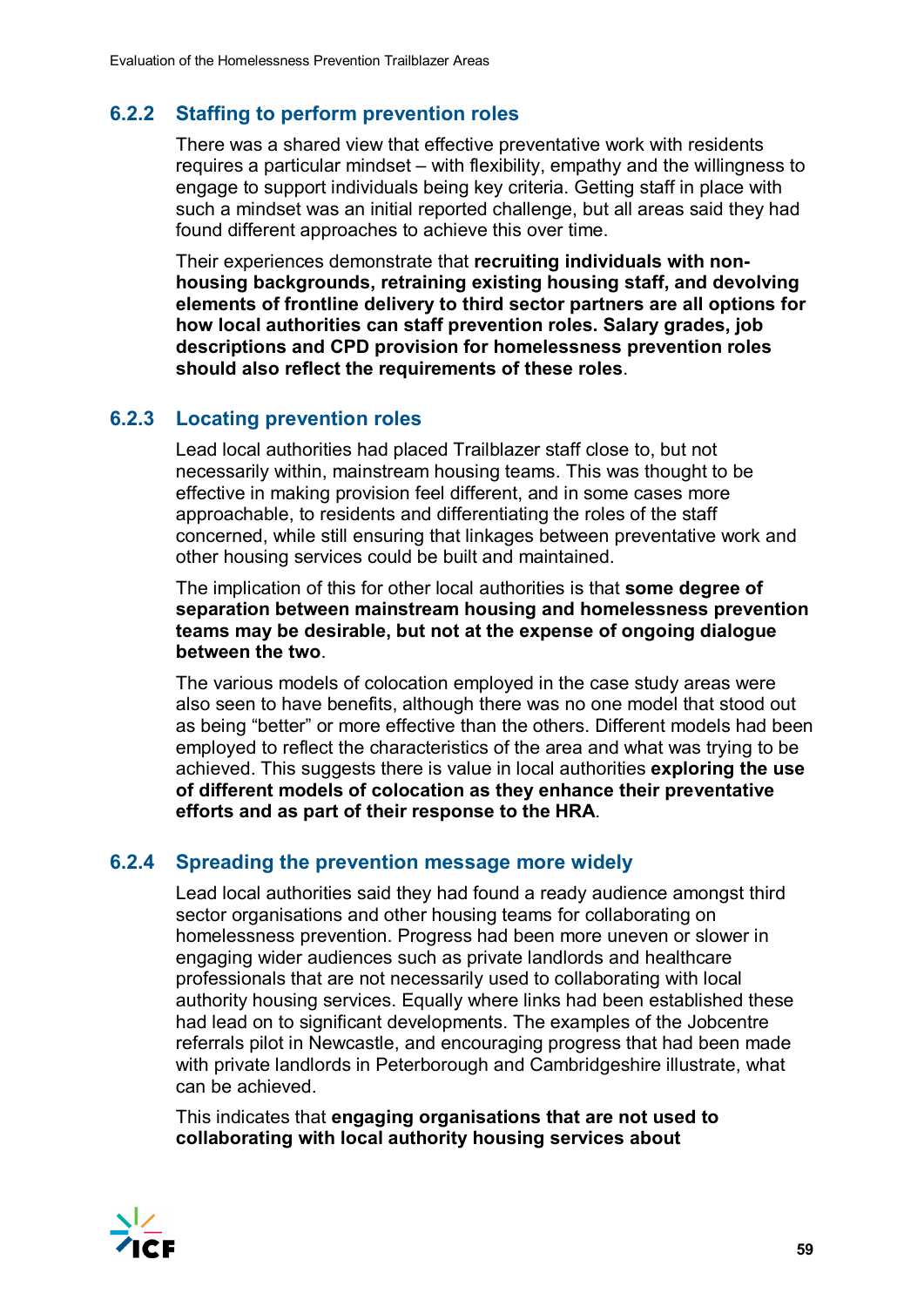**homelessness prevention may take time, resources, and dedicated personnel - but are worth this investment**.

### **6.2.5 Identifying intended beneficiaries**

The identification of residents at risk of homelessness by front line staff and by more data-based approaches had both been employed in different case study areas, and interviewees typically saw ongoing roles for both.

Some also saw particular promise in data-based approaches because of the potential to proactively identify cases based on a number risk factors, and target support accordingly. However, the sophistication of the data-based approaches so far employed had been limited by difficulties in gaining permission to use resident data held by other organisations.

**Effective examples of identification by frontline staff have been underpinned by upfront engagement work with the organisations concerned, face-to-face training for the frontline staff, and processes to ensure referrals can be made with residents' informed consent.**

**Local data sharing agreements with other organisations should be sought early if local authorities intend to introduce data-based approaches. There may also be a potential role for MHCLG in engaging with DWP nationally to broker the sharing of Jobcentre Plus data with local authorities for the purposes of homelessness prevention.**

#### **6.2.6 Engaging intended beneficiaries**

Case study areas had sought to engage with residents at risk of homelessness in provider settings and through outreach work. Going out to proactively engage with residents in their own homes was reported to be considerably more effective in establishing contact than the alternatives of relying on self-referrals or initial contact by letter and phone. There were also perceived benefits associated with conducting ongoing casework with residents in their own home.

This suggests **that local authorities should include provision for some element of outreach work as part of their response to the Act**.

#### **6.2.7 Balancing prevention priorities**

Participating in the Trailblazer programme had reinforced the belief of interviewees in the efficacy of intervening early to prevent homelessness before a crisis-point is reached. The qualitative evidence from residents collected through this research also supports this view. Equally frontline staff in two areas reported challenges in finding time to perform preventative work in the face of requests from other under-resourced housing teams to take on cases where a crisis point had been reached.

There is a risk this challenge could also be encountered more widely in non-Trailblazer areas. As part of a central government-funded programme, Trailblazer activities have partly been protected from the attendant resource and budget pressures in local government. In other local authorities, early

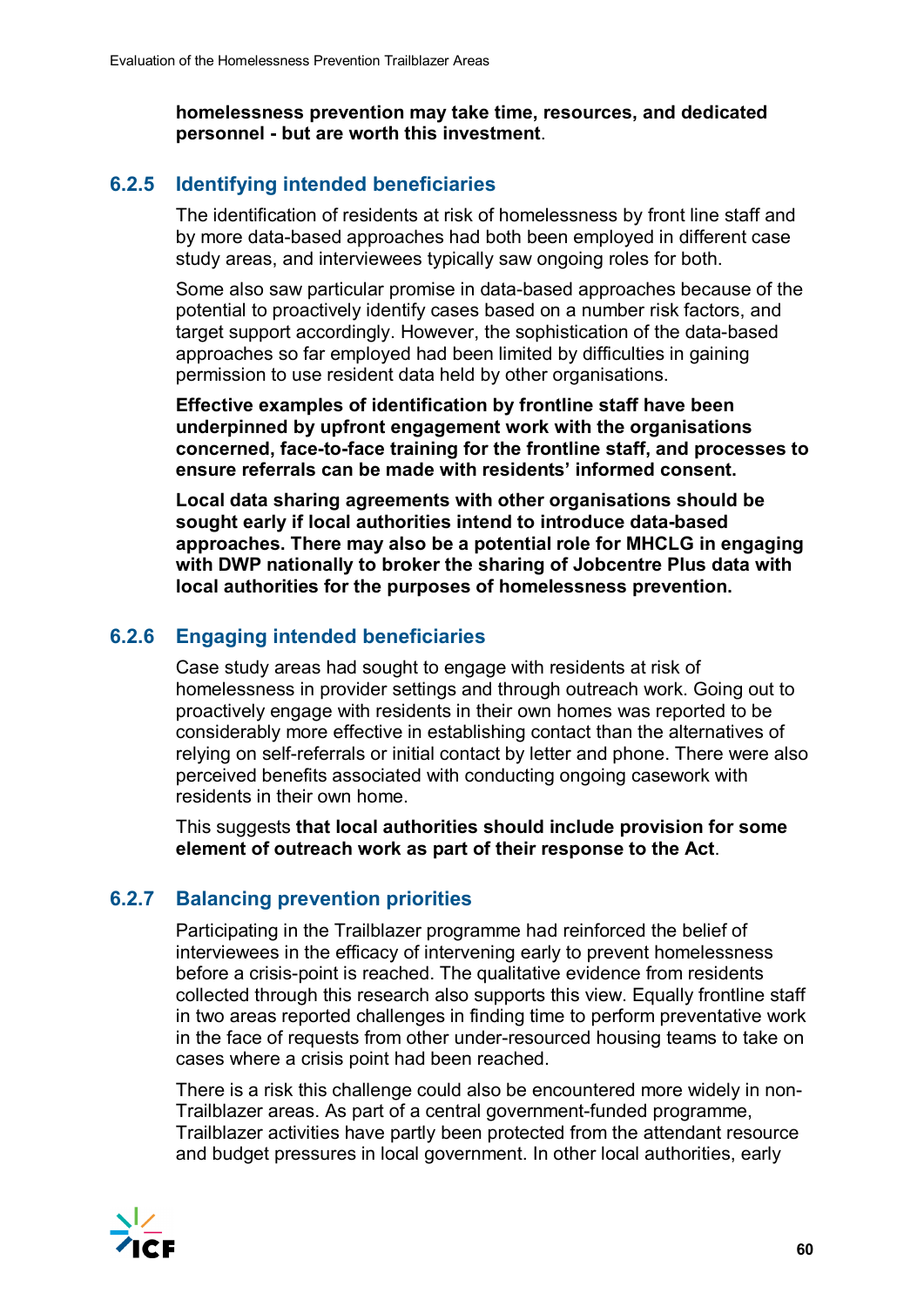preventative work will feasibly be funded out of the same budgets as more crisis-driven work.

The case study findings do not provide a complete answer to how non-Trailblazer areas could or should approach this issue. However the findings do suggest that local authorities should **carefully consider how resources are allocated to early preventative work, and how the deployment of these resources is monitored or even protected**.

#### **6.2.8 Evidencing prevention**

Collecting evidence on the local causes of homelessness and the effectiveness of local preventative approaches was considered a success factor by case study areas, particularly by those investing the most in this area. Interviewees emphasised that this was not just "*research for research's sake*". Evidence was being actively used to inform the design of local preventative activities, garner internal support for investment in prevention by demonstrating the impact of activities, and build consensus with local partners.

**Justifying expenditure on research as part of their response to the Act may not be easy for local authorities, but the benefits reported in the case study areas provide a strong case for trying to do this. In order to fully realise these benefits, evidence should be actively used and shared with local partners**.

## <span id="page-65-0"></span>**6.3 Programme learning**

The case study areas welcomed the principles behind the Trailblazer programme and the opportunity to participate in it.

The freedom they had been afforded in devising their own interventions (and in some cases adapting the design of these as they went) was also seen as a key positive, as was the comparatively long duration of the programme. As an interviewee from one of the lead local authorities said, this had provided them with the resource and time to "*test the rhetoric*" in preparation for the **Act** 

The one recurrent recommendation across the case study areas was for **additional dialogue between MHCLG and the Trailblazer areas, and opportunities for the areas to come together to share learning**. Equally interviewees recognised that personnel changes and other competing Departmental competing priorities had created constraints with MHCLG.

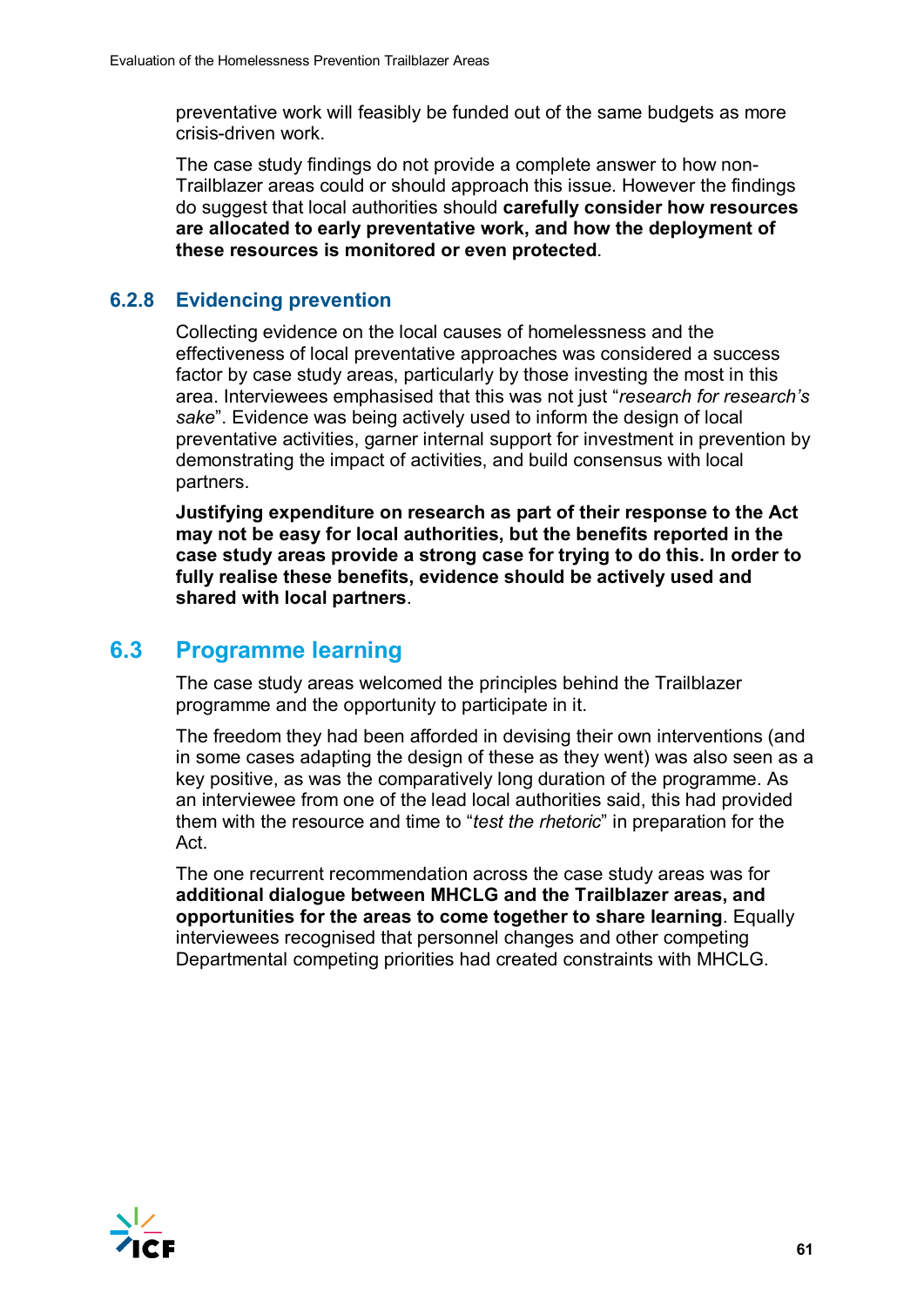<span id="page-66-0"></span>

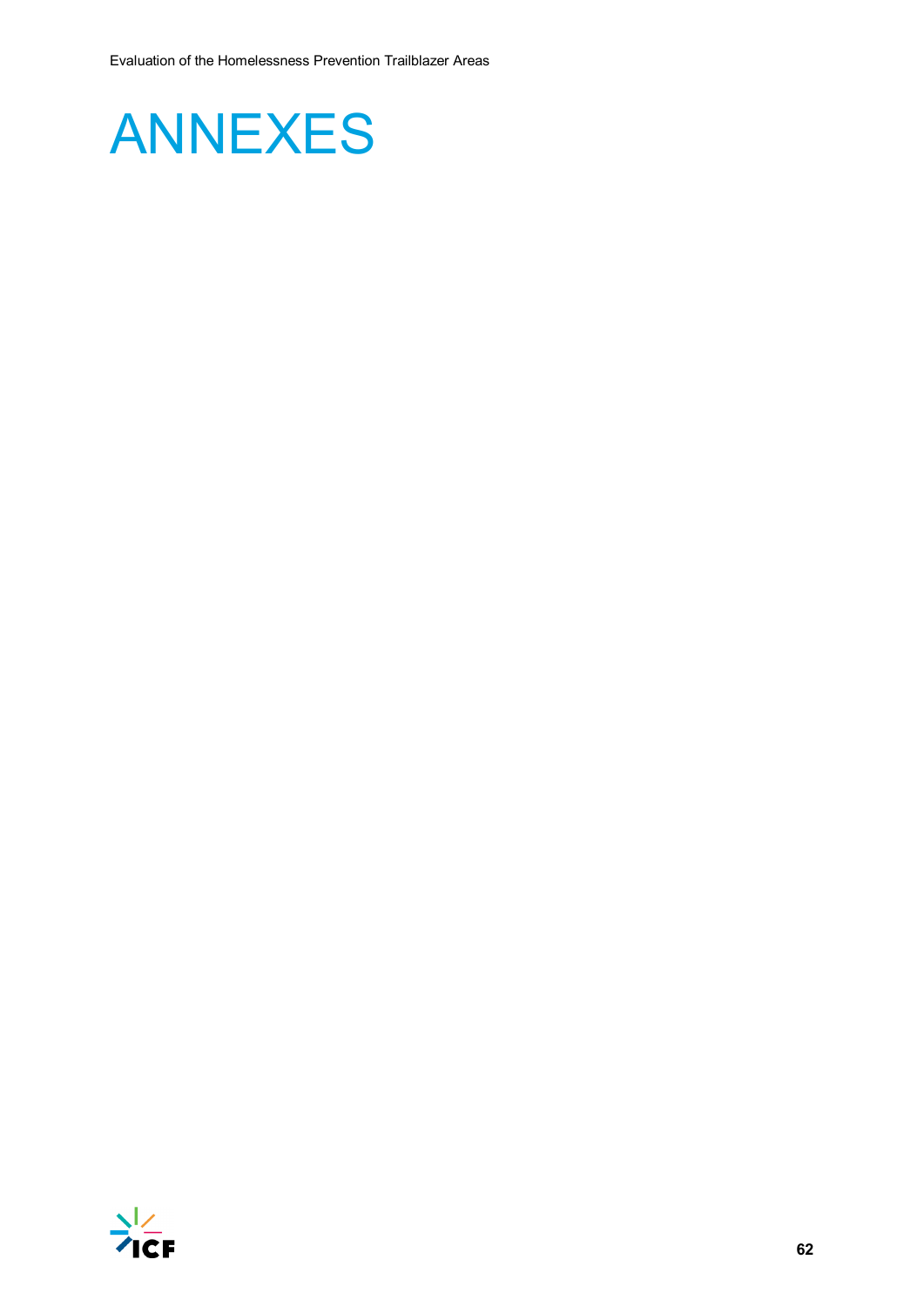## **Annex 1 Summary table of effective practice in homelessness prevention**

<span id="page-67-0"></span>

| Intervention type                                                                   | <b>Points of effective practice</b>                                                                                                                                                                                                                                                                                                                                                                                                                                                                                                                                                                                                                                                                                                                                                                                                                                                                                 |
|-------------------------------------------------------------------------------------|---------------------------------------------------------------------------------------------------------------------------------------------------------------------------------------------------------------------------------------------------------------------------------------------------------------------------------------------------------------------------------------------------------------------------------------------------------------------------------------------------------------------------------------------------------------------------------------------------------------------------------------------------------------------------------------------------------------------------------------------------------------------------------------------------------------------------------------------------------------------------------------------------------------------|
| Advice and<br>assistance for<br>helping tenants<br>retain existing<br>accommodation | Engage with private landlords in an attempt to develop constructive relationships.<br>$\blacksquare$<br>Provide advice and assistance as an early intervention strategy, considering how to reach private housing tenants and mortgage holders.<br>$\blacksquare$<br>Consider how to engage and work with groups that may have specific needs and/or a low level of service awareness (e.g. BME groups).<br>Consider logistical and practical obstacles to service access and take measures to ensure advice and assistance reaches the whole community.<br>$\blacksquare$<br>Promote advice and assistance as part of an organised network of agencies, and authorities should consider the value of enlisting voluntary agencies<br>$\blacksquare$<br>to deliver independent services.<br>Debt advice and legal advice/representation offer considerable potential for homelessness prevention.<br>$\blacksquare$ |
| Tenancy<br>sustainment<br>services                                                  | Deliver tenancy sustainment to those at risk of repeat homelessness, and to those with complex needs at risk of first-time homelessness.<br>$\blacksquare$<br>Address households at risk of eviction due to ASB, often caused by unmet support needs and vulnerability.<br>$\blacksquare$<br>Design support to meet a range of different needs and be client-focused and flexible. This may require close liaison between key agencies and<br>$\blacksquare$<br>commitment to building in support from other agencies.<br>Effective models of support are typically based on ongoing case management by specialist workers, sometimes in the voluntary sector.<br>$\blacksquare$                                                                                                                                                                                                                                    |
| Support for rent<br>and mortgage<br>arrears                                         | Support households to exit a mortgage either through a voluntary assisted sale or through a mortgage rescue scheme.<br>$\blacksquare$<br>Employ protocols for landlords and lenders to encourage their engagement with Housing Benefit departments and/or support agencies where<br>$\blacksquare$<br>households are building up arrears.<br>Consider discretionary payments for things like unpaid rent and utilities as a way to maintain a tenancy. This may be best delivered as part of a<br>$\blacksquare$<br>broader package including holistic advice and case management.                                                                                                                                                                                                                                                                                                                                  |
| Accessing the<br>private rented<br>sector                                           | The evidence is strongest for rent deposit schemes, which can have the benefit of building a more open and accessible local private sector rented<br>$\blacksquare$<br>market, but this depends upon building good relationships with landlords and the tenancies being successful.<br>Where landlords are likely to derive market or financial benefits from a scheme, use schemes to secure favourable conditions for tenants such as<br>$\blacksquare$<br>longer-term contracts, higher property standards, and maximum rents.<br>Assess tenants before putting forward for a tenancy, and ensure they are capable of independent living, and be likely to sustain a tenancy. Pre-<br>$\blacksquare$<br>tenancy training for a home-seeker may be required.                                                                                                                                                      |
| Care leavers                                                                        | Offer support immediately from the point of leaving care, or even just before.<br>$\blacksquare$                                                                                                                                                                                                                                                                                                                                                                                                                                                                                                                                                                                                                                                                                                                                                                                                                    |

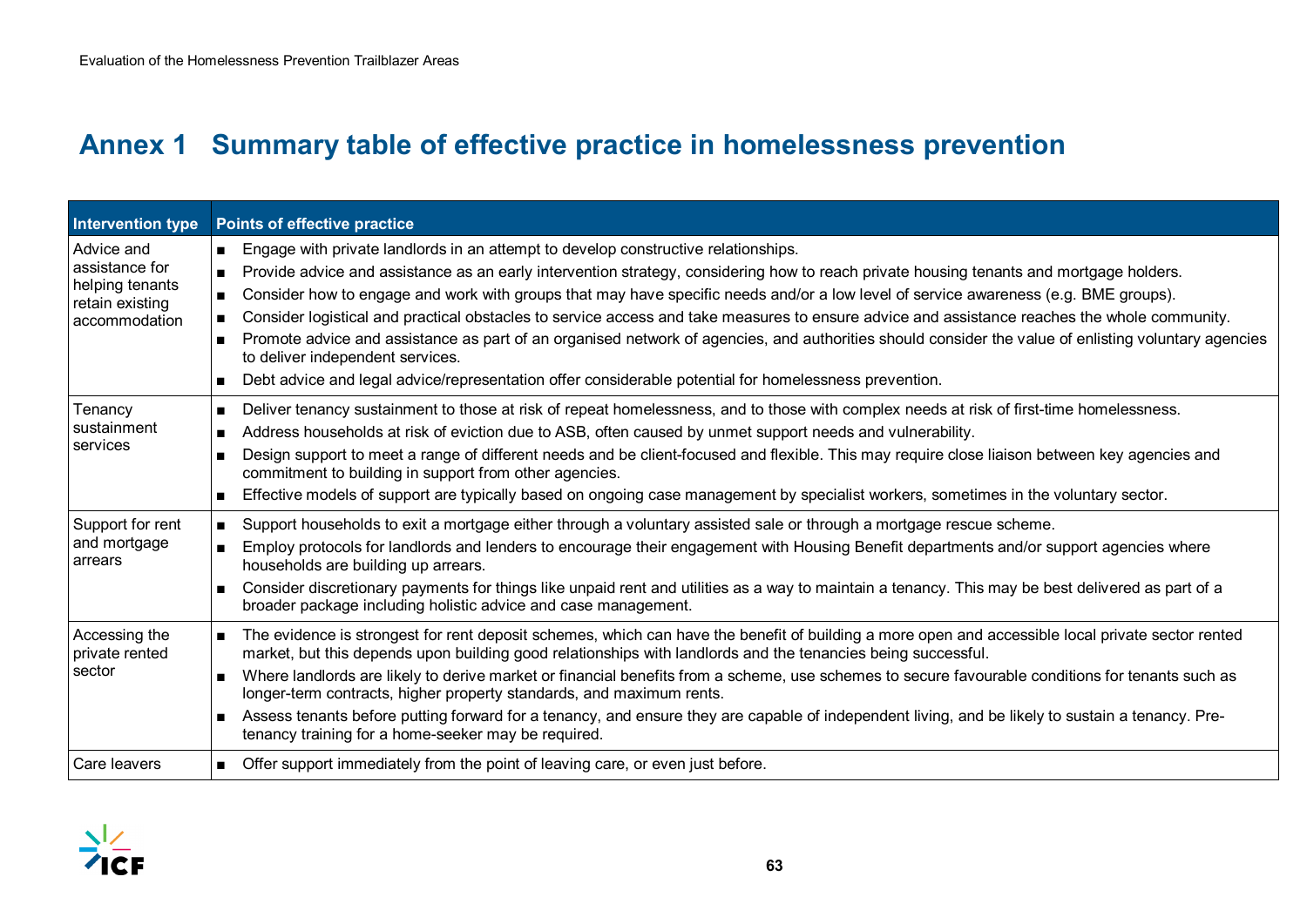| <b>Intervention type</b>                      | <b>Points of effective practice</b>                                                                                                                                                                                                                                                                                                                                                                                                                                                                                                                                                                                                                                                                                                                                                                                                     |
|-----------------------------------------------|-----------------------------------------------------------------------------------------------------------------------------------------------------------------------------------------------------------------------------------------------------------------------------------------------------------------------------------------------------------------------------------------------------------------------------------------------------------------------------------------------------------------------------------------------------------------------------------------------------------------------------------------------------------------------------------------------------------------------------------------------------------------------------------------------------------------------------------------|
|                                               | Ensure a consistent and trusted relationship between case worker and client.<br>$\blacksquare$<br>Offer suitable temporary and/or transitional accommodation so that the young person can learn to live independently under support.<br>п<br>Provide access to wider holistic support such as training on finances and tenancy management, education, employment, life skills, mental and<br>п<br>physical health services, and engagement in social networks.                                                                                                                                                                                                                                                                                                                                                                          |
| Individuals<br>experiencing<br>domestic abuse | Flexibility in choice of support is key, in terms of funds provided and options to stay or leave the home.<br>п<br>Offer people a safe space in the form of temporary accommodation while they are deciding what form of support to accept.<br>п<br>Specialised services covering a range of support for individuals experiencing domestic abuse are more effective than general accommodation<br>services who do not specially target this group.                                                                                                                                                                                                                                                                                                                                                                                      |
| Offenders and<br>prisoner leavers             | Housing advice and support should be offered at all stages of the custodial period for offenders.<br>п<br>Services need to work together to link the necessary support at all points in the custodial pathway and release into the community.<br>$\blacksquare$<br>Peer led training can be an effective mechanism of engagement in accommodation advice and support.<br>п<br>Accommodation support must be given alongside training in life and social skills, financial skills and tenancy sustainment.<br>п                                                                                                                                                                                                                                                                                                                          |
| Ex-service<br>personnel                       | Holistic support services around social isolation and health and mental wellbeing are needed alongside accommodation support to ensure tenancies<br>$\blacksquare$<br>are maintained in the long term.                                                                                                                                                                                                                                                                                                                                                                                                                                                                                                                                                                                                                                  |
| Family mediation                              | Family mediation can be a cost effective intervention in preventing youth homelessness.<br>п<br>Offer holistic support through working with other services within the community, in terms of early referrals and ongoing support.<br>п<br>Offer a safe, confidential and impartial environment for both parties involved.<br>п<br>Consider whether the process needs to be obligatory for all parties.<br>■<br>Do not use family mediation as an alternative to temporary accommodation.<br>$\blacksquare$<br>Do not solely focus on return to the home if that young person would be at risk.<br>п<br>Consider family mediation as a useful means of building positive relationships between families to prevent risks of homelessness in the future,<br>п<br>regardless of whether the young person is living with the family or not. |
| Youth outreach                                | Offer early targeted advice which can effectively take place through schools and youth centres.<br>$\blacksquare$<br>Peer mentoring is an effective way to address young people's issues in a holistic manner.<br>$\blacksquare$<br>Temporary respite accommodation can be used to provide young people with space whilst dealing with family disputes.<br>■<br>Employ a single front door approach to all services so that young people can be helped by multiple agencies simultaneously.<br>п<br>Consider education and training programmes as a way of engaging / reengaging young people within the community and their families.<br>п                                                                                                                                                                                             |